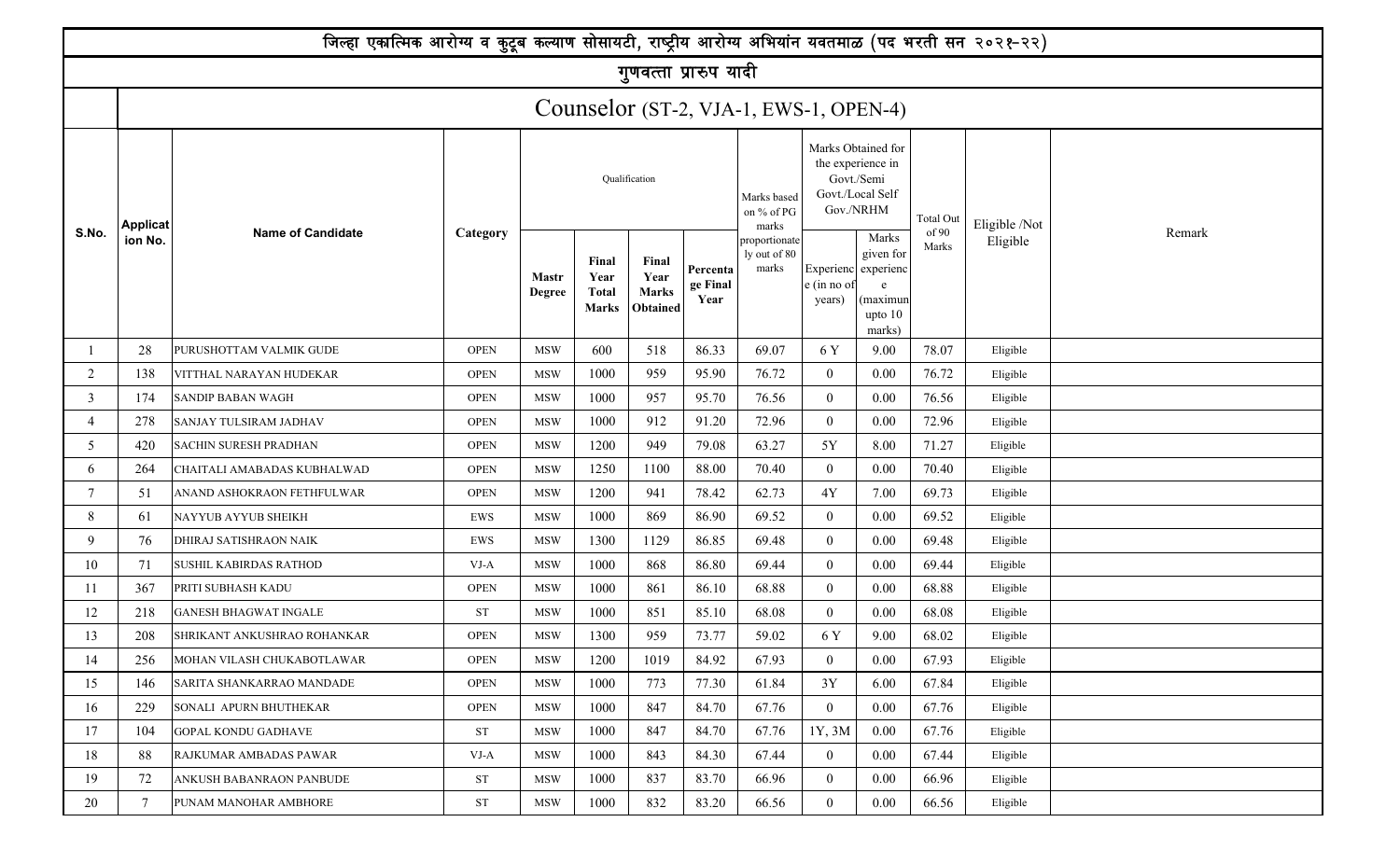|       |                 | जिल्हा एकात्मिक आरोग्य व कुटूब कल्याण सोसायटी, राष्ट्रीय आरोग्य अभियांन यवतमाळ (पद भरती सन २०२१-२२) |             |                        |                                               |                                                  |                              |                                        |                                    |                                                                                        |                  |               |        |
|-------|-----------------|-----------------------------------------------------------------------------------------------------|-------------|------------------------|-----------------------------------------------|--------------------------------------------------|------------------------------|----------------------------------------|------------------------------------|----------------------------------------------------------------------------------------|------------------|---------------|--------|
|       |                 |                                                                                                     |             |                        |                                               | गुणवत्ता प्रारुप यादी                            |                              |                                        |                                    |                                                                                        |                  |               |        |
|       |                 |                                                                                                     |             |                        |                                               |                                                  |                              | Counselor (ST-2, VJA-1, EWS-1, OPEN-4) |                                    |                                                                                        |                  |               |        |
|       | <b>Applicat</b> |                                                                                                     |             |                        |                                               | Qualification                                    |                              | Marks based<br>on % of PG<br>marks     |                                    | Marks Obtained for<br>the experience in<br>Govt./Semi<br>Govt./Local Self<br>Gov./NRHM | <b>Total Out</b> | Eligible /Not |        |
| S.No. | ion No.         | <b>Name of Candidate</b>                                                                            | Category    | <b>Mastr</b><br>Degree | Final<br>Year<br><b>Total</b><br><b>Marks</b> | Final<br>Year<br><b>Marks</b><br><b>Obtained</b> | Percenta<br>ge Final<br>Year | proportionate<br>ly out of 80<br>marks | Experienc<br>e (in no of<br>years) | Marks<br>given for<br>experienc<br>(maximun<br>upto 10<br>marks)                       | of 90<br>Marks   | Eligible      | Remark |
| 21    | 95              | <b>INDAL ULHAS JADHAV</b>                                                                           | Eligible    |                        |                                               |                                                  |                              |                                        |                                    |                                                                                        |                  |               |        |
| 22    | 170             | SHAILESH ASHOKRAON KAMBALE                                                                          | Eligible    |                        |                                               |                                                  |                              |                                        |                                    |                                                                                        |                  |               |        |
| 23    | 77              | VARSHA GANESHRAON DHOKNE                                                                            | <b>OPEN</b> | <b>MSW</b>             | 1000                                          | 830                                              | 83.00                        | 66.40                                  | $\overline{0}$                     | 0.00                                                                                   | 66.40            | Eligible      |        |
| 24    | 274             | SANGHARSH SANTOSH KAMBLE                                                                            | <b>OPEN</b> | <b>MSW</b>             | 1300                                          | 1071                                             | 82.38                        | 65.91                                  | $\overline{0}$                     | 0.00                                                                                   | 65.91            | Eligible      |        |
| 25    | 54              | CHETAN RAMESH RATHOD                                                                                | VJ-A        | <b>MSW</b>             | 1300                                          | 1068                                             | 82.15                        | 65.72                                  | $\overline{0}$                     | 0.00                                                                                   | 65.72            | Eligible      |        |
| 26    | 321             | RATANKUMAR YADAVRAO TARPE                                                                           | <b>ST</b>   | <b>MSW</b>             | 1250                                          | 1026                                             | 82.08                        | 65.66                                  | $\overline{0}$                     | 0.00                                                                                   | 65.66            | Eligible      |        |
| 27    | 349             | JAGDISH ANIL PAWAR                                                                                  | $VI-A$      | <b>MSW</b>             | 1000                                          | 819                                              | 81.9                         | 65.52                                  | $\overline{0}$                     | 0.00                                                                                   | 65.52            | Eligible      |        |
| 28    | 268             | ROHAN RAMRAO JADHAV                                                                                 | VJ-A        | <b>MSW</b>             | 1000                                          | 819                                              | 81.90                        | 65.52                                  | $\overline{0}$                     | 0.00                                                                                   | 65.52            | Eligible      |        |
| 29    | 332             | BHAVIK DNYANESHWAR BHAGAT                                                                           | <b>OPEN</b> | <b>MSW</b>             | 1000                                          | 818                                              | 81.8                         | 65.44                                  | $\overline{0}$                     | 0.00                                                                                   | 65.44            | Eligible      |        |
| 30    | 173             | NANDKISHOR BHIMRAON BHANGE                                                                          | <b>ST</b>   | <b>MSW</b>             | 1000                                          | 817                                              | 81.70                        | 65.36                                  | $\overline{0}$                     | 0.00                                                                                   | 65.36            | Eligible      |        |
| 31    | 30              | SHITAL GOVARDHAN GONDANE                                                                            | <b>OPEN</b> | <b>MSW</b>             | 1000                                          | 810                                              | 81.00                        | 64.80                                  | $\overline{0}$                     | 0.00                                                                                   | 64.80            | Eligible      |        |
| 32    | 53              | <b>JUGAL AMBADAS ASOLE</b>                                                                          | <b>OPEN</b> | <b>MSW</b>             | 1000                                          | 810                                              | 81.00                        | 64.80                                  | $\overline{0}$                     | 0.00                                                                                   | 64.80            | Eligible      |        |
| 33    | 39              | <b>MAHESH RAMCHANDR RATHOD</b>                                                                      | VJ-A        | <b>MSW</b>             | 1300                                          | 1052                                             | 80.92                        | 64.74                                  | $\overline{0}$                     | 0.00                                                                                   | 64.74            | Eligible      |        |
| 34    | 16              | AKSHATA YASHWANTARAO KHADSE                                                                         | <b>OPEN</b> | <b>MSW</b>             | 1000                                          | 808                                              | 80.80                        | 64.64                                  | $\overline{0}$                     | 0.00                                                                                   | 64.64            | Eligible      |        |
| 35    | 275             | NAMDEV PARAJI BIJULE                                                                                | <b>OPEN</b> | <b>MSW</b>             | $\overline{0}$                                | $\overline{0}$                                   | 80.50                        | 64.40                                  | $\overline{0}$                     | 0.00                                                                                   | 64.40            | Eligible      |        |
| 36    | 415             | VINOD BHIKAJI WATH                                                                                  | <b>OPEN</b> | MSW                    | 1000                                          | 805                                              | 80.50                        | 64.40                                  | $\boldsymbol{0}$                   | $0.00\,$                                                                               | 64.40            | Eligible      |        |
| 37    | 52              | AMOL MAROTI KOTHALKAR                                                                               | EWS         | <b>MSW</b>             | 1000                                          | 804                                              | 80.40                        | 64.32                                  | $\overline{0}$                     | 0.00                                                                                   | 64.32            | Eligible      |        |
| 38    | 197             | ATUL LAXMAN JADHAV                                                                                  | <b>OPEN</b> | <b>MSW</b>             | 1250                                          | 1005                                             | 80.40                        | 64.32                                  | $\boldsymbol{0}$                   | 0.00                                                                                   | 64.32            | Eligible      |        |
| 39    | 441             | SHARAD VISHNU CHAVHAN                                                                               | VJ-A        | <b>MSW</b>             | 1000                                          | 802                                              | 80.20                        | 64.16                                  | $\overline{0}$                     | 0.00                                                                                   | 64.16            | Eligible      |        |
| 40    | 167             | ANKUSH RAJKUMAR DONGAPURE                                                                           | <b>OPEN</b> | $_{\rm MSW}$           | 1250                                          | 1002                                             | 80.16                        | 64.13                                  | $\overline{0}$                     | $0.00\,$                                                                               | 64.13            | Eligible      |        |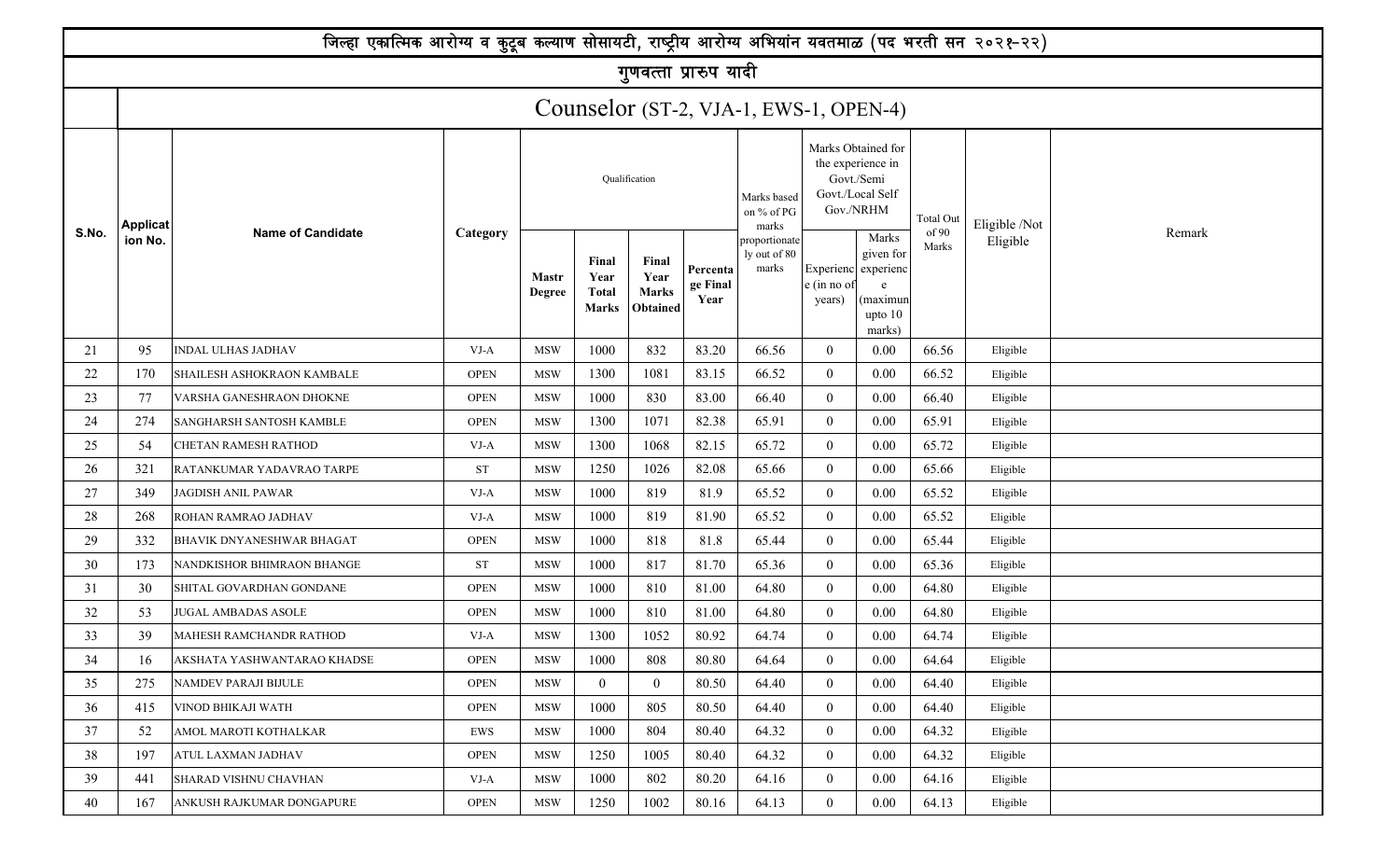|       |                 | जिल्हा एकात्मिक आरोग्य व कुटूब कल्याण सोसायटी, राष्ट्रीय आरोग्य अभियांन यवतमाळ (पद भरती सन २०२१-२२) |             |                        |                                               |                                                  |                              |                                        |                                    |                                                                    |                  |               |        |
|-------|-----------------|-----------------------------------------------------------------------------------------------------|-------------|------------------------|-----------------------------------------------|--------------------------------------------------|------------------------------|----------------------------------------|------------------------------------|--------------------------------------------------------------------|------------------|---------------|--------|
|       |                 |                                                                                                     |             |                        |                                               | गुणवत्ता प्रारुप यादी                            |                              |                                        |                                    |                                                                    |                  |               |        |
|       |                 |                                                                                                     |             |                        |                                               |                                                  |                              | Counselor (ST-2, VJA-1, EWS-1, OPEN-4) |                                    |                                                                    |                  |               |        |
|       | <b>Applicat</b> |                                                                                                     |             |                        |                                               | Qualification                                    |                              | Marks based<br>on % of PG<br>marks     | the experience in<br>Gov./NRHM     | Marks Obtained for<br>Govt./Semi<br>Govt./Local Self               | <b>Total Out</b> | Eligible /Not |        |
| S.No. | ion No.         | <b>Name of Candidate</b>                                                                            | Category    | <b>Mastr</b><br>Degree | Final<br>Year<br><b>Total</b><br><b>Marks</b> | Final<br>Year<br><b>Marks</b><br><b>Obtained</b> | Percenta<br>ge Final<br>Year | proportionate<br>ly out of 80<br>marks | Experienc<br>e (in no of<br>years) | Marks<br>given for<br>experienc<br>(maximun<br>upto $10$<br>marks) | of 90<br>Marks   | Eligible      | Remark |
| 41    | 466             | PRASHANT ASHOKRAO VAVARE                                                                            | Eligible    |                        |                                               |                                                  |                              |                                        |                                    |                                                                    |                  |               |        |
| 42    | 411             | ANIKET ANIL TAYDE                                                                                   | Eligible    |                        |                                               |                                                  |                              |                                        |                                    |                                                                    |                  |               |        |
| 43    | 200             | SUPRIYA PANDURANG KAMBALE                                                                           | <b>OPEN</b> | <b>MSW</b>             | 1250                                          | 997                                              | 79.76                        | 63.81                                  | $\overline{0}$                     | 0.00                                                               | 63.81            | Eligible      |        |
| 44    | 147             | SNEHA BABANRAON SATGHARE                                                                            | <b>OPEN</b> | <b>MSW</b>             | 1300                                          | 1036                                             | 79.69                        | 63.75                                  | $\overline{0}$                     | 0.00                                                               | 63.75            | Eligible      |        |
| 45    | 320             | MILAN RAJU RATHOD                                                                                   | <b>OPEN</b> | <b>MSW</b>             | 1300                                          | 1034                                             | 79.54                        | 63.63                                  | $\overline{0}$                     | 0.00                                                               | 63.63            | Eligible      |        |
| 46    | 427             | <b>BINDU DASHRATH KANAKE</b>                                                                        | <b>ST</b>   | <b>MSW</b>             | 1000                                          | 794                                              | 79.40                        | 63.52                                  | $\overline{0}$                     | 0.00                                                               | 63.52            | Eligible      |        |
| 47    | 102             | DIGVIJAY SUDHAKAR DEVRAY                                                                            | <b>OPEN</b> | <b>MSW</b>             | 1250                                          | 991                                              | 79.28                        | 63.42                                  | $\overline{0}$                     | 0.00                                                               | 63.42            | Eligible      |        |
| 48    | 83              | DATTA BANDU CHAVHAN                                                                                 | <b>OPEN</b> | <b>MSW</b>             | 600                                           | 408                                              | 68.00                        | 54.40                                  | 6Y                                 | 9.00                                                               | 63.40            | Eligible      |        |
| 49    | 115             | ASHISH DILIP RATHOD                                                                                 | $VI-A$      | <b>MSW</b>             | 1000                                          | 792                                              | 79.20                        | 63.36                                  | $\overline{0}$                     | 0.00                                                               | 63.36            | Eligible      |        |
| 50    | 380             | PRAVIN TULSHIRAM RATHOD                                                                             | $VJ-A$      | <b>MSW</b>             | 1000                                          | 791                                              | 79.10                        | 63.28                                  | $1\ \mathrm{Y}$                    | 0.00                                                               | 63.28            | Eligible      |        |
| 51    | 514             | PRADIP PARASRAM MADAVI                                                                              | <b>ST</b>   | <b>MSW</b>             | 1300                                          | 930                                              | 71.54                        | 57.23                                  | 3Y                                 | 6.00                                                               | 63.23            | Eligible      |        |
| 52    | $\overline{4}$  | NITIPAL PRAMODRAON PATIL                                                                            | <b>OPEN</b> | <b>MSW</b>             | 1300                                          | 1026                                             | 78.92                        | 63.14                                  | $\overline{0}$                     | 0.00                                                               | 63.14            | Eligible      |        |
| 53    | 41              | PRAVIN SHIVRAM BHOYAR                                                                               | <b>OPEN</b> | <b>MSW</b>             | 1200                                          | 947                                              | 78.92                        | 63.13                                  | $\overline{0}$                     | 0.00                                                               | 63.13            | Eligible      |        |
| 54    | 124             | NIKHIL DYARAM KANHEKAR                                                                              | <b>OPEN</b> | <b>MSW</b>             | 1300                                          | 1025                                             | 78.85                        | 63.08                                  | $\overline{0}$                     | 0.00                                                               | 63.08            | Eligible      |        |
| 55    | 122             | RAJU PRAKASH GAYAKWAD                                                                               | <b>ST</b>   | <b>MSW</b>             | 1000                                          | 788                                              | 78.80                        | 63.04                                  | $\overline{0}$                     | 0.00                                                               | 63.04            | Eligible      |        |
| 56    | 190             | ANKAJ BABURAO ABALE                                                                                 | <b>OPEN</b> | <b>MSW</b>             | 1000                                          | 787                                              | 78.70                        | 62.96                                  | $\overline{0}$                     | 0.00                                                               | 62.96            | Eligible      |        |
| 57    | 430             | NIKITA RAJESHWAR WARHADE                                                                            | <b>OPEN</b> | <b>MSW</b>             | 1300                                          | 1023                                             | 78.69                        | 62.95                                  | $\boldsymbol{0}$                   | 0.00                                                               | 62.95            | Eligible      |        |
| 58    | 308             | ASHWANI VASANT RATHOD                                                                               | VJ-A        | <b>MSW</b>             | 1000                                          | 786                                              | 78.60                        | 62.88                                  | 1 YR 5 M                           | 0.00                                                               | 62.88            | Eligible      |        |
| 59    | 23              | <b>AAMIR NASIR MALNAS</b>                                                                           | <b>OPEN</b> | <b>MSW</b>             | 600                                           | 395                                              | 65.83                        | 52.67                                  | 8 Y                                | 10.00                                                              | 62.67            | Eligible      |        |
| 60    | 149             | PRIYANKA SEVAKDASJI KAMBALE                                                                         | <b>OPEN</b> | $_{\rm MSW}$           | 1300                                          | 1018                                             | 78.31                        | 62.65                                  | $\overline{0}$                     | $0.00\,$                                                           | 62.65            | Eligible      |        |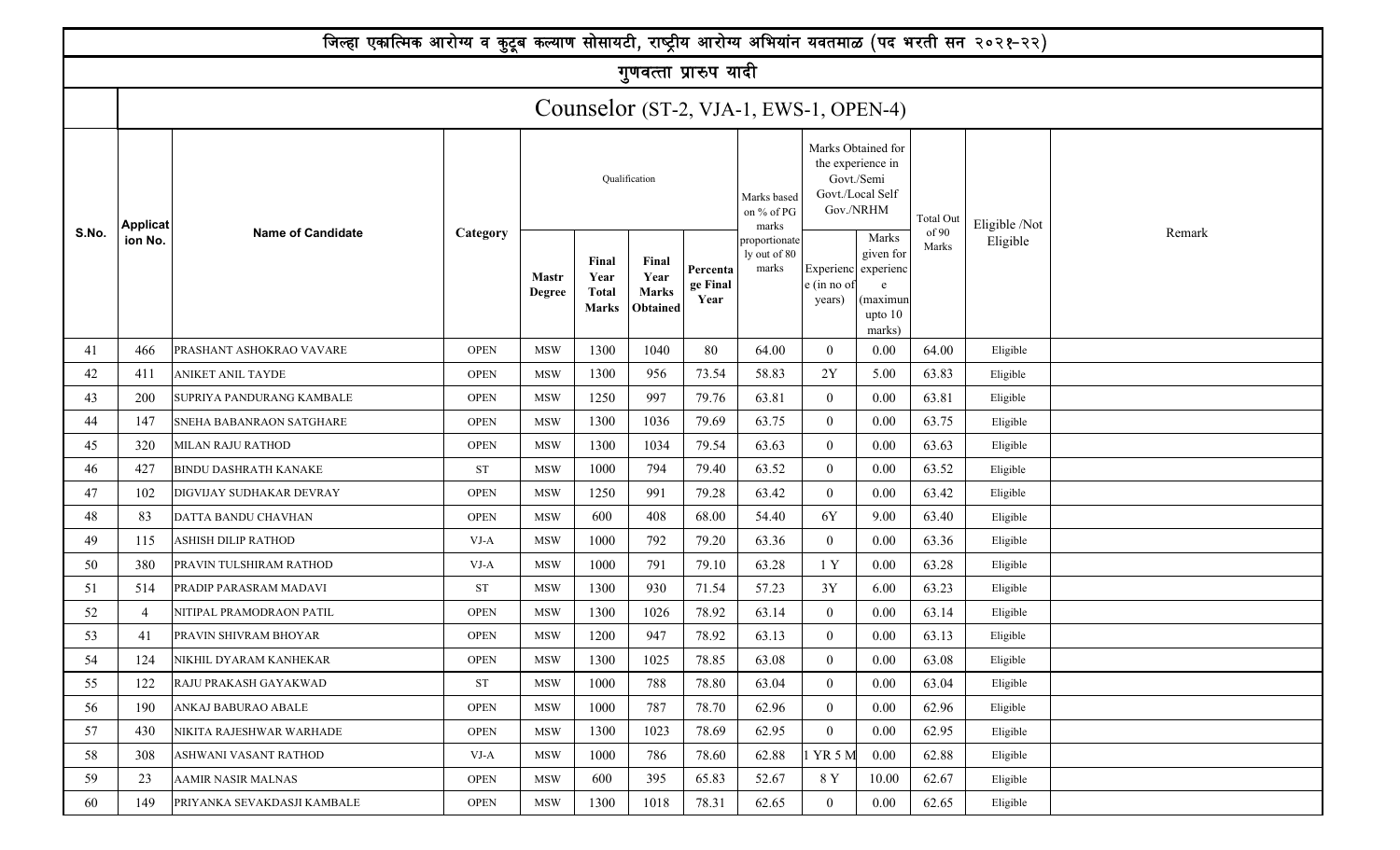|       |                            | जिल्हा एकात्मिक आरोग्य व कुटूब कल्याण सोसायटी, राष्ट्रीय आरोग्य अभियांन यवतमाळ (पद भरती सन २०२१-२२) |             |                        |                                               |                                                  |                              |                                        |                                    |                                                                                        |                  |               |        |
|-------|----------------------------|-----------------------------------------------------------------------------------------------------|-------------|------------------------|-----------------------------------------------|--------------------------------------------------|------------------------------|----------------------------------------|------------------------------------|----------------------------------------------------------------------------------------|------------------|---------------|--------|
|       |                            |                                                                                                     |             |                        |                                               | गुणवत्ता प्रारुप यादी                            |                              |                                        |                                    |                                                                                        |                  |               |        |
|       |                            |                                                                                                     |             |                        |                                               |                                                  |                              | Counselor (ST-2, VJA-1, EWS-1, OPEN-4) |                                    |                                                                                        |                  |               |        |
|       |                            |                                                                                                     |             |                        |                                               | Qualification                                    |                              | Marks based<br>on % of PG<br>marks     |                                    | Marks Obtained for<br>the experience in<br>Govt./Semi<br>Govt./Local Self<br>Gov./NRHM | <b>Total Out</b> | Eligible /Not |        |
| S.No. | <b>Applicat</b><br>ion No. | <b>Name of Candidate</b>                                                                            | Category    | <b>Mastr</b><br>Degree | Final<br>Year<br><b>Total</b><br><b>Marks</b> | Final<br>Year<br><b>Marks</b><br><b>Obtained</b> | Percenta<br>ge Final<br>Year | proportionate<br>ly out of 80<br>marks | Experienc<br>e (in no of<br>years) | Marks<br>given for<br>experienc<br>(maximun<br>upto $10$<br>marks)                     | of 90<br>Marks   | Eligible      | Remark |
| 61    | 81                         | SHIVAJI BHAGVAT KHOLGADE                                                                            | Eligible    |                        |                                               |                                                  |                              |                                        |                                    |                                                                                        |                  |               |        |
| 62    | 100                        | PRAFUL JIVANRAON SONTAKKE                                                                           | Eligible    |                        |                                               |                                                  |                              |                                        |                                    |                                                                                        |                  |               |        |
| 63    | 234                        | SATISH BHIMRAO KHANDARE                                                                             | <b>OPEN</b> | <b>MSW</b>             | 600                                           | 402                                              | 67.00                        | 53.60                                  | 6 Y                                | 9.00                                                                                   | 62.60            | Eligible      |        |
| 64    | 139                        | <b>AKSHAY SANTOSH RATHOD</b>                                                                        | $VJ-A$      | <b>MSW</b>             | 1000                                          | 782                                              | 78.20                        | 62.56                                  | $\overline{0}$                     | 0.00                                                                                   | 62.56            | Eligible      |        |
| 65    | 40                         | ROSHAN ASHOK JUMADE                                                                                 | <b>OPEN</b> | <b>MSW</b>             | 1200                                          | 937                                              | 78.08                        | 62.47                                  | $\overline{0}$                     | 0.00                                                                                   | 62.47            | Eligible      |        |
| 66    | 354                        | MEGHA VIJAY KADAM                                                                                   | <b>OPEN</b> | <b>MSW</b>             | 1300                                          | 1013                                             | 77.92                        | 62.34                                  | $\overline{0}$                     | 0.00                                                                                   | 62.34            | Eligible      |        |
| 67    |                            | NIKITA SURENDRA KAVATKAR                                                                            | <b>OPEN</b> | <b>MSW</b>             | 1000                                          | 779                                              | 77.90                        | 62.32                                  | $\overline{0}$                     | 0.00                                                                                   | 62.32            | Eligible      |        |
| 68    | 82                         | RAHUL ANGAD BHAGAT                                                                                  | <b>OPEN</b> | <b>MSW</b>             | 1300                                          | 1011                                             | 77.77                        | 62.22                                  | $\overline{0}$                     | 0.00                                                                                   | 62.22            | Eligible      |        |
| 69    | 168                        | SWATI RAMRAON WAGHMARE                                                                              | <b>OPEN</b> | <b>MSW</b>             | 1000                                          | 776                                              | 77.60                        | 62.08                                  | $\overline{0}$                     | 0.00                                                                                   | 62.08            | Eligible      |        |
| 70    | 341                        | ASLAM KHAN YUSUF KHAN PATHAN                                                                        | <b>OPEN</b> | <b>MSW</b>             | 1000                                          | 776                                              | 77.6                         | 62.08                                  | $\overline{0}$                     | 0.00                                                                                   | 62.08            | Eligible      |        |
| 71    | 164                        | JANARDHAN ANANDRAON SUROSHE                                                                         | <b>OPEN</b> | <b>MSW</b>             | 1000                                          | 775                                              | 77.50                        | 62.00                                  | $\overline{0}$                     | 0.00                                                                                   | 62.00            | Eligible      |        |
| 72    | 454                        | NIKITA VILAS BAVISKAR                                                                               | <b>OPEN</b> | <b>MSW</b>             | 1000                                          | 775                                              | 77.5                         | 62.00                                  | $\overline{0}$                     | 0.00                                                                                   | 62.00            | Eligible      |        |
| 73    | 134                        | ARATI SHRIKRUSHNA KUSATKAR                                                                          | <b>OPEN</b> | <b>MSW</b>             | 1000                                          | 774                                              | 77.40                        | 61.92                                  | $\theta$                           | 0.00                                                                                   | 61.92            | Eligible      |        |
| 74    | 372                        | <b>SACHIN RAJU JADHAV</b>                                                                           | VJ-A        | <b>MSW</b>             | 1000                                          | 774                                              | 77.40                        | 61.92                                  | $\overline{0}$                     | 0.00                                                                                   | 61.92            | Eligible      |        |
| 75    | 385                        | GOPAL MADHAVRAO JADHAV                                                                              | <b>OPEN</b> | <b>MSW</b>             | 1000                                          | 772                                              | 77.20                        | 61.76                                  | $\overline{0}$                     | 0.00                                                                                   | 61.76            | Eligible      |        |
| 76    | 423                        | GOPI BABARAO CHAVHAN                                                                                | $VI-A$      | <b>MSW</b>             | 1250                                          | 964                                              | 77.12                        | 61.70                                  | $\boldsymbol{0}$                   | 0.00                                                                                   | 61.70            | Eligible      |        |
| 77    | 359                        | PRAJKTA DIWAKARRAO NIKHAR                                                                           | <b>OPEN</b> | <b>MSW</b>             | 1300                                          | 998                                              | 76.77                        | 61.42                                  | $\overline{0}$                     | 0.00                                                                                   | 61.42            | Eligible      |        |
| 78    | 128                        | NITESH PANDURANG MOHURLE                                                                            | <b>OPEN</b> | <b>MSW</b>             | 1300                                          | 994                                              | 76.46                        | 61.17                                  | $\boldsymbol{0}$                   | 0.00                                                                                   | 61.17            | Eligible      |        |
| 79    | 36                         | <b>GANESH PRALHADRAON KANADE</b>                                                                    | <b>OPEN</b> | <b>MSW</b>             | 600                                           | 381                                              | 63.50                        | 50.80                                  | 9Y                                 | 10.00                                                                                  | 60.80            | Eligible      |        |
| 80    | 298                        | RITA DIWAKAR SHENDE                                                                                 | <b>OPEN</b> | $_{\rm MSW}$           | 1000                                          | 756                                              | 75.60                        | 60.48                                  | $\overline{0}$                     | $0.00\,$                                                                               | 60.48            | Eligible      |        |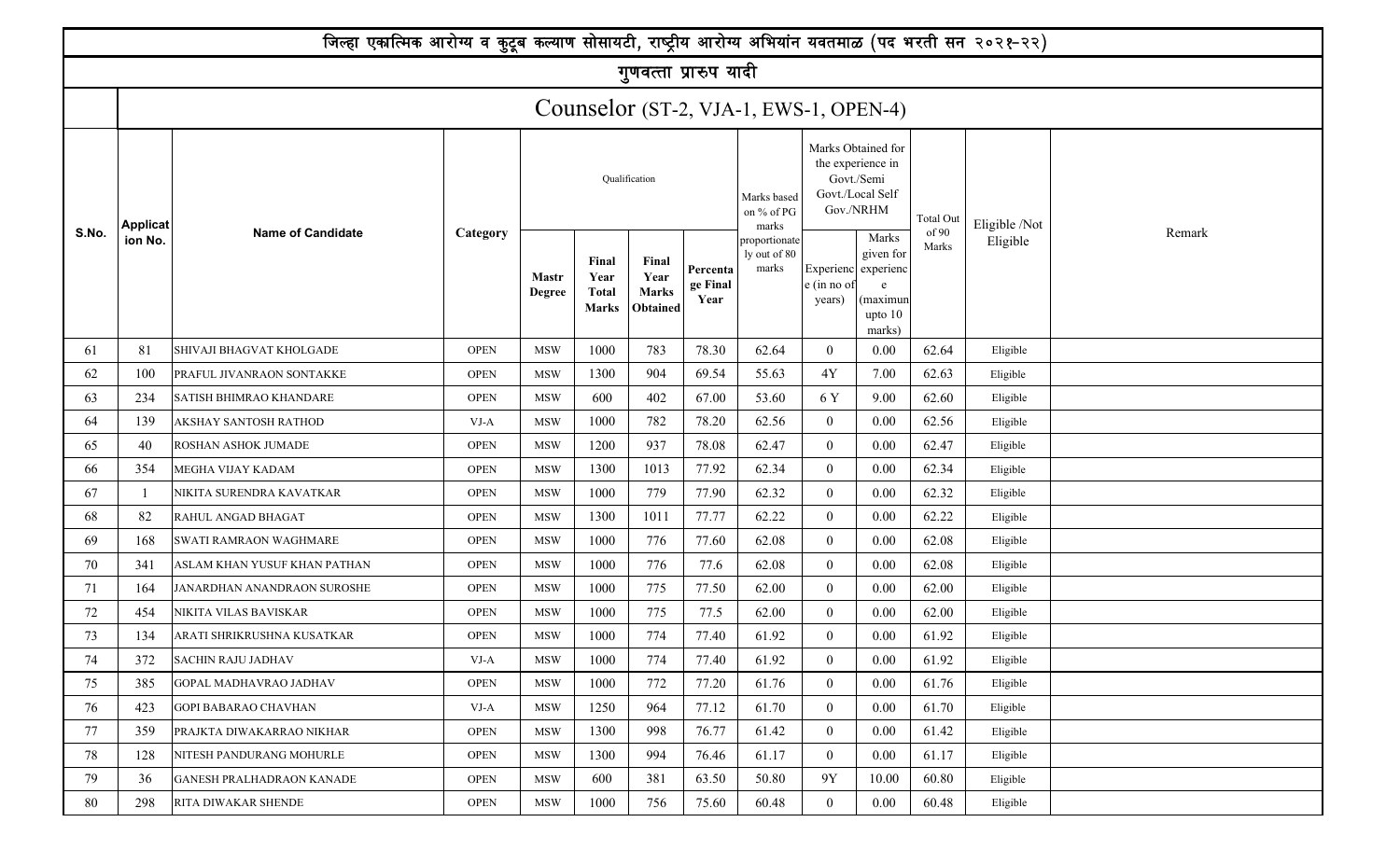|       |                 | जिल्हा एकात्मिक आरोग्य व कुटूब कल्याण सोसायटी, राष्ट्रीय आरोग्य अभियांन यवतमाळ (पद भरती सन २०२१-२२) |             |                        |                                               |                                                  |                              |                                        |                       |                                                                                        |                  |               |        |
|-------|-----------------|-----------------------------------------------------------------------------------------------------|-------------|------------------------|-----------------------------------------------|--------------------------------------------------|------------------------------|----------------------------------------|-----------------------|----------------------------------------------------------------------------------------|------------------|---------------|--------|
|       |                 |                                                                                                     |             |                        |                                               | गुणवत्ता प्रारुप यादी                            |                              |                                        |                       |                                                                                        |                  |               |        |
|       |                 |                                                                                                     |             |                        |                                               |                                                  |                              | Counselor (ST-2, VJA-1, EWS-1, OPEN-4) |                       |                                                                                        |                  |               |        |
|       | <b>Applicat</b> |                                                                                                     |             |                        |                                               | Qualification                                    |                              | Marks based<br>on % of PG<br>marks     |                       | Marks Obtained for<br>the experience in<br>Govt./Semi<br>Govt./Local Self<br>Gov./NRHM | <b>Total Out</b> | Eligible /Not |        |
| S.No. | ion No.         | <b>Name of Candidate</b>                                                                            | Category    | <b>Mastr</b><br>Degree | Final<br>Year<br><b>Total</b><br><b>Marks</b> | Final<br>Year<br><b>Marks</b><br><b>Obtained</b> | Percenta<br>ge Final<br>Year | proportionate<br>ly out of 80<br>marks | e (in no of<br>years) | Marks<br>given for<br>Experienc experienc<br>(maximun<br>upto 10<br>marks)             | of 90<br>Marks   | Eligible      | Remark |
| 81    | 480             | <b>DINESH BABURAO ATRAM</b>                                                                         | Eligible    |                        |                                               |                                                  |                              |                                        |                       |                                                                                        |                  |               |        |
| 82    | 492             | ASHA KUNDALIK ROLAKE                                                                                | Eligible    |                        |                                               |                                                  |                              |                                        |                       |                                                                                        |                  |               |        |
| 83    | 382             | SHAMLI VIJAY SHAMSUNDAR                                                                             | <b>OPEN</b> | <b>MSW</b>             | 1000                                          | 755                                              | 75.50                        | 60.40                                  | $\overline{0}$        | 0.00                                                                                   | 60.40            | Eligible      |        |
| 84    | 511             | DIPALI SHANKARRAO BASVANTE                                                                          | <b>OPEN</b> | <b>MSW</b>             | 1000                                          | 755                                              | 75.50                        | 60.40                                  | $\overline{0}$        | 0.00                                                                                   | 60.40            | Eligible      |        |
| 85    | 69              | SAPNA LAXMAN JADHAV                                                                                 | $VJ-A$      | <b>MSW</b>             | 1000                                          | 752                                              | 75.20                        | 60.16                                  | $\overline{0}$        | 0.00                                                                                   | 60.16            | Eligible      |        |
| 86    | 408             | SHUBHAM DHNYANESHWAR LENGURE                                                                        | <b>OPEN</b> | <b>MSW</b>             | 1300                                          | 977                                              | 75.15                        | 60.12                                  | $\overline{0}$        | 0.00                                                                                   | 60.12            | Eligible      |        |
| 87    | 187             | SANTOSH NIRANJAN MUNESHWAR                                                                          | <b>OPEN</b> | <b>MSW</b>             | 600                                           | 383                                              | 63.83                        | 51.07                                  | 6 Y                   | 9.00                                                                                   | 60.07            | Eligible      |        |
| 88    | 366             | SHARDA  SITARAM JADHAV                                                                              | VJ-A        | <b>MSW</b>             | 600                                           | 375                                              | 62.50                        | 50.00                                  | 7 Y                   | 10.00                                                                                  | 60.00            | Eligible      |        |
| 89    | 413             | DAYAANAND GYANBA HARNE                                                                              | <b>OPEN</b> | <b>MSW</b>             | 1125                                          | 742                                              | 65.96                        | 52.76                                  | 4Y                    | 7.00                                                                                   | 59.76            | Eligible      |        |
| 90    | 434             | VAISHALI BAPURAO KAGDE                                                                              | <b>OPEN</b> | <b>MSW</b>             | 600                                           | 373                                              | 62.17                        | 49.73                                  | 9 Y 9 M               | 10.00                                                                                  | 59.73            | Eligible      |        |
| 91    | 242             | ANAND KAILASHAPPA ISAPURE                                                                           | <b>OPEN</b> | <b>MSW</b>             | 1000                                          | 745                                              | 74.50                        | 59.60                                  | $\mathbf{0}$          | 0.00                                                                                   | 59.60            | Eligible      |        |
| 92    | 212             | SHAMA DURYODHAN WASNIK                                                                              | <b>OPEN</b> | <b>MSW</b>             | 1300                                          | 968                                              | 74.46                        | 59.57                                  | $\boldsymbol{0}$      | 0.00                                                                                   | 59.57            | Eligible      |        |
| 93    | 345             | PRAVIN DHYANESHWAR KADUKAR                                                                          | <b>OPEN</b> | <b>MSW</b>             | 600                                           | 371                                              | 61.83                        | 49.47                                  | 10 Y 4 M              | 10.00                                                                                  | 59.47            | Eligible      |        |
| 94    | 215             | SHIVAJI SHESHRAO CHAVHAN                                                                            | EWS         | <b>MSW</b>             | 600                                           | 378                                              | 63.00                        | 50.40                                  | 6 Y                   | 9.00                                                                                   | 59.40            | Eligible      |        |
| 95    | 227             | NIKHIL PANDIT KHANDARE                                                                              | <b>OPEN</b> | <b>MSW</b>             | 1000                                          | 740                                              | 74.00                        | 59.20                                  | $\overline{0}$        | 0.00                                                                                   | 59.20            | Eligible      |        |
| 96    | 226             | SUDHAKAR UTTHAM RATHOD                                                                              | $VI-A$      | <b>MSW</b>             | 1000                                          | 737                                              | 73.70                        | 58.96                                  | $\overline{0}$        | 0.00                                                                                   | 58.96            | Eligible      |        |
| 97    | 228             | SHAMAL SHIRISH RAJANKAR                                                                             | <b>OPEN</b> | <b>MSW</b>             | 1000                                          | 735                                              | 73.50                        | 58.80                                  | $\overline{0}$        | 0.00                                                                                   | 58.80            | Eligible      |        |
| 98    | 347             | SATISH RAMAJI THAKARE                                                                               | <b>OPEN</b> | <b>MSW</b>             | 600                                           | 403                                              | 67.17                        | 53.73                                  | 2 Y                   | 5.00                                                                                   | 58.73            | Eligible      |        |
| 99    | 477             | VISHAL DEVRAO TADSE                                                                                 | <b>ST</b>   | <b>MSW</b>             | 1000                                          | 733                                              | 73.3                         | 58.64                                  | $\overline{0}$        | 0.00                                                                                   | 58.64            | Eligible      |        |
| 100   | 376             | <b>SACHIN PURASHTTOM BOPCHE</b>                                                                     | <b>OPEN</b> | $_{\rm MSW}$           | 600                                           | 364                                              | 60.67                        | 48.53                                  | 10 Y                  | 10.00                                                                                  | 58.53            | Eligible      |        |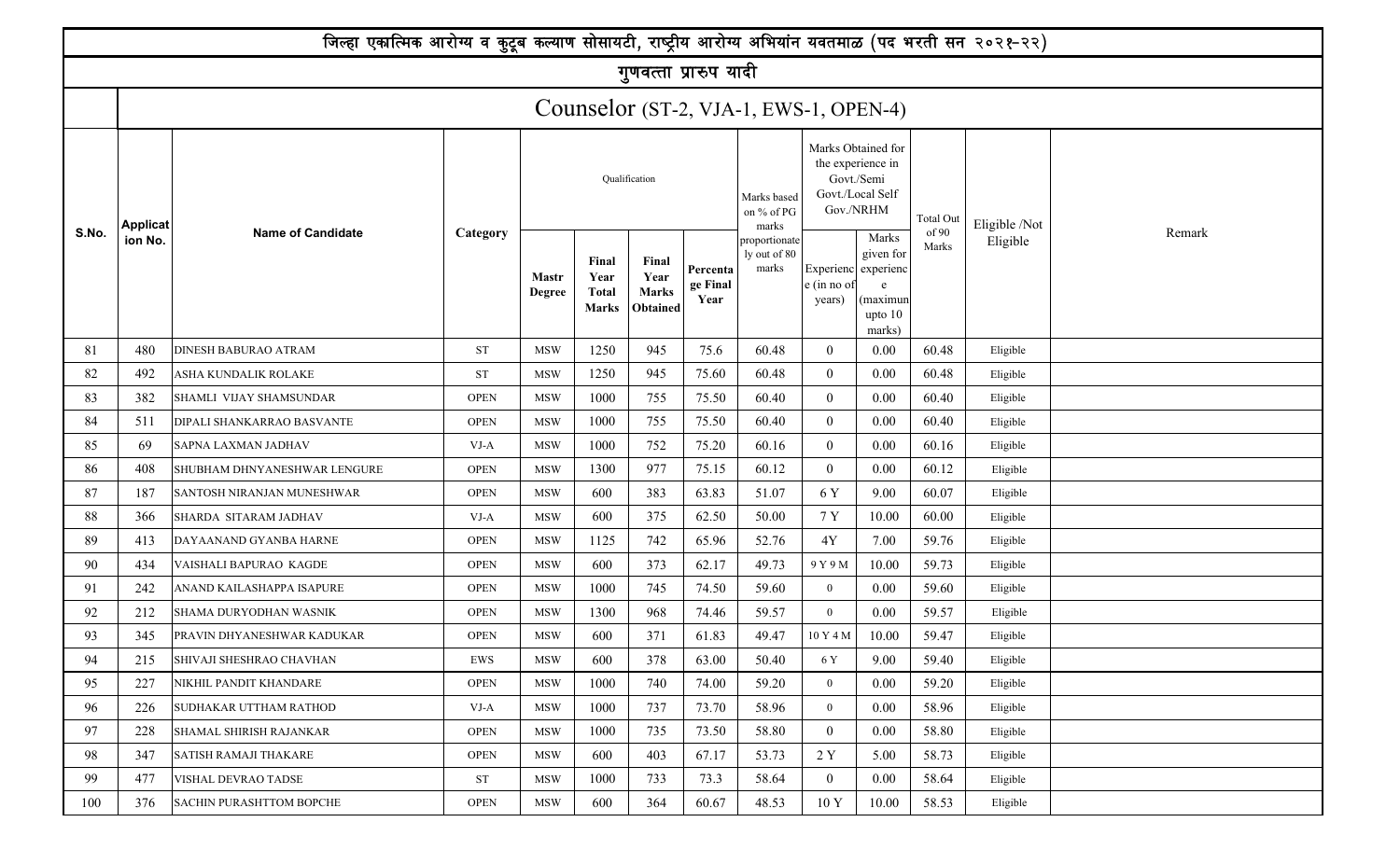|       |                                                                                                                                                                                                                            | जिल्हा एकात्मिक आरोग्य व कुटूब कल्याण सोसायटी, राष्ट्रीय आरोग्य अभियांन यवतमाळ (पद भरती सन २०२१-२२) |             |                        |                                               |                                                  |                              |                                        |                                    |                                                                                        |                |               |        |  |
|-------|----------------------------------------------------------------------------------------------------------------------------------------------------------------------------------------------------------------------------|-----------------------------------------------------------------------------------------------------|-------------|------------------------|-----------------------------------------------|--------------------------------------------------|------------------------------|----------------------------------------|------------------------------------|----------------------------------------------------------------------------------------|----------------|---------------|--------|--|
|       |                                                                                                                                                                                                                            |                                                                                                     |             |                        |                                               | गुणवत्ता प्रारुप यादी                            |                              |                                        |                                    |                                                                                        |                |               |        |  |
|       |                                                                                                                                                                                                                            |                                                                                                     |             |                        |                                               |                                                  |                              | Counselor (ST-2, VJA-1, EWS-1, OPEN-4) |                                    |                                                                                        |                |               |        |  |
|       |                                                                                                                                                                                                                            |                                                                                                     |             |                        |                                               | Qualification                                    |                              | Marks based<br>on % of PG<br>marks     |                                    | Marks Obtained for<br>the experience in<br>Govt./Semi<br>Govt./Local Self<br>Gov./NRHM | Total Out      | Eligible /Not |        |  |
| S.No. | <b>Applicat</b><br>ion No.                                                                                                                                                                                                 | <b>Name of Candidate</b>                                                                            | Category    | <b>Mastr</b><br>Degree | Final<br>Year<br><b>Total</b><br><b>Marks</b> | Final<br>Year<br><b>Marks</b><br><b>Obtained</b> | Percenta<br>ge Final<br>Year | proportionate<br>ly out of 80<br>marks | Experienc<br>e (in no of<br>years) | Marks<br>given for<br>experienc<br>(maximun<br>upto $10$<br>marks)                     | of 90<br>Marks | Eligible      | Remark |  |
| 101   | 437                                                                                                                                                                                                                        |                                                                                                     |             |                        |                                               |                                                  |                              |                                        |                                    |                                                                                        |                |               |        |  |
| 102   | 4Y 2 M<br>7.00<br>97<br>1300<br>832<br>64.00<br>51.20<br>58.20<br><b>OPEN</b><br><b>MSW</b><br>MANGESH BHIMRAON NAKHALE<br>Eligible<br>1300<br>2Y7 M<br>418<br>864<br>5.00<br><b>MSW</b><br>ANIL NARAYAN CHAVHAN<br>$VI-A$ |                                                                                                     |             |                        |                                               |                                                  |                              |                                        |                                    |                                                                                        |                |               |        |  |
| 103   |                                                                                                                                                                                                                            |                                                                                                     |             |                        |                                               |                                                  | 66.46                        | 53.17                                  |                                    |                                                                                        | 58.17          | Eligible      |        |  |
| 104   | 465                                                                                                                                                                                                                        | CHANDRASEN SUBHASH ADHAGALE                                                                         | <b>OPEN</b> | <b>MSW</b>             | 1000                                          | 724                                              | 72.4                         | 57.92                                  | $\overline{0}$                     | 0.00                                                                                   | 57.92          | Eligible      |        |  |
| 105   | 8                                                                                                                                                                                                                          | HEMA SHANKARRAON JUMNAKE                                                                            | ST          | <b>MSW</b>             | 1300                                          | 940                                              | 72.31                        | 57.85                                  | $\overline{0}$                     | 0.00                                                                                   | 57.85          | Eligible      |        |  |
| 106   | 450                                                                                                                                                                                                                        | UJVALA WAMAN BHOYAR                                                                                 | <b>OPEN</b> | <b>MSW</b>             | 1300                                          | 939                                              | 72.23                        | 57.78                                  | $\overline{0}$                     | 0.00                                                                                   | 57.78          | Eligible      |        |  |
| 107   | 462                                                                                                                                                                                                                        | ASHVINI SURESH TAMGADGE                                                                             | <b>OPEN</b> | <b>MSW</b>             | 1200                                          | 866                                              | 72.17                        | 57.73                                  | $\overline{0}$                     | 0.00                                                                                   | 57.73          | Eligible      |        |  |
| 108   | 195                                                                                                                                                                                                                        | PRASHANT DAMODHARRAO BHANKHEDE                                                                      | <b>OPEN</b> | <b>MSW</b>             | 1300                                          | 786                                              | 60.46                        | 48.37                                  | $6{\rm Y}$                         | 9.00                                                                                   | 57.37          | Eligible      |        |  |
| 109   | 377                                                                                                                                                                                                                        | RAJU KONDBA TORKAD                                                                                  | <b>ST</b>   | <b>MSW</b>             | 1250                                          | 896                                              | 71.68                        | 57.34                                  | $\overline{0}$                     | 0.00                                                                                   | 57.34          | Eligible      |        |  |
| 110   | 133                                                                                                                                                                                                                        | RAHUL VINAYAKRAON DESHMUKH                                                                          | <b>OPEN</b> | <b>MSW</b>             | 600                                           | 355                                              | 59.17                        | 47.33                                  | 7 Y                                | 10.00                                                                                  | 57.33          | Eligible      |        |  |
| 111   | 66                                                                                                                                                                                                                         | SHALU HANUMAN JUMNAKE                                                                               | <b>ST</b>   | <b>MSW</b>             | 600                                           | 382                                              | 63.67                        | 50.93                                  | 3 Y 2M                             | 6.00                                                                                   | 56.93          | Eligible      |        |  |
| 112   | 267                                                                                                                                                                                                                        | VISHAL PRADIP NARWADE                                                                               | <b>OPEN</b> | <b>MSW</b>             | 1300                                          | 925                                              | 71.15                        | 56.92                                  | $\overline{0}$                     | $0.00\,$                                                                               | 56.92          | Eligible      |        |  |
| 113   | 324                                                                                                                                                                                                                        | <b>SHARYU ANIL NILE</b>                                                                             | <b>OPEN</b> | <b>MSW</b>             | 1000                                          | 711                                              | 71.1                         | 56.88                                  | $\theta$                           | 0.00                                                                                   | 56.88          | Eligible      |        |  |
| 114   | 291                                                                                                                                                                                                                        | <b>BALAJI DEVRAO CHAVHAN</b>                                                                        | <b>OPEN</b> | <b>MSW</b>             | 1250                                          | 794                                              | 63.52                        | 50.82                                  | 3 Y                                | 6.00                                                                                   | 56.82          | Eligible      |        |  |
| 115   | 325                                                                                                                                                                                                                        | PUNAM SUDHIRRAO KHODASKAR                                                                           | <b>OPEN</b> | <b>MSW</b>             | 1300                                          | 836                                              | 64.31                        | 51.45                                  | 2 Y 3 M                            | 5.00                                                                                   | 56.45          | Eligible      |        |  |
| 116   | 276                                                                                                                                                                                                                        | RUPALI DATTATRAY WALOKAR                                                                            | <b>OPEN</b> | <b>MSW</b>             | 600                                           | 385                                              | 64.17                        | 51.33                                  | 2 Y 6 M                            | 5.00                                                                                   | 56.33          | Eligible      |        |  |
| 117   | 393                                                                                                                                                                                                                        | DIPAK MAROTI AGARTE                                                                                 | <b>OPEN</b> | <b>MSW</b>             | 1000                                          | 704                                              | 70.40                        | 56.32                                  | $\overline{0}$                     | 0.00                                                                                   | 56.32          | Eligible      |        |  |
| 118   | 428                                                                                                                                                                                                                        | NISHA WAMAN RATHOD                                                                                  | VJ-A        | <b>MSW</b>             | 1000                                          | 703                                              | 70.30                        | 56.24                                  | $\boldsymbol{0}$                   | 0.00                                                                                   | 56.24          | Eligible      |        |  |
| 119   | 245                                                                                                                                                                                                                        | NARAYAN PARSHRAM THAKARE                                                                            | <b>ST</b>   | <b>MSW</b>             | 1000                                          | 702                                              | 70.20                        | 56.16                                  | $\overline{0}$                     | 0.00                                                                                   | 56.16          | Eligible      |        |  |
| 120   | 172                                                                                                                                                                                                                        | PRATIKSHYA VITTHALRAON GANGATHADE                                                                   | <b>OPEN</b> | <b>MSW</b>             | 1000                                          | 701                                              | 70.10                        | 56.08                                  | $\overline{0}$                     | $0.00\,$                                                                               | 56.08          | Eligible      |        |  |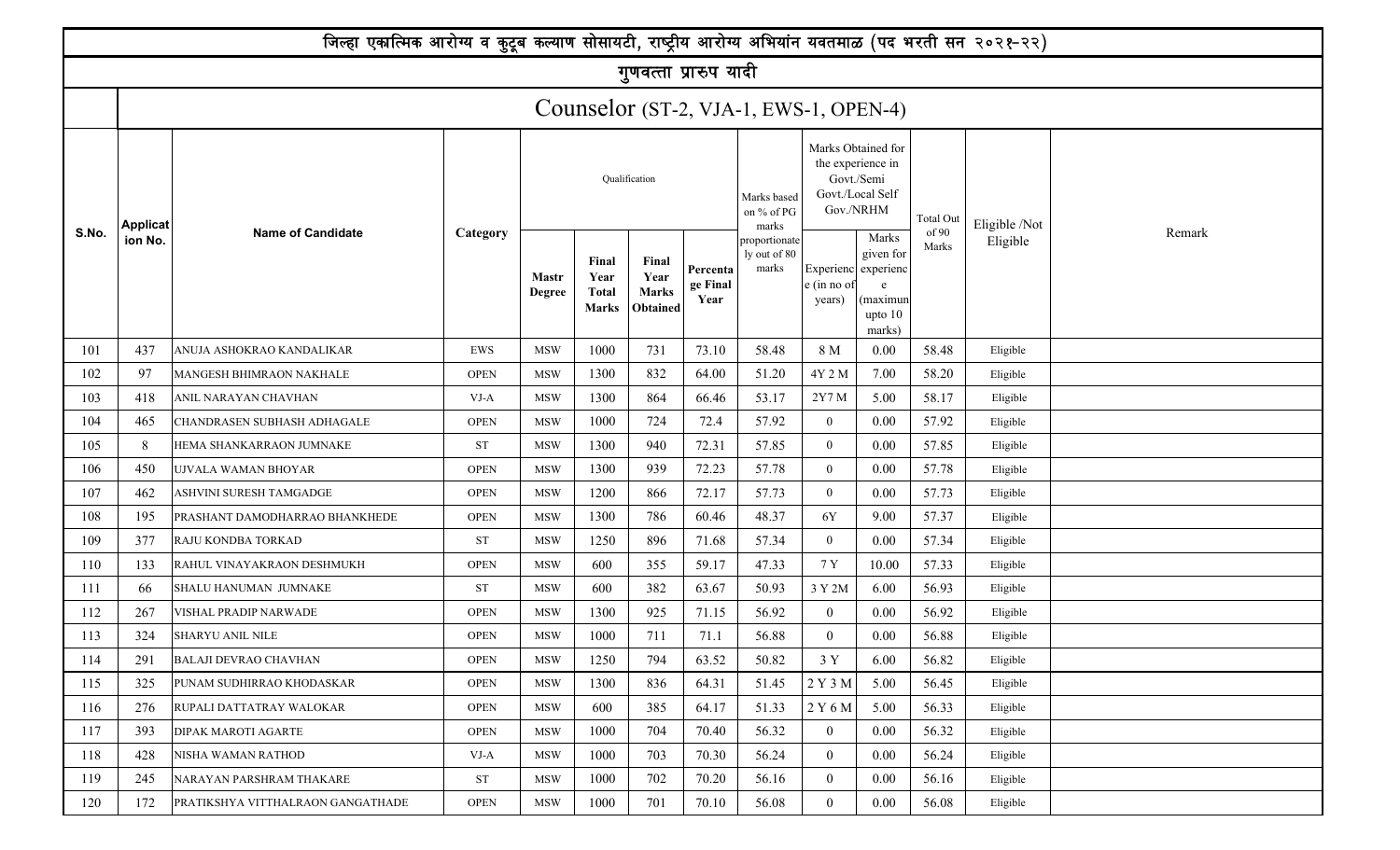|       |                 | जिल्हा एकात्मिक आरोग्य व कुटूब कल्याण सोसायटी, राष्ट्रीय आरोग्य अभियांन यवतमाळ (पद भरती सन २०२१-२२) |             |                        |                                               |                                                  |                              |                                        |                                    |                                                                                        |                  |               |        |
|-------|-----------------|-----------------------------------------------------------------------------------------------------|-------------|------------------------|-----------------------------------------------|--------------------------------------------------|------------------------------|----------------------------------------|------------------------------------|----------------------------------------------------------------------------------------|------------------|---------------|--------|
|       |                 |                                                                                                     |             |                        |                                               | गुणवत्ता प्रारुप यादी                            |                              |                                        |                                    |                                                                                        |                  |               |        |
|       |                 |                                                                                                     |             |                        |                                               |                                                  |                              | Counselor (ST-2, VJA-1, EWS-1, OPEN-4) |                                    |                                                                                        |                  |               |        |
|       | <b>Applicat</b> |                                                                                                     |             |                        |                                               | Qualification                                    |                              | Marks based<br>on % of PG<br>marks     |                                    | Marks Obtained for<br>the experience in<br>Govt./Semi<br>Govt./Local Self<br>Gov./NRHM | <b>Total Out</b> | Eligible /Not |        |
| S.No. | ion No.         | <b>Name of Candidate</b>                                                                            | Category    | <b>Mastr</b><br>Degree | Final<br>Year<br><b>Total</b><br><b>Marks</b> | Final<br>Year<br><b>Marks</b><br><b>Obtained</b> | Percenta<br>ge Final<br>Year | proportionate<br>ly out of 80<br>marks | Experienc<br>e (in no of<br>years) | Marks<br>given for<br>experienc<br>(maximun<br>upto $10$<br>marks)                     | of 90<br>Marks   | Eligible      | Remark |
| 121   | 248             | SEEMA SHUBHASHRAO JUNGHARE                                                                          | Eligible    |                        |                                               |                                                  |                              |                                        |                                    |                                                                                        |                  |               |        |
| 122   | 313             | DARSHANA MAHADEV KHURSANGE                                                                          | Eligible    |                        |                                               |                                                  |                              |                                        |                                    |                                                                                        |                  |               |        |
| 123   | 151             | RAJU MAROTI MESHRAM                                                                                 | <b>ST</b>   | <b>MSW</b>             | 1300                                          | 904                                              | 69.54                        | 55.63                                  | $\overline{0}$                     | 0.00                                                                                   | 55.63            | Eligible      |        |
| 124   | 247             | SNEHAL ASHOKRAO KHADE                                                                               | <b>OPEN</b> | <b>MSW</b>             | 600                                           | 417                                              | 69.50                        | 55.60                                  | $\overline{0}$                     | 0.00                                                                                   | 55.60            | Eligible      |        |
| 125   | 22              | LALITA MADHUKARRAON GORE                                                                            | <b>OPEN</b> | <b>MSW</b>             | 600                                           | 372                                              | 62.00                        | 49.60                                  | 3 Y                                | 6.00                                                                                   | 55.60            | Eligible      |        |
| 126   | 207             | RAM PRAVIN DADGE                                                                                    | <b>OPEN</b> | <b>MSW</b>             | 1000                                          | 695                                              | 69.50                        | 55.60                                  | $\overline{0}$                     | 0.00                                                                                   | 55.60            | Eligible      |        |
| 127   | 304             | SUMIT DNYANESHWAR DAKHARE                                                                           | ST          | <b>MSW</b>             | 1300                                          | 822                                              | 63.23                        | 50.58                                  | 2 YR                               | 5.00                                                                                   | 55.58            | Eligible      |        |
| 128   | 33              | KUNAL JAYDEV BADVAIK                                                                                | <b>OPEN</b> | <b>MSW</b>             | 600                                           | 371                                              | 61.83                        | 49.47                                  | 3Y                                 | 6.00                                                                                   | 55.47            | Eligible      |        |
| 129   | 150             | NISHANT ASHOKRAON CHIKADE                                                                           | <b>OPEN</b> | <b>MSW</b>             | 600                                           | 416                                              | 69.33                        | 55.47                                  | $\mathbf{0}$                       | 0.00                                                                                   | 55.47            | Eligible      |        |
| 130   | 196             | <b>DINESH BABAN GHUGE</b>                                                                           | <b>OPEN</b> | <b>MSW</b>             | 1000                                          | 691                                              | 69.10                        | 55.28                                  | $\overline{0}$                     | 0.00                                                                                   | 55.28            | Eligible      |        |
| 131   | 435             | UTTAM BHIMRAO WANKHEDE                                                                              | <b>OPEN</b> | <b>MSW</b>             | 1000                                          | 688                                              | 68.80                        | 55.04                                  | $\mathbf{0}$                       | 0.00                                                                                   | 55.04            | Eligible      |        |
| 132   | 379             | SHIRISH SHANKAR INGAWE                                                                              | <b>OPEN</b> | <b>MSW</b>             | 600                                           | 375                                              | 62.50                        | 50.00                                  | 2Y                                 | 5.00                                                                                   | 55.00            | Eligible      |        |
| 133   | 352             | MANISH PRAKASH SHELKE                                                                               | <b>ST</b>   | <b>MSW</b>             | 1000                                          | 686                                              | 68.60                        | 54.88                                  | $\Omega$                           | 0.00                                                                                   | 54.88            | Eligible      |        |
| 134   | 159             | VILAS YADAV WALAKE                                                                                  | <b>ST</b>   | <b>MSW</b>             | 1000                                          | 623                                              | 62.30                        | 49.84                                  | 2 Y                                | 5.00                                                                                   | 54.84            | Eligible      |        |
| 135   | 391             | VIVEK CHAGAN MAHAJAN                                                                                | <b>OPEN</b> | <b>MSW</b>             | $\overline{0}$                                | $\overline{0}$                                   | 62.30                        | 49.84                                  | 2 Y                                | 5.00                                                                                   | 54.84            | Eligible      |        |
| 136   | 414             | VISHNU SHIVAJI BORKAR                                                                               | <b>OPEN</b> | <b>MSW</b>             | 1000                                          | 684                                              | 68.40                        | 54.72                                  | $\overline{0}$                     | 0.00                                                                                   | 54.72            | Eligible      |        |
| 137   | 273             | SHANKAR SUBHASH TARFE                                                                               | ST          | <b>MSW</b>             | 1300                                          | 888                                              | 68.31                        | 54.65                                  | 3 M                                | 0.00                                                                                   | 54.65            | Eligible      |        |
| 138   | 110             | DURGA VITTHAL KINNAKE                                                                               | <b>ST</b>   | <b>MSW</b>             | 1000                                          | 682                                              | 68.20                        | 54.56                                  | $\overline{0}$                     | 0.00                                                                                   | 54.56            | Eligible      |        |
| 139   | 331             | <b>MAYURI ANIL PRANJALE</b>                                                                         | <b>OPEN</b> | <b>MSW</b>             | 1300                                          | 883                                              | 67.92                        | 54.34                                  | $\overline{0}$                     | 0.00                                                                                   | 54.34            | Eligible      |        |
| 140   | 42              | ARCHANA LAXMAN JADHAV                                                                               | VJ-A        | $_{\rm MSW}$           | 1000                                          | 679                                              | 67.90                        | 54.32                                  | $\overline{0}$                     | $0.00\,$                                                                               | 54.32            | Eligible      |        |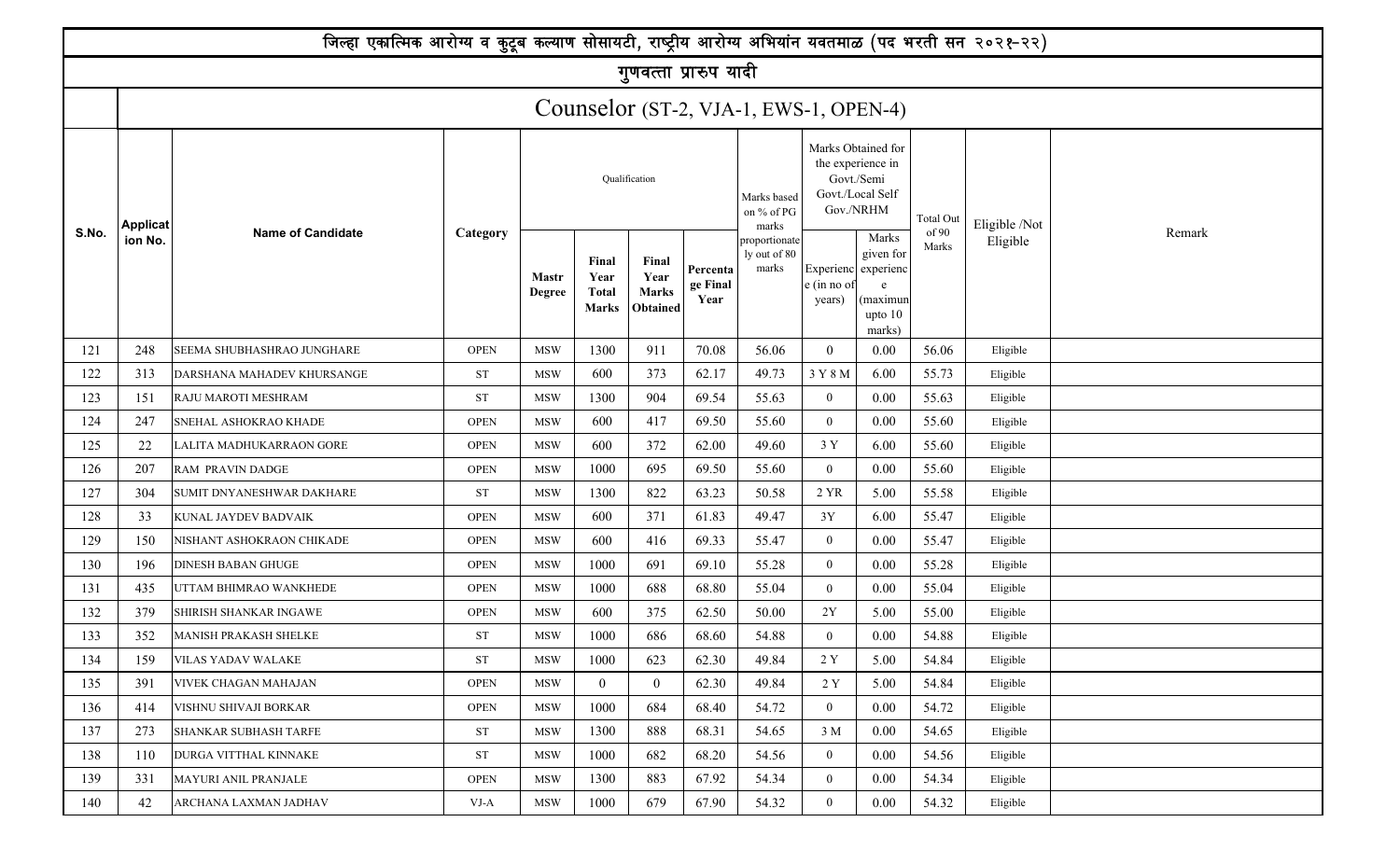|       |                 | जिल्हा एकात्मिक आरोग्य व कुटूब कल्याण सोसायटी, राष्ट्रीय आरोग्य अभियांन यवतमाळ (पद भरती सन २०२१-२२) |             |                               |                                               |                                                  |                              |                                        |                                                                                        |                                                                         |                |               |        |
|-------|-----------------|-----------------------------------------------------------------------------------------------------|-------------|-------------------------------|-----------------------------------------------|--------------------------------------------------|------------------------------|----------------------------------------|----------------------------------------------------------------------------------------|-------------------------------------------------------------------------|----------------|---------------|--------|
|       |                 |                                                                                                     |             |                               |                                               | गुणवत्ता प्रारुप यादी                            |                              |                                        |                                                                                        |                                                                         |                |               |        |
|       |                 |                                                                                                     |             |                               |                                               |                                                  |                              | Counselor (ST-2, VJA-1, EWS-1, OPEN-4) |                                                                                        |                                                                         |                |               |        |
|       | <b>Applicat</b> |                                                                                                     |             |                               |                                               | Qualification                                    |                              | Marks based<br>on % of PG<br>marks     | Marks Obtained for<br>the experience in<br>Govt./Semi<br>Govt./Local Self<br>Gov./NRHM |                                                                         | Total Out      | Eligible /Not |        |
| S.No. | ion No.         | <b>Name of Candidate</b>                                                                            | Category    | <b>Mastr</b><br><b>Degree</b> | Final<br>Year<br><b>Total</b><br><b>Marks</b> | Final<br>Year<br><b>Marks</b><br><b>Obtained</b> | Percenta<br>ge Final<br>Year | proportionate<br>ly out of 80<br>marks | Experienc<br>e (in no of<br>years)                                                     | Marks<br>given for<br>experienc<br>e<br>(maximun<br>upto $10$<br>marks) | of 90<br>Marks | Eligible      | Remark |
| 141   | 387             | DHANSHRI BABARAVJI THOTE                                                                            | <b>OPEN</b> | <b>MSW</b>                    | 1300                                          | 882                                              | 67.85                        | 54.28                                  | $\overline{0}$                                                                         | 0.00                                                                    | 54.28          | Eligible      |        |
| 142   | 24              | MAHENDRA MAHADEVRAON BHAD                                                                           | <b>OPEN</b> | <b>MSW</b>                    | 600                                           | 407                                              | 67.83                        | 54.27                                  | $\overline{0}$                                                                         | 0.00                                                                    | 54.27          | Eligible      |        |
| 143   | 316             | AJINKYA DILIPRAO HOTE                                                                               | <b>OPEN</b> | <b>MSW</b>                    | 1300                                          | 783                                              | 60.23                        | 48.18                                  | 3 Y 3 M                                                                                | 6.00                                                                    | 54.18          | Eligible      |        |
| 144   | 192             | RUPALI RAMESHRAON REVATKAR                                                                          | <b>OPEN</b> | <b>MSW</b>                    | 1300                                          | 877                                              | 67.46                        | 53.97                                  | $\theta$                                                                               | 0.00                                                                    | 53.97          | Eligible      |        |
| 145   | 363             | PUNAM SHESHRAO KANAKE                                                                               | <b>ST</b>   | <b>MSW</b>                    | 1300                                          | 877                                              | 67.46                        | 53.97                                  | $\overline{0}$                                                                         | 0.00                                                                    | 53.97          | Eligible      |        |
| 146   | 137             | OMKANT SHANKARRAO SHINDE                                                                            | <b>OPEN</b> | <b>MSW</b>                    | 1000                                          | 674                                              | 67.40                        | 53.92                                  | $\theta$                                                                               | 0.00                                                                    | 53.92          | Eligible      |        |
| 147   | 35              | VISHAL TULSHIRAM MANKAR                                                                             | <b>OPEN</b> | <b>MSW</b>                    | 1000                                          | 672                                              | 67.20                        | 53.76                                  | $\overline{0}$                                                                         | 0.00                                                                    | 53.76          | Eligible      |        |
| 148   | 20              | SUNIL ASHOK SUROSHE                                                                                 | <b>OPEN</b> | <b>MSW</b>                    | 1000                                          | 671                                              | 67.10                        | 53.68                                  | $\overline{0}$                                                                         | 0.00                                                                    | 53.68          | Eligible      |        |
| 149   | 26              | NISHIGANDHA GANESH GAVANDE                                                                          | <b>OPEN</b> | <b>MSW</b>                    | 1000                                          | 670                                              | 67.00                        | 53.60                                  | $\mathbf{0}$                                                                           | 0.00                                                                    | 53.60          | Eligible      |        |
| 150   | 507             | PRIYA CHANDRAKANT NAGRALE                                                                           | <b>OPEN</b> | <b>MSW</b>                    | 1300                                          | 871                                              | 67.00                        | 53.60                                  | $\overline{0}$                                                                         | 0.00                                                                    | 53.60          | Eligible      |        |
| 151   | 375             | PRASHIK PRAKASH NANDESHWAR                                                                          | <b>OPEN</b> | <b>MSW</b>                    | 1300                                          | 870                                              | 66.92                        | 53.54                                  | $\theta$                                                                               | 0.00                                                                    | 53.54          | Eligible      |        |
| 152   | 406             | KIRAN SANTOSH PAWAR                                                                                 | <b>OPEN</b> | <b>MSW</b>                    | 1000                                          | 669                                              | 66.90                        | 53.52                                  | $\overline{0}$                                                                         | 0.00                                                                    | 53.52          | Eligible      |        |
| 153   | 57              | SATISH SHYAMRAON DONGARE                                                                            | <b>OPEN</b> | <b>MSW</b>                    | 600                                           | 401                                              | 66.83                        | 53.47                                  | $\Omega$                                                                               | 0.00                                                                    | 53.47          | Eligible      |        |
| 154   | 361             | MANISHA RAMESHRAO TUPKAR                                                                            | <b>OPEN</b> | <b>MSW</b>                    | 1300                                          | 868                                              | 66.77                        | 53.42                                  | $\theta$                                                                               | 0.00                                                                    | 53.42          | Eligible      |        |
| 155   | 222             | UDDHAVTULSIRAM BOKARE                                                                               | EWS         | <b>MSW</b>                    | 1250                                          | 834                                              | 66.72                        | 53.38                                  | $\overline{0}$                                                                         | 0.00                                                                    | 53.38          | Eligible      |        |
| 156   | 400             | VISHAKHA VASUDEV MOTGHARE                                                                           | <b>OPEN</b> | <b>MSW</b>                    | 600                                           | 355                                              | 59.17                        | 47.33                                  | 3Y                                                                                     | 6.00                                                                    | 53.33          | Eligible      |        |
| 157   | 260             | RAJKUMAR RAMRAV SONULE                                                                              | <b>OPEN</b> | <b>MSW</b>                    | 1000                                          | 666                                              | 66.60                        | 53.28                                  | $\overline{0}$                                                                         | 0.00                                                                    | 53.28          | Eligible      |        |
| 158   | 405             | CHHAYA NIVRUTTI ENGALE                                                                              | ST          | <b>MSW</b>                    | 1000                                          | 662                                              | 66.20                        | 52.96                                  | $\theta$                                                                               | 0.00                                                                    | 52.96          | Eligible      |        |
| 159   | 182             | RUPESH SHANKARRAO RENGHE                                                                            | <b>OPEN</b> | <b>MSW</b>                    | 1300                                          | 860                                              | 66.15                        | 52.92                                  | $\overline{0}$                                                                         | 0.00                                                                    | 52.92          | Eligible      |        |
| 160   | 326             | RAJRATAN PRAKASH KANANDE                                                                            | <b>OPEN</b> | MSW                           | 500                                           | 330                                              | 66                           | 52.80                                  | $\theta$                                                                               | 0.00                                                                    | 52.80          | Eligible      |        |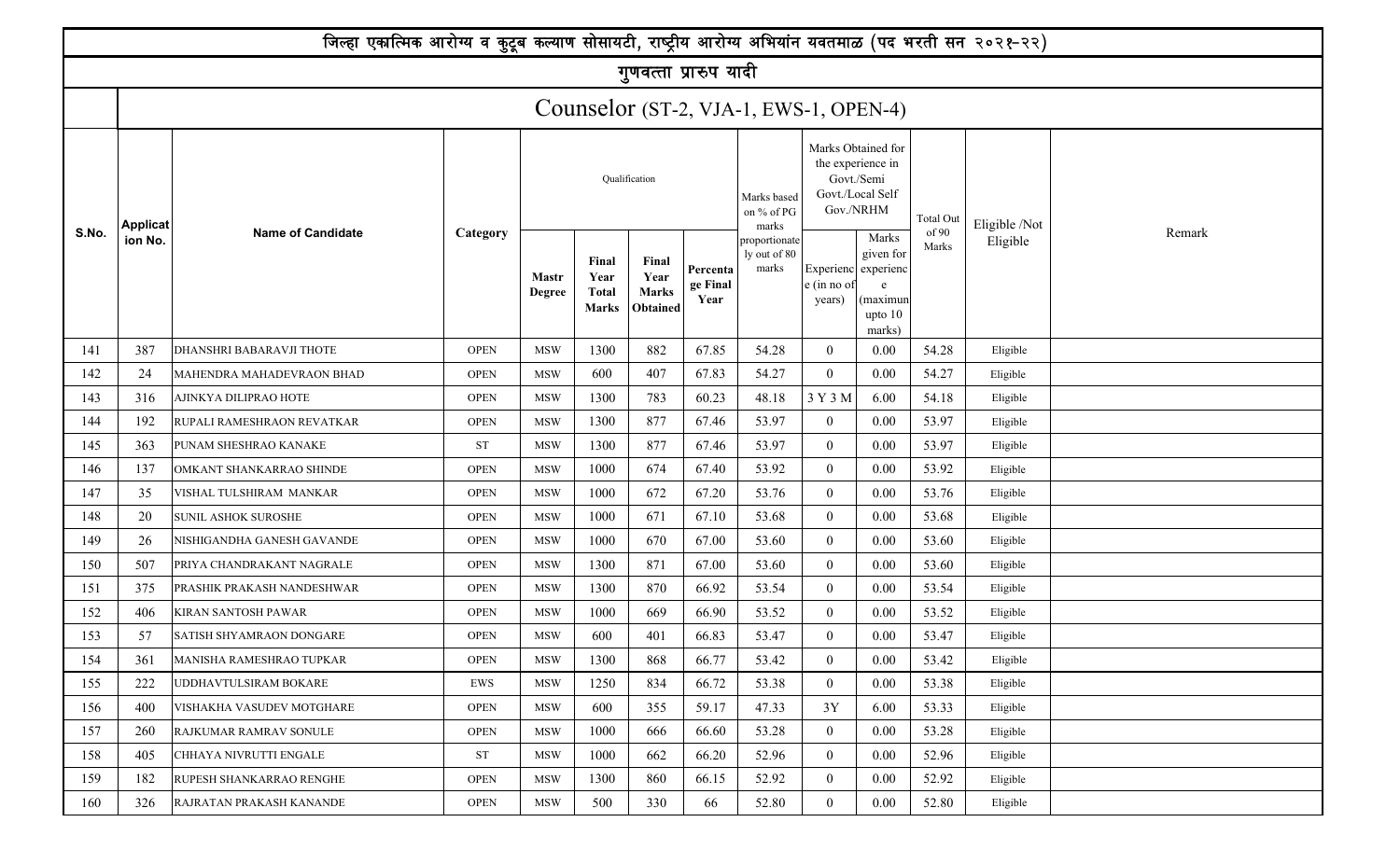|       |                 | जिल्हा एकात्मिक आरोग्य व कुटूब कल्याण सोसायटी, राष्ट्रीय आरोग्य अभियांन यवतमाळ (पद भरती सन २०२१-२२) |             |                        |                                               |                                                  |                              |                                        |                                    |                                                                                        |                  |               |        |
|-------|-----------------|-----------------------------------------------------------------------------------------------------|-------------|------------------------|-----------------------------------------------|--------------------------------------------------|------------------------------|----------------------------------------|------------------------------------|----------------------------------------------------------------------------------------|------------------|---------------|--------|
|       |                 |                                                                                                     |             |                        |                                               | गुणवत्ता प्रारुप यादी                            |                              |                                        |                                    |                                                                                        |                  |               |        |
|       |                 |                                                                                                     |             |                        |                                               |                                                  |                              | Counselor (ST-2, VJA-1, EWS-1, OPEN-4) |                                    |                                                                                        |                  |               |        |
|       | <b>Applicat</b> |                                                                                                     |             |                        |                                               | Qualification                                    |                              | Marks based<br>on % of PG<br>marks     |                                    | Marks Obtained for<br>the experience in<br>Govt./Semi<br>Govt./Local Self<br>Gov./NRHM | <b>Total Out</b> | Eligible /Not |        |
| S.No. | ion No.         | <b>Name of Candidate</b>                                                                            | Category    | <b>Mastr</b><br>Degree | Final<br>Year<br><b>Total</b><br><b>Marks</b> | Final<br>Year<br><b>Marks</b><br><b>Obtained</b> | Percenta<br>ge Final<br>Year | proportionate<br>ly out of 80<br>marks | Experienc<br>e (in no of<br>years) | Marks<br>given for<br>experienc<br>(maximun<br>upto $10$<br>marks)                     | of 90<br>Marks   | Eligible      | Remark |
| 161   | 5 <sup>5</sup>  | KAJAL RAJESH MADAVI                                                                                 | Eligible    |                        |                                               |                                                  |                              |                                        |                                    |                                                                                        |                  |               |        |
| 162   | 144             | NIRAJ RATAN RATHOD                                                                                  | <b>OPEN</b> | <b>MSW</b>             | 1000                                          | 659                                              | 65.90                        | 52.72                                  | <b>8M</b>                          | 0.00                                                                                   | 52.72            | Eligible      |        |
| 163   | 87              | VINOD KRUSHNA SONTAKKE                                                                              | <b>OPEN</b> | <b>MSW</b>             | 1200                                          | 783                                              | 65.25                        | 52.20                                  | $\overline{0}$                     | 0.00                                                                                   | 52.20            | Eligible      |        |
| 164   | 286             | ARATI ARUN ZAMARKAR                                                                                 | <b>ST</b>   | <b>MSW</b>             | 1300                                          | 848                                              | 65.23                        | 52.18                                  | $\overline{0}$                     | 0.00                                                                                   | 52.18            | Eligible      |        |
| 165   | 143             | SHUBHAM DEVIDAS JADHAV                                                                              | VJ-A        | <b>MSW</b>             | 1000                                          | 652                                              | 65.20                        | 52.16                                  | $\boldsymbol{0}$                   | 0.00                                                                                   | 52.16            | Eligible      |        |
| 166   | 386             | ROSHAN MOHANRAO LAKHE                                                                               | <b>OPEN</b> | <b>MSW</b>             | 1300                                          | 847                                              | 65.15                        | 52.12                                  | $\overline{0}$                     | 0.00                                                                                   | 52.12            | Eligible      |        |
| 167   | 58              | AMOL NAGOPPA YAMGAVALI                                                                              | <b>OPEN</b> | <b>MSW</b>             | 600                                           | 390                                              | 65.00                        | 52.00                                  | $\overline{0}$                     | 0.00                                                                                   | 52.00            | Eligible      |        |
| 168   | 513             | AMOL GULABRAO CHAVHAN                                                                               | EWS         | <b>MSW</b>             | 600                                           | 389                                              | 64.83                        | 51.87                                  | $\overline{0}$                     | 0.00                                                                                   | 51.87            | Eligible      |        |
| 169   | 300             | ANKUSH RAMSING RATHOD                                                                               | $VJ-A$      | <b>MSW</b>             | 1250                                          | 810                                              | 64.80                        | 51.84                                  | $\overline{0}$                     | 0.00                                                                                   | 51.84            | Eligible      |        |
| 170   | 126             | VINA DYARAM JAMBHURKAR                                                                              | <b>OPEN</b> | <b>MSW</b>             | 1000                                          | 646                                              | 64.60                        | 51.68                                  | 3M                                 | 0.00                                                                                   | 51.68            | Eligible      |        |
| 171   | 259             | YOGESH DILIPRAO BHAGAT                                                                              | <b>OPEN</b> | <b>MSW</b>             | 600                                           | 387                                              | 64.50                        | 51.60                                  | $\overline{0}$                     | 0.00                                                                                   | 51.60            | Eligible      |        |
| 172   | 378             | KAJAL GAJANAN DHOLE                                                                                 | <b>OPEN</b> | <b>MSW</b>             | 600                                           | 387                                              | 64.50                        | 51.60                                  | $\overline{0}$                     | 0.00                                                                                   | 51.60            | Eligible      |        |
| 173   | 508             | ALKA MILIND KOCHE                                                                                   | <b>OPEN</b> | <b>MSW</b>             | 600                                           | 386                                              | 64.33                        | 51.47                                  | $\theta$                           | 0.00                                                                                   | 51.47            | Eligible      |        |
| 174   | 123             | <b>SONU VIJAY SHINDE</b>                                                                            | <b>OPEN</b> | <b>MSW</b>             | 1300                                          | 836                                              | 64.31                        | 51.45                                  | $\overline{0}$                     | 0.00                                                                                   | 51.45            | Eligible      |        |
| 175   | 225             | RAHUL DIGAMBAR MEHARE                                                                               | <b>OPEN</b> | <b>MSW</b>             | 1300                                          | 833                                              | 64.08                        | 51.26                                  | $\overline{0}$                     | 0.00                                                                                   | 51.26            | Eligible      |        |
| 176   | 442             | POOJA PARSHRAM EKKALWAR                                                                             | <b>OPEN</b> | <b>MSW</b>             | 1000                                          | 641                                              | 64.10                        | 51.28                                  | $\boldsymbol{0}$                   | 0.00                                                                                   | 51.28            | Eligible      |        |
| 177   | 342             | GOPAL SAKHARAM KOLASKAR                                                                             | <b>OPEN</b> | <b>MSW</b>             | 600                                           | 384                                              | 64.00                        | 51.20                                  | $\overline{0}$                     | 0.00                                                                                   | 51.20            | Eligible      |        |
| 178   | 455             | DARSHANA VAMAN BHAGAT                                                                               | <b>OPEN</b> | <b>MSW</b>             | 600                                           | 383                                              | 63.83                        | 51.07                                  | 2 M                                | 0.00                                                                                   | 51.07            | Eligible      |        |
| 179   | 277             | KARAN PRABHAKAR RANKHAAMBE                                                                          | <b>OPEN</b> | <b>MSW</b>             | 1300                                          | 827                                              | 63.62                        | 50.89                                  | $\overline{0}$                     | 0.00                                                                                   | 50.89            | Eligible      |        |
| 180   | 416             | AAKASH HANUMAN GAYAKWAD                                                                             | <b>OPEN</b> | $_{\rm MSW}$           | 1200                                          | 763                                              | 63.58                        | 50.87                                  | $\overline{0}$                     | $0.00\,$                                                                               | 50.87            | Eligible      |        |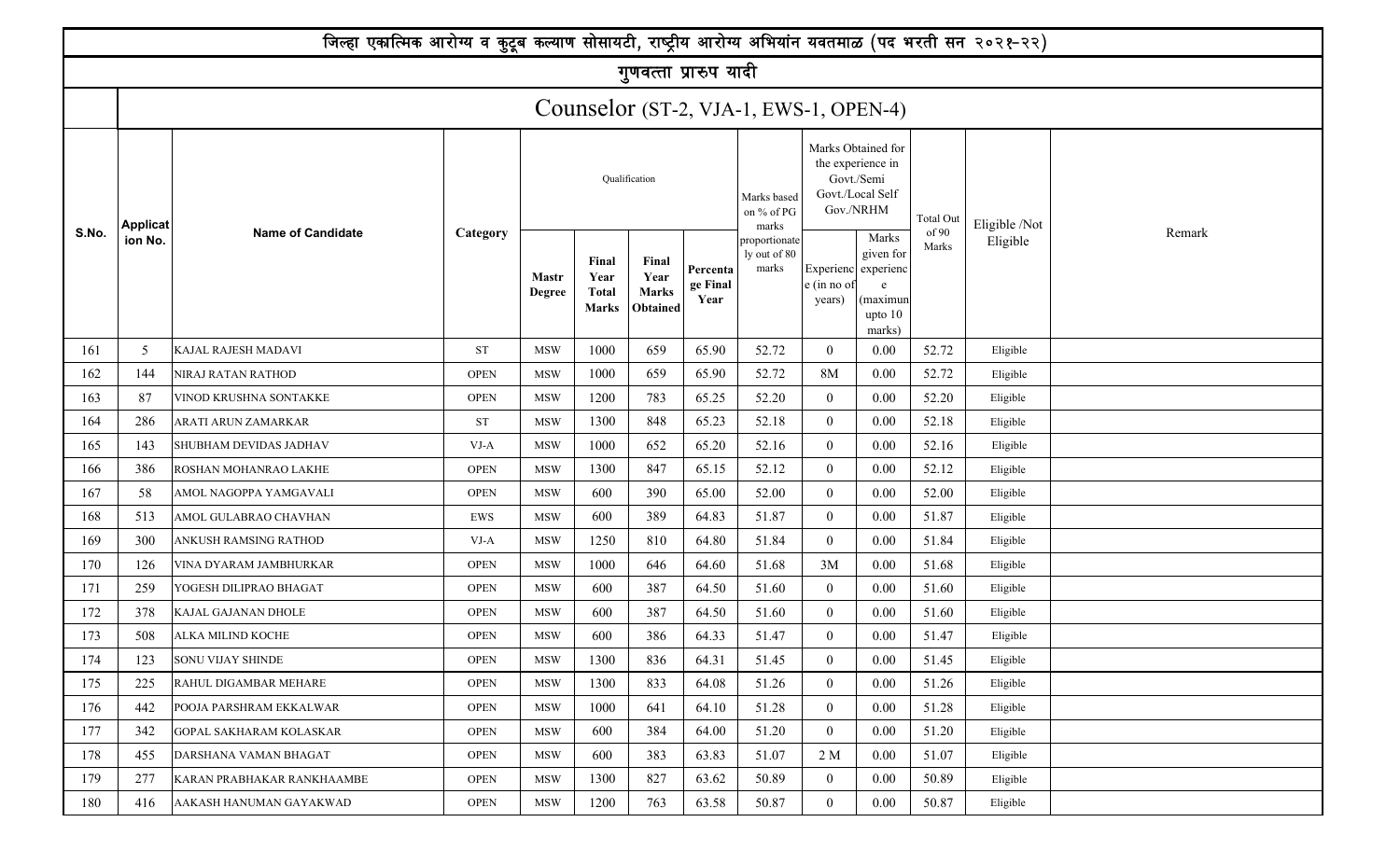|       |                 | जिल्हा एकात्मिक आरोग्य व कुटूब कल्याण सोसायटी, राष्ट्रीय आरोग्य अभियांन यवतमाळ (पद भरती सन २०२१-२२) |             |                        |                                               |                                                  |                              |                                        |                                    |                                                                                        |                  |               |        |
|-------|-----------------|-----------------------------------------------------------------------------------------------------|-------------|------------------------|-----------------------------------------------|--------------------------------------------------|------------------------------|----------------------------------------|------------------------------------|----------------------------------------------------------------------------------------|------------------|---------------|--------|
|       |                 |                                                                                                     |             |                        |                                               | गुणवत्ता प्रारुप यादी                            |                              |                                        |                                    |                                                                                        |                  |               |        |
|       |                 |                                                                                                     |             |                        |                                               |                                                  |                              | Counselor (ST-2, VJA-1, EWS-1, OPEN-4) |                                    |                                                                                        |                  |               |        |
|       | <b>Applicat</b> |                                                                                                     |             |                        |                                               | Qualification                                    |                              | Marks based<br>on % of PG<br>marks     |                                    | Marks Obtained for<br>the experience in<br>Govt./Semi<br>Govt./Local Self<br>Gov./NRHM | <b>Total Out</b> | Eligible /Not |        |
| S.No. | ion No.         | <b>Name of Candidate</b>                                                                            | Category    | <b>Mastr</b><br>Degree | Final<br>Year<br><b>Total</b><br><b>Marks</b> | Final<br>Year<br><b>Marks</b><br><b>Obtained</b> | Percenta<br>ge Final<br>Year | proportionate<br>ly out of 80<br>marks | Experienc<br>e (in no of<br>years) | Marks<br>given for<br>experienc<br>(maximun<br>upto $10$<br>marks)                     | of 90<br>Marks   | Eligible      | Remark |
| 181   | 399             | <b>GANESH MADHUKAR MANUSMARE</b>                                                                    | Eligible    |                        |                                               |                                                  |                              |                                        |                                    |                                                                                        |                  |               |        |
| 182   | 171             | SANTOSH NAMDEV MALGHANE                                                                             | Eligible    |                        |                                               |                                                  |                              |                                        |                                    |                                                                                        |                  |               |        |
| 183   | 265             | <b>GANESH SHIVLING HODKAR</b>                                                                       | <b>OPEN</b> | <b>MSW</b>             | 1300                                          | 824                                              | 63.38                        | 50.71                                  | $\overline{0}$                     | 0.00                                                                                   | 50.71            | Eligible      |        |
| 184   | 32              | NITIN MORESHWAR SALAME                                                                              | <b>ST</b>   | <b>MSW</b>             | 600                                           | 380                                              | 63.33                        | 50.67                                  | $\overline{0}$                     | 0.00                                                                                   | 50.67            | Eligible      |        |
| 185   | 444             | JAYSHRI SURESH WAGHADE                                                                              | ST          | <b>MSW</b>             | 1000                                          | 633                                              | 63.30                        | 50.64                                  | $\overline{0}$                     | 0.00                                                                                   | 50.64            | Eligible      |        |
| 186   | 120             | RAHUL RANGNATH MUKOD                                                                                | <b>ST</b>   | <b>MSW</b>             | 1250                                          | 786                                              | 62.88                        | 50.30                                  | $\overline{0}$                     | 0.00                                                                                   | 50.30            | Eligible      |        |
| 187   | 156             | NIKESH BHIMRAOJI KAMBALE                                                                            | <b>OPEN</b> | <b>MSW</b>             | 1300                                          | 814                                              | 62.62                        | 50.09                                  | $\overline{0}$                     | 0.00                                                                                   | 50.09            | Eligible      |        |
| 188   | 136             | ARCHANA MADHAV KAVARKHE                                                                             | <b>OPEN</b> | <b>MSW</b>             | 1000                                          | 625                                              | 62.50                        | 50.00                                  | $\overline{0}$                     | 0.00                                                                                   | 50.00            | Eligible      |        |
| 189   | 315             | ABHINAV SIDHARTH KAMBLE                                                                             | <b>OPEN</b> | <b>MSW</b>             | 1000                                          | 624                                              | 62.4                         | 49.92                                  | $\overline{0}$                     | 0.00                                                                                   | 49.92            | Eligible      |        |
| 190   | 404             | CHETAN RAMESH JADHAV                                                                                | $VJ-A$      | <b>MSW</b>             | 1300                                          | 811                                              | 62.38                        | 49.91                                  | $\overline{0}$                     | 0.00                                                                                   | 49.91            | Eligible      |        |
| 191   | 424             | SHAILENDRA BHIMRAO PTIL                                                                             | <b>OPEN</b> | <b>MSW</b>             | 600                                           | 374                                              | 62.33                        | 49.87                                  | $\overline{0}$                     | 0.00                                                                                   | 49.87            | Eligible      |        |
| 192   | 410             | SUSHIL PRAMOD PISALWAR                                                                              | <b>OPEN</b> | <b>MSW</b>             | 1000                                          | 620                                              | 62.00                        | 49.60                                  | $\overline{0}$                     | 0.00                                                                                   | 49.60            | Eligible      |        |
| 193   | 14              | ASMITA KOUSHIK JATALE                                                                               | <b>ST</b>   | <b>MSW</b>             | 600                                           | 371                                              | 61.83                        | 49.47                                  | $\theta$                           | 0.00                                                                                   | 49.47            | Eligible      |        |
| 194   | 239             | NAMDEV BABARAO YELDARE                                                                              | <b>ST</b>   | <b>MSW</b>             | 600                                           | 371                                              | 61.83                        | 49.47                                  | $\overline{0}$                     | 0.00                                                                                   | 49.47            | Eligible      |        |
| 195   | 157             | NITIN KAILAS CHAVHAN                                                                                | $VI-A$      | <b>MSW</b>             | 1000                                          | 617                                              | 61.70                        | 49.36                                  | $\overline{0}$                     | 0.00                                                                                   | 49.36            | Eligible      |        |
| 196   | 356             | GAYATRI PURUSHOTTAM URKUTKAR                                                                        | <b>OPEN</b> | <b>MSW</b>             | 1000                                          | 617                                              | 61.70                        | 49.36                                  | $\boldsymbol{0}$                   | 0.00                                                                                   | 49.36            | Eligible      |        |
| 197   | 91              | ANKIT SUBHASHRAON DHARME                                                                            | <b>OPEN</b> | <b>MSW</b>             | 1300                                          | 800                                              | 61.54                        | 49.23                                  | $\overline{0}$                     | 0.00                                                                                   | 49.23            | Eligible      |        |
| 198   | 460             | PRIYA VIJAY AKKALWAR                                                                                | <b>OPEN</b> | <b>MSW</b>             | 1000                                          | 615                                              | 61.50                        | 49.20                                  | $\overline{0}$                     | 0.00                                                                                   | 49.20            | Eligible      |        |
| 199   | 243             | SURAJ TULSIRAM GRDAM                                                                                | <b>ST</b>   | <b>MSW</b>             | 600                                           | 369                                              | 61.50                        | 49.20                                  | $\overline{0}$                     | 0.00                                                                                   | 49.20            | Eligible      |        |
| 200   | 210             | PRAKASH VILASRAO INGOLE                                                                             | <b>OPEN</b> | $_{\rm MSW}$           | 600                                           | 368                                              | 61.33                        | 49.07                                  | $\overline{0}$                     | $0.00\,$                                                                               | 49.07            | Eligible      |        |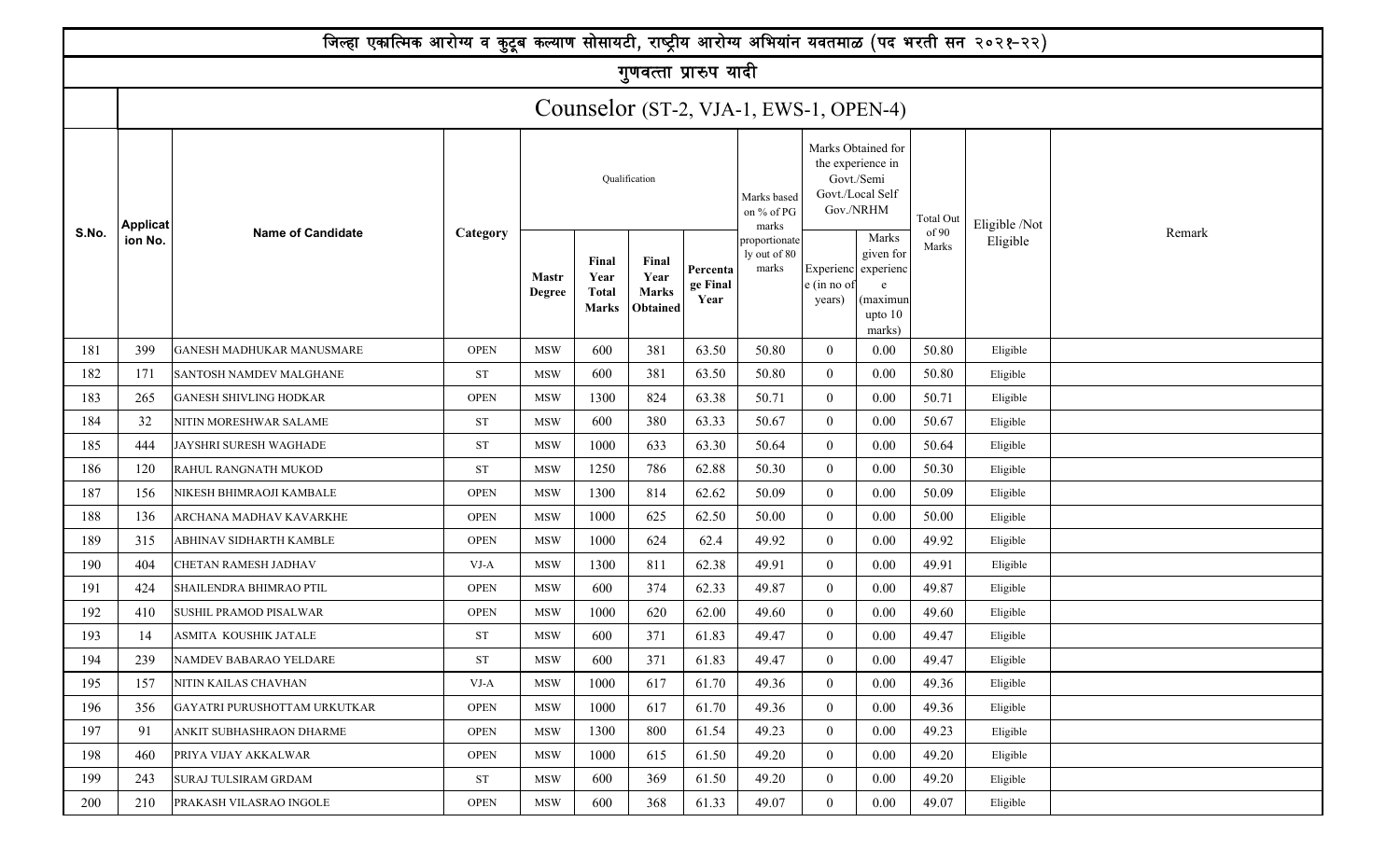|       |                 | जिल्हा एकात्मिक आरोग्य व कुटूब कल्याण सोसायटी, राष्ट्रीय आरोग्य अभियांन यवतमाळ (पद भरती सन २०२१-२२) |             |                               |                                               |                                                  |                              |                                        |                       |                                                                            |                  |               |        |
|-------|-----------------|-----------------------------------------------------------------------------------------------------|-------------|-------------------------------|-----------------------------------------------|--------------------------------------------------|------------------------------|----------------------------------------|-----------------------|----------------------------------------------------------------------------|------------------|---------------|--------|
|       |                 |                                                                                                     |             |                               |                                               | गुणवत्ता प्रारुप यादी                            |                              |                                        |                       |                                                                            |                  |               |        |
|       |                 |                                                                                                     |             |                               |                                               |                                                  |                              | Counselor (ST-2, VJA-1, EWS-1, OPEN-4) |                       |                                                                            |                  |               |        |
|       | <b>Applicat</b> |                                                                                                     |             |                               |                                               | Qualification                                    |                              | Marks based<br>on % of PG<br>marks     | Gov./NRHM             | Marks Obtained for<br>the experience in<br>Govt./Semi<br>Govt./Local Self  | <b>Total Out</b> | Eligible /Not |        |
| S.No. | ion No.         | <b>Name of Candidate</b>                                                                            | Category    | <b>Mastr</b><br><b>Degree</b> | Final<br>Year<br><b>Total</b><br><b>Marks</b> | Final<br>Year<br><b>Marks</b><br><b>Obtained</b> | Percenta<br>ge Final<br>Year | proportionate<br>ly out of 80<br>marks | e (in no of<br>years) | Marks<br>given for<br>Experienc experienc<br>(maximun<br>upto 10<br>marks) | of 90<br>Marks   | Eligible      | Remark |
| 201   | 463             | <b>AKANSHA NARAYAN UGEMUGE</b>                                                                      | <b>OPEN</b> | <b>MSW</b>                    | 1300                                          | 797                                              | 61.31                        | 49.05                                  | $\overline{0}$        | 0.00                                                                       | 49.05            | Eligible      |        |
| 202   | 431             | PRAJWAL ANIL BAHUTMAGE                                                                              | <b>OPEN</b> | <b>MSW</b>                    | 1000                                          | 613                                              | 61.30                        | 49.04                                  | $\boldsymbol{0}$      | 0.00                                                                       | 49.04            | Eligible      |        |
| 203   | 56              | PRITI GANPAT GUJAR                                                                                  | <b>OPEN</b> | <b>MSW</b>                    | 600                                           | 367                                              | 61.17                        | 48.93                                  | $\overline{0}$        | 0.00                                                                       | 48.93            | Eligible      |        |
| 204   | 446             | TEJASWINI PRUTHVIRAJ CHAVHAN                                                                        | $VI-A$      | <b>MSW</b>                    | 600                                           | 366                                              | 61.00                        | 48.80                                  | $\overline{0}$        | 0.00                                                                       | 48.80            | Eligible      |        |
| 205   | 487             | PANKAJ AJAY RITHE                                                                                   | EWS         | <b>MSW</b>                    | 600                                           | 366                                              | 61.00                        | 48.80                                  | $\overline{0}$        | 0.00                                                                       | 48.80            | Eligible      |        |
| 206   | 17              | MADHVI BAPURAO DHURVE                                                                               | <b>ST</b>   | <b>MSW</b>                    | 1300                                          | 792                                              | 60.92                        | 48.74                                  | $\overline{0}$        | 0.00                                                                       | 48.74            | Eligible      |        |
| 207   | 433             | SHUBHAM MANOHARRAO HOOD                                                                             | <b>OPEN</b> | <b>MSW</b>                    | 1200                                          | 729                                              | 60.75                        | 48.60                                  | $\overline{0}$        | 0.00                                                                       | 48.60            | Eligible      |        |
| 208   | 27              | PRAVIN PRABHUDAS MADAVI                                                                             | <b>ST</b>   | <b>MSW</b>                    | 1300                                          | 789                                              | 60.69                        | 48.55                                  | $\overline{0}$        | 0.00                                                                       | 48.55            | Eligible      |        |
| 209   | 322             | VIKAS Palderao JADHAV                                                                               | <b>OPEN</b> | <b>MSW</b>                    | 600                                           | 364                                              | 60.67                        | 48.53                                  | 5 M                   | 0.00                                                                       | 48.53            | Eligible      |        |
| 210   | 213             | RAJABAI PUJAJAI JADHAV                                                                              | <b>OPEN</b> | <b>MSW</b>                    | 1300                                          | 785                                              | 60.38                        | 48.31                                  | $\overline{0}$        | 0.00                                                                       | 48.31            | Eligible      |        |
| 211   | 6               | SIDDHARTH SAKHARAM BHARSAKALE                                                                       | <b>OPEN</b> | <b>MSW</b>                    | 1000                                          | 597                                              | 59.70                        | 47.76                                  | $\overline{0}$        | 0.00                                                                       | 47.76            | Eligible      |        |
| 212   | 198             | VAISHALI VIJAYRAO MASRAM                                                                            | <b>ST</b>   | <b>MSW</b>                    | 1300                                          | 774                                              | 59.54                        | 47.63                                  | $\overline{0}$        | 0.00                                                                       | 47.63            | Eligible      |        |
| 213   | 333             | SHITAL SUBHASH MANWAR                                                                               | <b>OPEN</b> | <b>MSW</b>                    | 600                                           | 357                                              | 59.5                         | 47.60                                  | $\theta$              | 0.00                                                                       | 47.60            | Eligible      |        |
| 214   | 9               | VAIBHAV RAJENDRAON JALIT                                                                            | <b>OPEN</b> | <b>MSW</b>                    | 1000                                          | 595                                              | 59.50                        | 47.60                                  | $\overline{0}$        | 0.00                                                                       | 47.60            | Eligible      |        |
| 215   | 111             | <b>ALPA BALU RATHOD</b>                                                                             | VJ-A        | <b>MSW</b>                    | 600                                           | 357                                              | 59.50                        | 47.60                                  | $\overline{0}$        | 0.00                                                                       | 47.60            | Eligible      |        |
| 216   | 188             | PRITI RAMDAS VAYKULE                                                                                | <b>ST</b>   | <b>MSW</b>                    | 600                                           | 357                                              | 59.50                        | 47.60                                  | $\boldsymbol{0}$      | 0.00                                                                       | 47.60            | Eligible      |        |
| 217   | 101             | RAVINDRA RAMRAON RAUT                                                                               | <b>OPEN</b> | <b>MSW</b>                    | 600                                           | 355                                              | 59.17                        | 47.33                                  | 8M                    | 0.00                                                                       | 47.33            | Eligible      |        |
| 218   | 464             | MEHMUD ALI MUNSAF ALI                                                                               | <b>OPEN</b> | $\operatorname{\mathsf{MSW}}$ | 1250                                          | 732                                              | 58.56                        | 46.85                                  | 1 Y 9 M               | 0.00                                                                       | 46.85            | Eligible      |        |
| 219   | 461             | MONALI RAVINDRA LIHITKAR                                                                            | <b>OPEN</b> | <b>MSW</b>                    | 1250                                          | 732                                              | 58.56                        | 46.85                                  | $\overline{0}$        | 0.00                                                                       | 46.85            | Eligible      |        |
| 220   | 289             | DHAMMADEEP GANGARAM GAIKWAD                                                                         | <b>OPEN</b> | $_{\rm MSW}$                  | 1300                                          | 759                                              | 58.38                        | 46.71                                  | $\overline{0}$        | $0.00\,$                                                                   | 46.71            | Eligible      |        |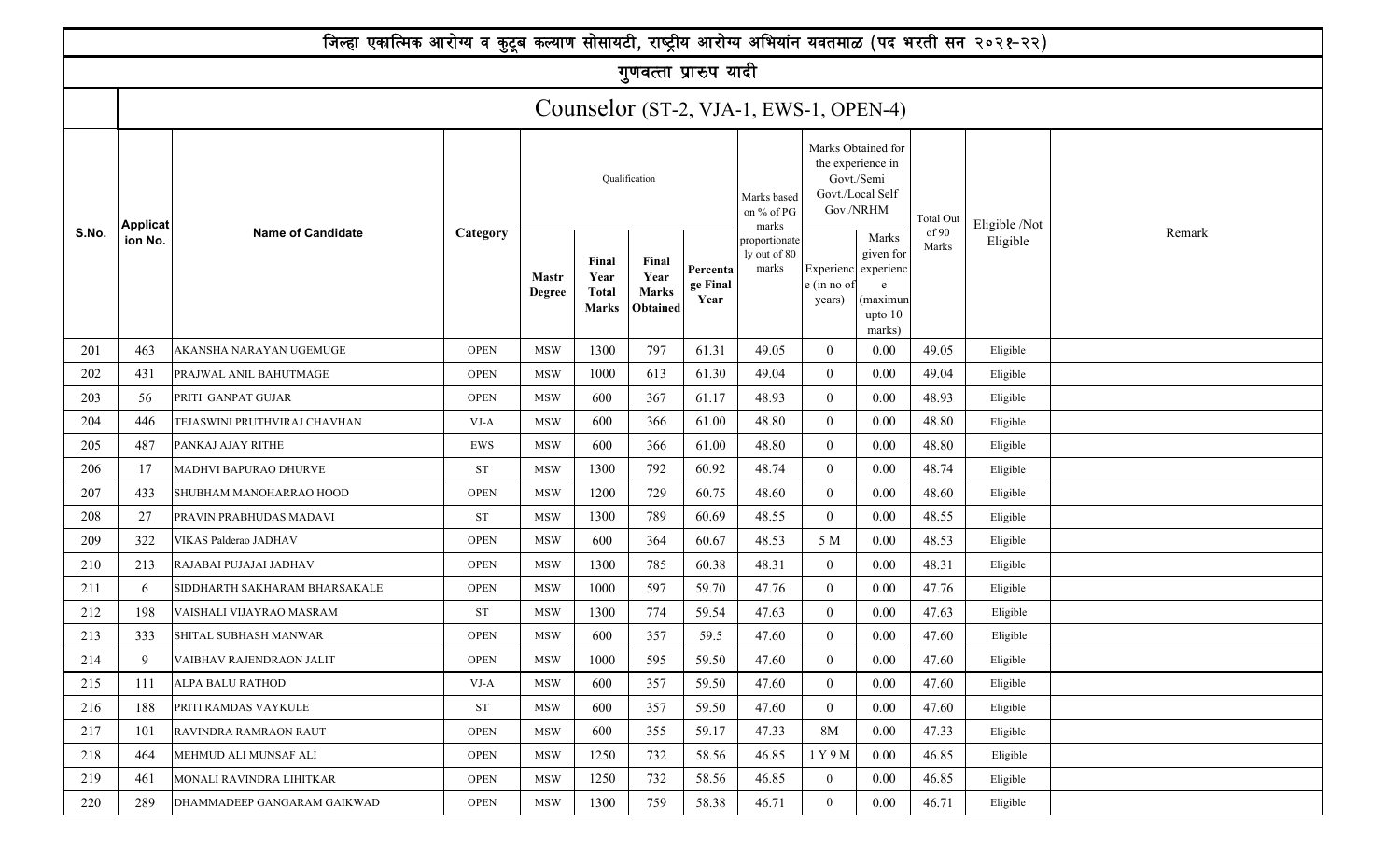|       |                                                                                                                                                                                                                                                                                  | जिल्हा एकात्मिक आरोग्य व कुटूब कल्याण सोसायटी, राष्ट्रीय आरोग्य अभियांन यवतमाळ (पद भरती सन २०२१-२२) |             |            |        |                       |       |                                        |                  |                                                                                        |                    |               |                           |  |  |
|-------|----------------------------------------------------------------------------------------------------------------------------------------------------------------------------------------------------------------------------------------------------------------------------------|-----------------------------------------------------------------------------------------------------|-------------|------------|--------|-----------------------|-------|----------------------------------------|------------------|----------------------------------------------------------------------------------------|--------------------|---------------|---------------------------|--|--|
|       |                                                                                                                                                                                                                                                                                  |                                                                                                     |             |            |        | गुणवत्ता प्रारुप यादी |       |                                        |                  |                                                                                        |                    |               |                           |  |  |
|       |                                                                                                                                                                                                                                                                                  |                                                                                                     |             |            |        |                       |       | Counselor (ST-2, VJA-1, EWS-1, OPEN-4) |                  |                                                                                        |                    |               |                           |  |  |
|       | <b>Applicat</b>                                                                                                                                                                                                                                                                  |                                                                                                     |             |            |        | Qualification         |       | Marks based<br>on % of PG<br>marks     |                  | Marks Obtained for<br>the experience in<br>Govt./Semi<br>Govt./Local Self<br>Gov./NRHM | Total Out<br>of 90 | Eligible /Not |                           |  |  |
| S.No. | ion No.                                                                                                                                                                                                                                                                          | <b>Name of Candidate</b>                                                                            | Category    | Eligible   | Remark |                       |       |                                        |                  |                                                                                        |                    |               |                           |  |  |
| 221   | 1500<br>865<br>57.67<br>493<br>46.13<br>$\mathbf{0}$<br>0.00<br>46.13<br>GANESH DNYANOBA NIRVAL<br>EWS<br><b>MSW</b><br>Eligible<br>1300<br>744<br>57.23<br>45.78<br>0.00<br>45.78<br>296<br><b>ST</b><br><b>MSW</b><br>$\theta$<br>CHANDRASHEKHAR SURESHRAO KADPATE<br>Eligible |                                                                                                     |             |            |        |                       |       |                                        |                  |                                                                                        |                    |               |                           |  |  |
| 222   | 12<br>1000<br>572<br>57.20<br>45.76<br>0.00<br>45.76<br><b>OPEN</b><br><b>MSW</b><br>$\overline{0}$<br>SUMIT BHAGVAN GAJBHIYE<br>Eligible                                                                                                                                        |                                                                                                     |             |            |        |                       |       |                                        |                  |                                                                                        |                    |               |                           |  |  |
| 223   |                                                                                                                                                                                                                                                                                  |                                                                                                     |             |            |        |                       |       |                                        |                  |                                                                                        |                    |               |                           |  |  |
| 224   | 266                                                                                                                                                                                                                                                                              | <b>DURGA ARUN GAWLE</b>                                                                             | ST          | <b>MSW</b> | 600    | 343                   | 57.17 | 45.73                                  | $\theta$         | 0.00                                                                                   | 45.73              | Eligible      |                           |  |  |
| 225   | 158                                                                                                                                                                                                                                                                              | <b>BALAJI BHIMRAO BHISE</b>                                                                         | <b>ST</b>   | <b>MSW</b> | 600    | 343                   | 57.17 | 45.73                                  | $\overline{0}$   | 0.00                                                                                   | 45.73              | Eligible      |                           |  |  |
| 226   | 297                                                                                                                                                                                                                                                                              | NIRAJ MORESHWAR KINEKAR                                                                             | <b>OPEN</b> | <b>MSW</b> | 600    | 342                   | 57.00 | 45.60                                  | $\overline{0}$   | 0.00                                                                                   | 45.60              | Eligible      |                           |  |  |
| 227   | 353                                                                                                                                                                                                                                                                              | RUPALI MADHUKARRAO INGALE                                                                           | <b>OPEN</b> | <b>MSW</b> | 600    | 341                   | 56.83 | 45.47                                  | $\mathbf{0}$     | 0.00                                                                                   | 45.47              | Eligible      |                           |  |  |
| 228   | 34                                                                                                                                                                                                                                                                               | <b>SWATI SADASHIV MORE</b>                                                                          | <b>OPEN</b> | <b>MSW</b> | 600    | 340                   | 56.67 | 45.33                                  | 1Y 1M            | 0.00                                                                                   | 45.33              | Eligible      |                           |  |  |
| 229   | 233                                                                                                                                                                                                                                                                              | SHIVANAND MADHVRAO SHINDE                                                                           | <b>ST</b>   | <b>MSW</b> | 600    | 339                   | 56.50 | 45.20                                  | $\overline{0}$   | 0.00                                                                                   | 45.20              | Eligible      |                           |  |  |
| 230   | 288                                                                                                                                                                                                                                                                              | RAJENDRA MAROTI THAKARE                                                                             | <b>ST</b>   | <b>MSW</b> | 600    | 339                   | 56.50 | 45.20                                  | $\mathbf{0}$     | 0.00                                                                                   | 45.20              | Eligible      |                           |  |  |
| 231   | 285                                                                                                                                                                                                                                                                              | SURAJKUMAR PRAKASH BHAGAT                                                                           | <b>OPEN</b> | <b>MSW</b> | 1300   | 734                   | 56.46 | 45.17                                  | $\overline{0}$   | 0.00                                                                                   | 45.17              | Eligible      |                           |  |  |
| 232   | 412                                                                                                                                                                                                                                                                              | DINESH LAKSHMANRAO KADAM                                                                            | <b>OPEN</b> | <b>MSW</b> | 1200   | 670                   | 55.83 | 44.67                                  | $\theta$         | 0.00                                                                                   | 44.67              | Eligible      |                           |  |  |
| 233   | 348                                                                                                                                                                                                                                                                              | MANISHA SHAMJI JIVNE                                                                                | <b>OPEN</b> | <b>MSW</b> | 600    | 332                   | 55.33 | 44.27                                  | 1 YEAR           | 0.00                                                                                   | 44.27              | Eligible      |                           |  |  |
| 234   | 3                                                                                                                                                                                                                                                                                | PAVAN BABARAON KHADSE                                                                               | <b>OPEN</b> | <b>MSW</b> | 600    | 331                   | 55.17 | 44.13                                  | $\mathbf{0}$     | 0.00                                                                                   | 44.13              | Eligible      |                           |  |  |
| 235   | 432                                                                                                                                                                                                                                                                              | PRATAP SHIVCHARAN BRAMHANWADE                                                                       | <b>OPEN</b> | <b>MSW</b> | 1200   | 662                   | 55.17 | 44.13                                  | $\overline{0}$   | 0.00                                                                                   | 44.13              | Eligible      |                           |  |  |
| 236   | 221                                                                                                                                                                                                                                                                              | SURESH DAYARAM DHONE                                                                                | ST          | <b>MSW</b> | 1300   | 716                   | 55.08 | 44.06                                  | $\boldsymbol{0}$ | 0.00                                                                                   | 44.06              | Eligible      |                           |  |  |
| 237   | 357                                                                                                                                                                                                                                                                              | <b>DURGA PRAKASH VIDHATE</b>                                                                        | <b>OPEN</b> | <b>MSW</b> | 600    | 319                   | 53.17 | 42.53                                  | $\overline{0}$   | 0.00                                                                                   | 42.53              | Eligible      |                           |  |  |
| 238   | 148                                                                                                                                                                                                                                                                              | <b>VIVEK VISHNU JADHAV</b>                                                                          | <b>OPEN</b> | <b>MSW</b> | 1000   | 523                   | 52.30 | 41.84                                  | $\overline{0}$   | 0.00                                                                                   | 41.84              | Eligible      |                           |  |  |
| 239   | 79                                                                                                                                                                                                                                                                               | KIRAN SHANKARRAON PAWANE                                                                            | <b>OPEN</b> | <b>MSW</b> | 600    | 308                   | 51.33 | 41.07                                  | $\overline{0}$   | 0.00                                                                                   | 41.07              | Eligible      |                           |  |  |
| 240   | 80                                                                                                                                                                                                                                                                               | PUJA SUBHASH CHAVHAN                                                                                | $VJ-A$      | <b>MSW</b> | 1000   | 952                   | 95.20 | 76.16                                  | $\overline{0}$   | 0.00                                                                                   | 76.16              | Not Eligible  | DEGREE CERT. NOT ATTACHED |  |  |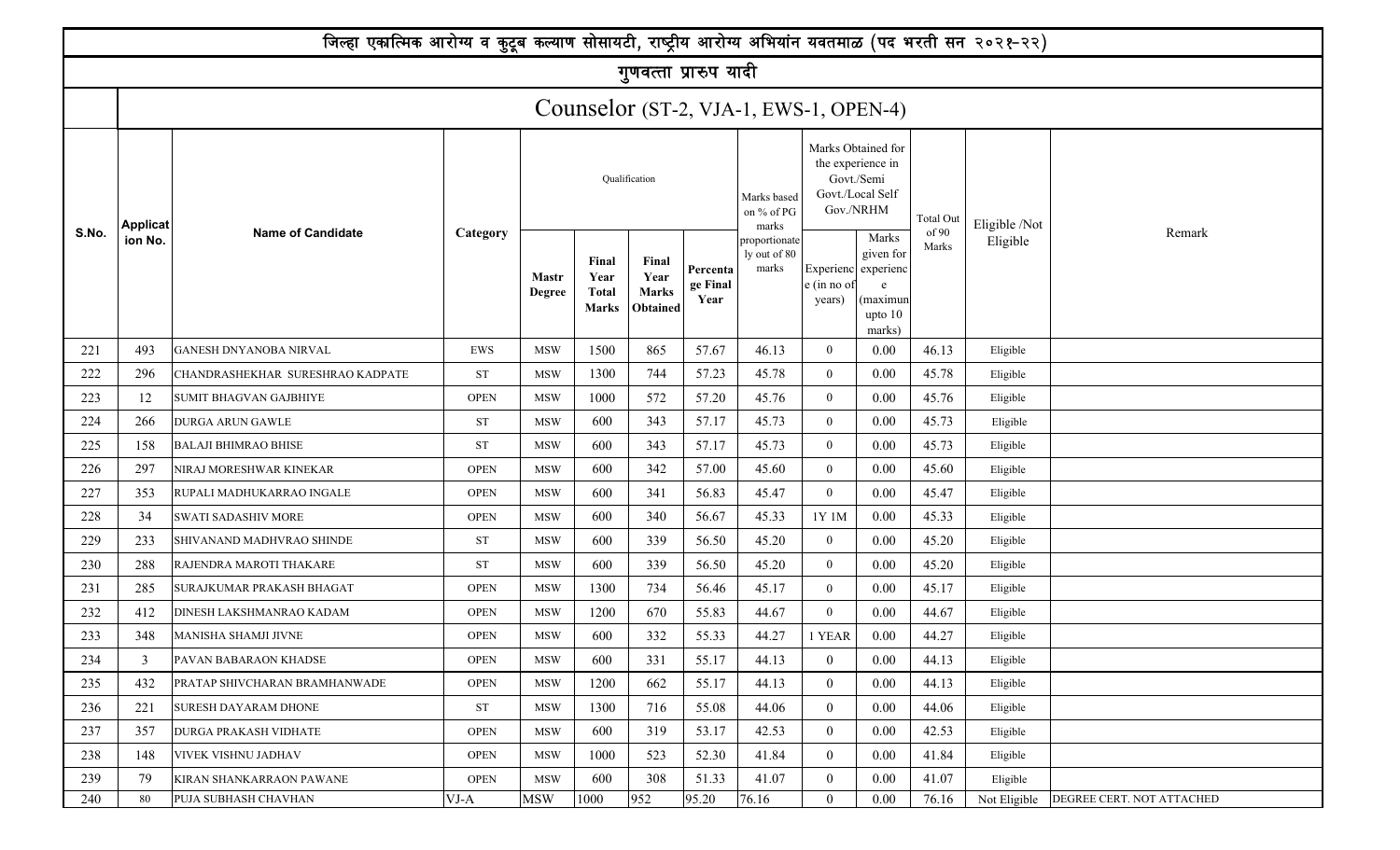|            |                                                                                                                                                                                                                                                                                                                                   | जिल्हा एकात्मिक आरोग्य व कुटूब कल्याण सोसायटी, राष्ट्रीय आरोग्य अभियांन यवतमाळ (पद भरती सन २०२१-२२) |                    |                               |                                               |                                                  |                              |                                        |                                                                                        |                                                            |                |                              |                                                        |  |  |
|------------|-----------------------------------------------------------------------------------------------------------------------------------------------------------------------------------------------------------------------------------------------------------------------------------------------------------------------------------|-----------------------------------------------------------------------------------------------------|--------------------|-------------------------------|-----------------------------------------------|--------------------------------------------------|------------------------------|----------------------------------------|----------------------------------------------------------------------------------------|------------------------------------------------------------|----------------|------------------------------|--------------------------------------------------------|--|--|
|            |                                                                                                                                                                                                                                                                                                                                   |                                                                                                     |                    |                               |                                               | गुणवत्ता प्रारुप यादी                            |                              |                                        |                                                                                        |                                                            |                |                              |                                                        |  |  |
|            |                                                                                                                                                                                                                                                                                                                                   |                                                                                                     |                    |                               |                                               |                                                  |                              |                                        | Counselor (ST-2, VJA-1, EWS-1, OPEN-4)                                                 |                                                            |                |                              |                                                        |  |  |
|            | <b>Applicat</b>                                                                                                                                                                                                                                                                                                                   |                                                                                                     |                    |                               |                                               | Qualification                                    |                              | Marks based<br>on % of PG<br>marks     | Marks Obtained for<br>the experience in<br>Govt./Semi<br>Govt./Local Self<br>Gov./NRHM |                                                            | Total Out      | Eligible /Not                |                                                        |  |  |
| S.No.      | ion No.                                                                                                                                                                                                                                                                                                                           | <b>Name of Candidate</b>                                                                            | Category           | <b>Mastr</b><br><b>Degree</b> | Final<br>Year<br><b>Total</b><br><b>Marks</b> | Final<br>Year<br><b>Marks</b><br><b>Obtained</b> | Percenta<br>ge Final<br>Year | proportionate<br>ly out of 80<br>marks | Experienc<br>e (in no of<br>years)                                                     | Marks<br>given for<br>experienc<br>e<br>maximun<br>upto 10 | of 90<br>Marks | Eligible                     | Remark                                                 |  |  |
| 241        | marks)<br>895<br>89.50<br><b>RUPALI SANTOSH GALAT</b><br><b>OPEN</b><br><b>MSW</b><br>1000<br>71.60<br>71.60<br>DEGREE CERT. NOT ATTACHED<br>67<br>$\overline{0}$<br>0.00<br>Not Eligible                                                                                                                                         |                                                                                                     |                    |                               |                                               |                                                  |                              |                                        |                                                                                        |                                                            |                |                              |                                                        |  |  |
| 242        | 1134<br>87.23<br>69.78<br><b>OPEN</b><br><b>MSW</b><br>1300<br>0.00<br>160<br>$\overline{0}$<br>69.78<br>RENUKA JAYPAL DAHIWAE<br>DEGREE CERT. NOT ATTACHED<br>Not Eligible<br>87.12<br>69.69<br><b>ST</b><br><b>MSW</b><br>1700<br>1481<br>69.69<br>$\theta$<br>0.00<br>246<br>YOGESH EKNATH JAGTAP<br>DEGREE CERT. NOT ATTACHED |                                                                                                     |                    |                               |                                               |                                                  |                              |                                        |                                                                                        |                                                            |                |                              |                                                        |  |  |
| 243        |                                                                                                                                                                                                                                                                                                                                   |                                                                                                     |                    |                               |                                               |                                                  |                              |                                        |                                                                                        |                                                            |                | Not Eligible                 |                                                        |  |  |
| 244        | 178                                                                                                                                                                                                                                                                                                                               | DIPALI MAHADEVRAON BOROLE                                                                           | <b>OPEN</b>        | <b>MSW</b>                    | 1300                                          | 1123                                             | 86.38                        | 69.11                                  | $\theta$                                                                               | 0.00                                                       | 69.11          | Not Eligible                 | DEGREE CERT. NOT ATTACHED                              |  |  |
| 245        | 351                                                                                                                                                                                                                                                                                                                               | KAMLESH DIPAK JADHAV                                                                                | <b>OPEN</b>        | <b>MSW</b>                    | 1700                                          | 1468                                             | 86.35                        | 69.08                                  | $\theta$                                                                               | 0.00                                                       | 69.08          | Not Eligible                 | DEGREE CERT. NOT ATTACHED                              |  |  |
| 246        | 205                                                                                                                                                                                                                                                                                                                               | VRUSHALI RAMESH MANKAR                                                                              | <b>OPEN</b>        | <b>MSW</b>                    | 1300                                          | 1118                                             | 86.00                        | 68.80                                  | $\mathbf{0}$                                                                           | 0.00                                                       | 68.80          | Not Eligible                 | DEGREE CERT. NOT ATTACHED                              |  |  |
| 247        | 180                                                                                                                                                                                                                                                                                                                               | ORUSHALI RAJENDRA DESHMUKH                                                                          | <b>OPEN</b>        | <b>MSW</b>                    | 1300                                          | 1116                                             | 85.85                        | 68.68                                  | $\overline{0}$                                                                         | 0.00                                                       | 68.68          | Not Eligible                 | DEGREE CERT. NOT ATTACHED                              |  |  |
| 248        | 282                                                                                                                                                                                                                                                                                                                               | SHITAL PANDURANG BAVANKARE                                                                          | <b>OPEN</b>        | <b>MSW</b>                    | 1000                                          | 846                                              | 84.60                        | 67.68                                  | $\overline{0}$                                                                         | 0.00                                                       | 67.68          | Not Eligible                 | DEGREE CERT. NOT ATTACHED                              |  |  |
| 249        | 140                                                                                                                                                                                                                                                                                                                               | YOGESH BABULAL RATHOD                                                                               | VJ-A               | <b>MSW</b>                    | 1300                                          | 1094                                             | 84.15                        | 67.32                                  | $\overline{0}$                                                                         | 0.00                                                       | 67.32          | Not Eligible                 | DEGREE CERT. NOT ATTACHED                              |  |  |
| 250        | 328                                                                                                                                                                                                                                                                                                                               | AISHWARYA ANIL PRANJALE                                                                             | <b>OPEN</b>        | <b>MSW</b>                    | 1300                                          | 1094                                             | 84.15                        | 67.32                                  | $\overline{0}$                                                                         | 0.00                                                       | 67.32          | Not Eligible                 | DEGREE CERT. NOT ATTACHED                              |  |  |
| 251        | 59                                                                                                                                                                                                                                                                                                                                | <b>DNYANESHWAR S SOLANKE</b>                                                                        | <b>ST</b>          | <b>MSW</b>                    | 1000                                          | 837                                              | 83.70                        | 66.96                                  | $\theta$                                                                               | 0.00                                                       | 66.96          | Not Eligible                 | DEGREE CERT. NOT ATTACHED                              |  |  |
| 252        | 403                                                                                                                                                                                                                                                                                                                               | YOGITA PANDURANG PARDHI                                                                             | <b>OPEN</b>        | <b>MSW</b>                    | 1300                                          | 1086                                             | 83.54                        | 66.83                                  | $\overline{0}$                                                                         | 0.00                                                       | 66.83          | Not Eligible                 | DEGREE CERT. NOT ATTACHED                              |  |  |
| 253        | 166                                                                                                                                                                                                                                                                                                                               | SHASHWATI UTTAMRAON CHOUDHARI                                                                       | <b>ST</b>          | <b>MSW</b>                    | 1300                                          | 1077                                             | 82.85                        | 66.28                                  | $\overline{0}$                                                                         | 0.00                                                       | 66.28          | Not Eligible                 | DEGREE CERT. NOT ATTACHED                              |  |  |
| 254        | 44                                                                                                                                                                                                                                                                                                                                | PRIYANKA DINKAR KORE                                                                                | <b>OPEN</b>        | <b>MSW</b>                    | 1300                                          | 1075                                             | 82.69                        | 66.15                                  | $\overline{0}$                                                                         | 0.00                                                       | 66.15          | Not Eligible                 | DEGREE CERT. NOT ATTACHED                              |  |  |
| 255        | 396                                                                                                                                                                                                                                                                                                                               | RUPALI LAXMANRAO SHINDE                                                                             | <b>OPEN</b>        | <b>MSW</b>                    | 1000                                          | 751                                              | 75.10                        | 60.08                                  | 3 Y                                                                                    | 6.00                                                       | 66.08          | Not Eligible                 | DEGREE CERT. NOT ATTACHED                              |  |  |
| 256        | 344                                                                                                                                                                                                                                                                                                                               | MONIKA SHANKARRAO BONDARE                                                                           | <b>OPEN</b>        | <b>MSW</b>                    | 1300                                          | 1071                                             | 82.38                        | 65.91                                  | $\overline{0}$                                                                         | 0.00                                                       | 65.91          | Not Eligible                 | DEGREE CERT. NOT ATTACHED                              |  |  |
| 257        | 370                                                                                                                                                                                                                                                                                                                               | AMAN ANIL WANKHADE                                                                                  | <b>OPEN</b>        | <b>MSW</b>                    | 1300                                          | 1066                                             | 82.00                        | 65.60<br>65.60                         | $\Omega$<br>$\Omega$                                                                   | 0.00                                                       | 65.60          | Not Eligible                 | DEGREE CERT. NOT ATTACHED                              |  |  |
| 258        | 449                                                                                                                                                                                                                                                                                                                               | AMAL ANIL WANKHADE                                                                                  | <b>OPEN</b>        | <b>MSW</b>                    | 1300                                          | 1066                                             | 82                           |                                        |                                                                                        | 0.00                                                       | 65.60          | Not Eligible                 | DEGREE CERT. NOT ATTACHED                              |  |  |
| 259        | 318<br>130                                                                                                                                                                                                                                                                                                                        | GAJANAN NARAYAN SHINDE<br>RUM KHAN SHAHID KHAN                                                      | SТ                 | <b>MSW</b>                    | 1000                                          | 819<br>817                                       | 81.9                         | 65.52                                  | $\boldsymbol{0}$<br>$\overline{0}$                                                     | 0.00                                                       | 65.52          | Not Eligible                 | DEGREE CERT. NOT ATTACHED<br>DEGREE CERT. NOT ATTACHED |  |  |
| 260        | 193                                                                                                                                                                                                                                                                                                                               | VARSHA SHESHRAON DEVGADE                                                                            | EWS<br><b>OPEN</b> | MSW<br>MSW                    | 1000<br>1300                                  | 948                                              | 81.70<br>72.92               | 65.36<br>58.34                         | 4Y                                                                                     | 0.00<br>7.00                                               | 65.36<br>65.34 | Not Eligible                 | <b>DEGREE CERT. NOT ATTACHED</b>                       |  |  |
| 261        |                                                                                                                                                                                                                                                                                                                                   |                                                                                                     | <b>ST</b>          |                               |                                               | 422                                              |                              |                                        | 6Y                                                                                     | 9.00                                                       |                | Not Eligible                 |                                                        |  |  |
| 262<br>263 | 506<br>364                                                                                                                                                                                                                                                                                                                        | DIPAK LAXMAN GAYAKWAD<br><b>SADHIHHA RAMSING RATHOD</b>                                             | VJ-A               | <b>MSW</b><br>MSW             | 600<br>1300                                   | 1057                                             | 70.33<br>81.31               | 56.27<br>65.05                         | $\theta$                                                                               | 0.00                                                       | 65.27<br>65.05 | Not Eligible<br>Not Eligible | DD Zerox Copy<br>DEGREE CERT. NOT ATTACHED             |  |  |
| 264        | 392                                                                                                                                                                                                                                                                                                                               | RAHUL PRAFUL PATRIWAR                                                                               | <b>OPEN</b>        | <b>MSW</b>                    | 1300                                          | 1055                                             | 81.15                        | 64.92                                  | $\theta$                                                                               | 0.00                                                       | 64.92          | Not Eligible                 | DEGREE CERT. NOT ATTACHED                              |  |  |
| 265        | 459                                                                                                                                                                                                                                                                                                                               | LAXMAN VAMAN VANOLE                                                                                 | ST                 | <b>MSW</b>                    |                                               | 0                                                | 80.90                        | 64.72                                  | $\overline{0}$                                                                         | 0.00                                                       | 64.72          | Not Eligible                 | DEGREE CERT. NOT ATTACHED                              |  |  |
| 266        | 458                                                                                                                                                                                                                                                                                                                               | DIKSHA PRATAP KANDILKAR                                                                             | <b>OPEN</b>        | <b>MSW</b>                    | 1250                                          | 1011                                             | 80.88                        | 64.70                                  | $\overline{0}$                                                                         | 0.00                                                       | 64.70          | Not Eligible                 | DEGREE CERT. NOT ATTACHED                              |  |  |
| 267        | 46                                                                                                                                                                                                                                                                                                                                | <b>SAKESH KONDABA KHUPASE</b>                                                                       | ST                 | <b>MSW</b>                    | 1250                                          | 1010                                             | 80.80                        | 64.64                                  | $\theta$                                                                               | 0.00                                                       | 64.64          | Not Eligible                 | DEGREE CERT. NOT ATTACHED                              |  |  |
| 268        | 398                                                                                                                                                                                                                                                                                                                               | RAJSHREE BALIRAM MIRASHE                                                                            | <b>ST</b>          | <b>MSW</b>                    | 1250                                          | 1007                                             | 80.56                        | 64.45                                  | $\theta$                                                                               | 0.00                                                       | 64.45          | Not Eligible                 | DEGREE CERT. NOT ATTACHED                              |  |  |
|            |                                                                                                                                                                                                                                                                                                                                   |                                                                                                     |                    |                               |                                               |                                                  |                              |                                        |                                                                                        |                                                            |                |                              |                                                        |  |  |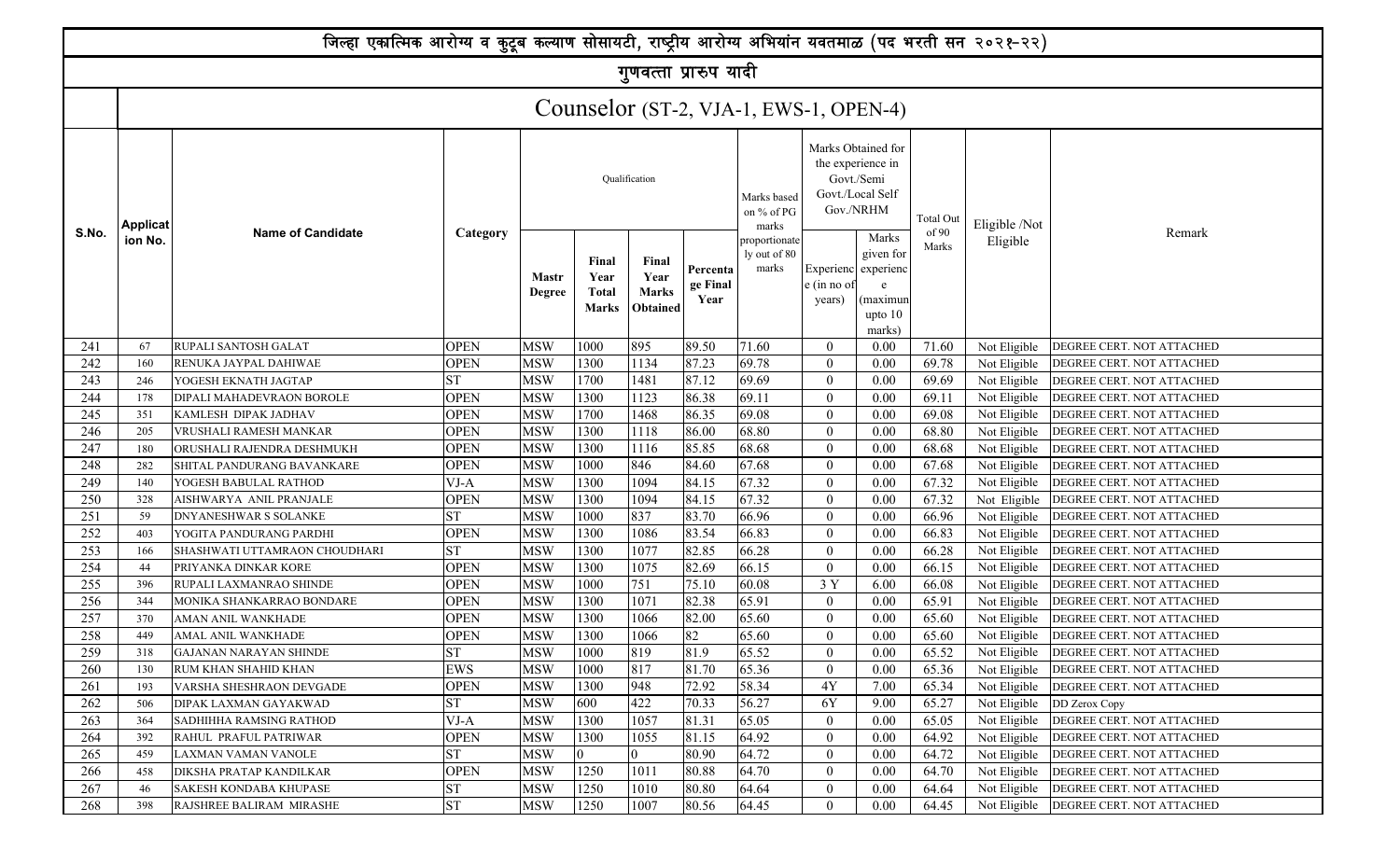|            |                                                                                                                                                                                                              | जिल्हा एकात्मिक आरोग्य व कुटूब कल्याण सोसायटी, राष्ट्रीय आरोग्य अभियांन यवतमाळ (पद भरती सन २०२१-२२) |                          |                               |                                               |                                                  |                              |                                        |                                    |                                                                                        |                |                              |                                                        |  |  |
|------------|--------------------------------------------------------------------------------------------------------------------------------------------------------------------------------------------------------------|-----------------------------------------------------------------------------------------------------|--------------------------|-------------------------------|-----------------------------------------------|--------------------------------------------------|------------------------------|----------------------------------------|------------------------------------|----------------------------------------------------------------------------------------|----------------|------------------------------|--------------------------------------------------------|--|--|
|            |                                                                                                                                                                                                              |                                                                                                     |                          |                               |                                               | गुणवत्ता प्रारुप यादी                            |                              |                                        |                                    |                                                                                        |                |                              |                                                        |  |  |
|            |                                                                                                                                                                                                              |                                                                                                     |                          |                               |                                               |                                                  |                              | Counselor (ST-2, VJA-1, EWS-1, OPEN-4) |                                    |                                                                                        |                |                              |                                                        |  |  |
|            | <b>Applicat</b>                                                                                                                                                                                              |                                                                                                     |                          |                               |                                               | Qualification                                    |                              | Marks based<br>on % of PG<br>marks     |                                    | Marks Obtained for<br>the experience in<br>Govt./Semi<br>Govt./Local Self<br>Gov./NRHM | Total Out      | Eligible /Not                |                                                        |  |  |
| S.No.      | ion No.                                                                                                                                                                                                      | <b>Name of Candidate</b>                                                                            | Category                 | <b>Mastr</b><br><b>Degree</b> | Final<br>Year<br><b>Total</b><br><b>Marks</b> | Final<br>Year<br><b>Marks</b><br><b>Obtained</b> | Percenta<br>ge Final<br>Year | proportionate<br>ly out of 80<br>marks | Experienc<br>e (in no of<br>years) | Marks<br>given for<br>experienc<br>e<br>maximun<br>upto 10<br>marks)                   | of 90<br>Marks | Eligible                     | Remark                                                 |  |  |
| 269        | PRAFUL PRAKASH SIRSAT<br>804<br>80.40<br>64.32<br><b>OPEN</b><br><b>MSW</b><br>1000<br>64.32<br>DEGREE CERT. NOT ATTACHED<br>223<br>$\overline{0}$<br>0.00<br>Not Eligible                                   |                                                                                                     |                          |                               |                                               |                                                  |                              |                                        |                                    |                                                                                        |                |                              |                                                        |  |  |
| 270        | 1044<br>80.31<br>64.25<br><b>OPEN</b><br><b>MSW</b><br>1300<br>0.00<br>64.25<br>$\overline{0}$<br>201<br>SHUBHAM GAJANAN DHAMANKAR<br>DEGREE CERT. NOT ATTACHED<br>Not Eligible<br>DEGREE CERT. NOT ATTACHED |                                                                                                     |                          |                               |                                               |                                                  |                              |                                        |                                    |                                                                                        |                |                              |                                                        |  |  |
| 271        | 280                                                                                                                                                                                                          | SHAMMAPARVIN SHEIKHISRAIL MALADHARI                                                                 | <b>OPEN</b>              | <b>MSW</b>                    | 1300                                          | 1044                                             | 80.31                        | 64.25                                  | $\overline{0}$                     | 0.00                                                                                   | 64.25          | Not Eligible                 |                                                        |  |  |
| 272        | 255                                                                                                                                                                                                          | ANJUTAI SANTOSH CHAVHAN                                                                             | VJ-A                     | <b>MSW</b>                    | 1000                                          | 793                                              | 79.30                        | 63.44                                  | $\overline{0}$                     | 0.00                                                                                   | 63.44          | Not Eligible                 | DEGREE CERT. NOT ATTACHED                              |  |  |
| 273        | 362                                                                                                                                                                                                          | MANISHA SANJAY AAMALE                                                                               | <b>ST</b>                | <b>MSW</b>                    | 1000                                          | 793                                              | 79.30                        | 63.44                                  | $\theta$                           | 0.00                                                                                   | 63.44          | Not Eligible                 | DEGREE CERT. NOT ATTACHED                              |  |  |
| 274        | 68                                                                                                                                                                                                           | <b>SUNIL BUTHAJI VANOLE</b>                                                                         | <b>ST</b>                | <b>MSW</b>                    | 1250                                          | 989                                              | 79.12                        | 63.30                                  | $\theta$                           | 0.00                                                                                   | 63.30          | Not Eligible                 | DEGREE CERT. NOT ATTACHED                              |  |  |
| 275        | 303                                                                                                                                                                                                          | VAISHANVI DIGAMBAR KADAM                                                                            | <b>OPEN</b>              | <b>MSW</b>                    | 1250                                          | 988                                              | 79.04                        | 63.23                                  | $\overline{0}$                     | 0.00                                                                                   | 63.23          | Not Eligible                 | DEGREE CERT. NOT ATTACHED                              |  |  |
| 276        | 490                                                                                                                                                                                                          | VAIBHAVKUMAR GANESH TAJNE                                                                           | <b>OPEN</b>              | <b>MSW</b>                    | 1300                                          | 1027                                             | 79.00                        | 63.20                                  | $\overline{0}$                     | 0.00                                                                                   | 63.20          | Not Eligible                 | DEGREE CERT. NOT ATTACHED                              |  |  |
| 277        | 263                                                                                                                                                                                                          | RUSHIKESH SHIVANAND SUROSHE                                                                         | <b>OPEN</b>              | MSW                           | 1000                                          | 788                                              | 78.80                        | 63.04                                  | $\overline{0}$                     | 0.00                                                                                   | 63.04          | Not Eligible                 | DEGREE CERT. NOT ATTACHED                              |  |  |
| 278        | 177                                                                                                                                                                                                          | RUSHIKESH GAUTAM PATIL                                                                              | <b>OPEN</b>              | <b>MSW</b>                    | 1300                                          | 1021                                             | 78.54                        | 62.83                                  | $\theta$                           | 0.00                                                                                   | 62.83          | Not Eligible                 | DEGREE CERT. NOT ATTACHED                              |  |  |
| 279        | 238                                                                                                                                                                                                          | KAILASH DASHRATH RATHOD                                                                             | VJ-A                     | <b>MSW</b>                    | 1700                                          | 1331                                             | 78.29                        | 62.64                                  | $\theta$<br>$\theta$               | 0.00                                                                                   | 62.64          | Not Eligible                 | DEGREE CERT. NOT ATTACHED                              |  |  |
| 280        | 323                                                                                                                                                                                                          | AMOL UTTAMRAO ADE                                                                                   | VJ-A                     | <b>MSW</b>                    | 1300                                          | 1017                                             | 78.23                        | 62.58                                  |                                    | 0.00                                                                                   | 62.58          | Not Eligible                 | DEGREE CERT. NOT ATTACHED                              |  |  |
| 281<br>282 | 206<br>107                                                                                                                                                                                                   | TUSHAR NARAYAN BOKE<br>ASHWINI TEJRAON GAYAKWAD                                                     | <b>ST</b><br><b>OPEN</b> | MSW<br>MSW                    | 1000                                          | 782<br>$\overline{0}$                            | 78.20<br>78.10               | 62.56<br>62.48                         | $\theta$<br>$\theta$               | 0.00<br>0.00                                                                           | 62.56<br>62.48 | Not Eligible                 | DEGREE CERT. NOT ATTACHED<br>DEGREE CERT. NOT ATTACHED |  |  |
| 283        | 360                                                                                                                                                                                                          | SONAM VINODRAO DHAVDE                                                                               | <b>OPEN</b>              | MSW                           | 1300                                          | 1015                                             | 78.08                        | 62.46                                  | $\overline{0}$                     | 0.00                                                                                   | 62.46          | Not Eligible                 | DEGREE CERT. NOT ATTACHED                              |  |  |
| 284        | 279                                                                                                                                                                                                          | VIDHYA NAGORAO PENDOR                                                                               | <b>ST</b>                | MSW                           | 1300                                          | 1011                                             | 77.77                        | 62.22                                  | $\theta$                           | 0.00                                                                                   | 62.22          | Not Eligible<br>Not Eligible | DEGREE CERT. NOT ATTACHED                              |  |  |
| 285        | 336                                                                                                                                                                                                          | SHEHAL ARUN NANDAGAVALI                                                                             | <b>OPEN</b>              | MSW                           | 1300                                          | 1010                                             | 77.69                        | 62.15                                  | $\theta$                           | 0.00                                                                                   | 62.15          | Not Eligible                 | DEGREE CERT. NOT ATTACHED                              |  |  |
| 286        | 179                                                                                                                                                                                                          | SUBHASH SHIVNATH TAKSANDE                                                                           | <b>OPEN</b>              | <b>MSW</b>                    | 1300                                          | 1009                                             | 77.62                        | 62.09                                  | $\Omega$                           | 0.00                                                                                   | 62.09          | Not Eligible                 | DEGREE CERT. NOT ATTACHED                              |  |  |
| 287        | 472                                                                                                                                                                                                          | PIRYA NAGDEV KOHALE                                                                                 | <b>OPEN</b>              | <b>MSW</b>                    | 1300                                          | 1008                                             | 77.54                        | 62.03                                  | $\theta$                           | 0.00                                                                                   | 62.03          | Not Eligible                 | DEGREE CERT. NOT ATTACHED                              |  |  |
| 288        | 502                                                                                                                                                                                                          | MANOJ SHANKARRAO BASVANTE                                                                           | <b>OPEN</b>              | <b>MSW</b>                    | 1250                                          | 969                                              | 77.52                        | 62.02                                  | $\theta$                           | 0.00                                                                                   | 62.02          | Not Eligible                 | DEGREE CERT. NOT ATTACHED                              |  |  |
| 289        | 251                                                                                                                                                                                                          | <b>SANDIP PRALHAD ADE</b>                                                                           | $VJ-A$                   | <b>MSW</b>                    | 1300                                          | 1007                                             | 77.46                        | 61.97                                  | $\overline{0}$                     | 0.00                                                                                   | 61.97          | Not Eligible                 | DEGREE CERT. NOT ATTACHED                              |  |  |
| 290        | 163                                                                                                                                                                                                          | RAM MOTIRAM PAWAR                                                                                   | VJ-A                     | <b>MSW</b>                    | 1300                                          | 1004                                             | 77.23                        | 61.78                                  | $\overline{0}$                     | 0.00                                                                                   | 61.78          | Not Eligible                 | DEGREE CERT. NOT ATTACHED                              |  |  |
| 291        | 457                                                                                                                                                                                                          | ANIKET SHIVAJI SOLANKE                                                                              | <b>OPEN</b>              | MSW                           | 1300                                          | 1001                                             | 77.00                        | 61.60                                  | $\overline{0}$                     | 0.00                                                                                   | 61.60          | Not Eligible                 | DEGREE CERT. NOT ATTACHED                              |  |  |
| 292        | 504                                                                                                                                                                                                          | MANISHA RAMCHANDRA DHOK                                                                             | ST                       | <b>MSW</b>                    | 1300                                          | 999                                              | 76.85                        | 61.48                                  | $\theta$                           | 0.00                                                                                   | 61.48          | Not Eligible                 | <b>DEGREE CERT. NOT ATTACHED</b>                       |  |  |
| 293        | 417                                                                                                                                                                                                          | PRITI KAMLAKAR BHAISARE                                                                             | <b>OPEN</b>              | <b>MSW</b>                    | 1300                                          | 998                                              | 76.77                        | 61.42                                  | $\theta$                           | 0.00                                                                                   | 61.42          | Not Eligible                 | <b>DEGREE CERT. NOT ATTACHED</b>                       |  |  |
| 294        | 355                                                                                                                                                                                                          | DURGA SUDHAKAR MANDHARE                                                                             | <b>OPEN</b>              | <b>MSW</b>                    | 1300                                          | 994                                              | 76.46                        | 61.17                                  | $\bf{0}$                           | 0.00                                                                                   | 61.17          | Not Eligible                 | DEGREE CERT. NOT ATTACHED                              |  |  |
| 295        | 254                                                                                                                                                                                                          | <b>SWATI DILIP RATHOD</b>                                                                           | <b>OPEN</b>              | <b>MSW</b>                    | 1300                                          | 993                                              | 76.38                        | 61.11                                  | $\overline{0}$                     | 0.00                                                                                   | 61.11          | Not Eligible                 | DEGREE CERT. NOT ATTACHED                              |  |  |
| 296        | 235                                                                                                                                                                                                          | RUPNANDA MADHVRAO JAMBHDE                                                                           | <b>OPEN</b>              | <b>MSW</b>                    | 1000                                          | 763                                              | 76.30                        | 61.04                                  | $\overline{0}$                     | 0.00                                                                                   | 61.04          | Not Eligible                 | DEGREE CERT. NOT ATTACHED                              |  |  |
|            |                                                                                                                                                                                                              |                                                                                                     |                          |                               |                                               |                                                  |                              |                                        |                                    |                                                                                        |                |                              |                                                        |  |  |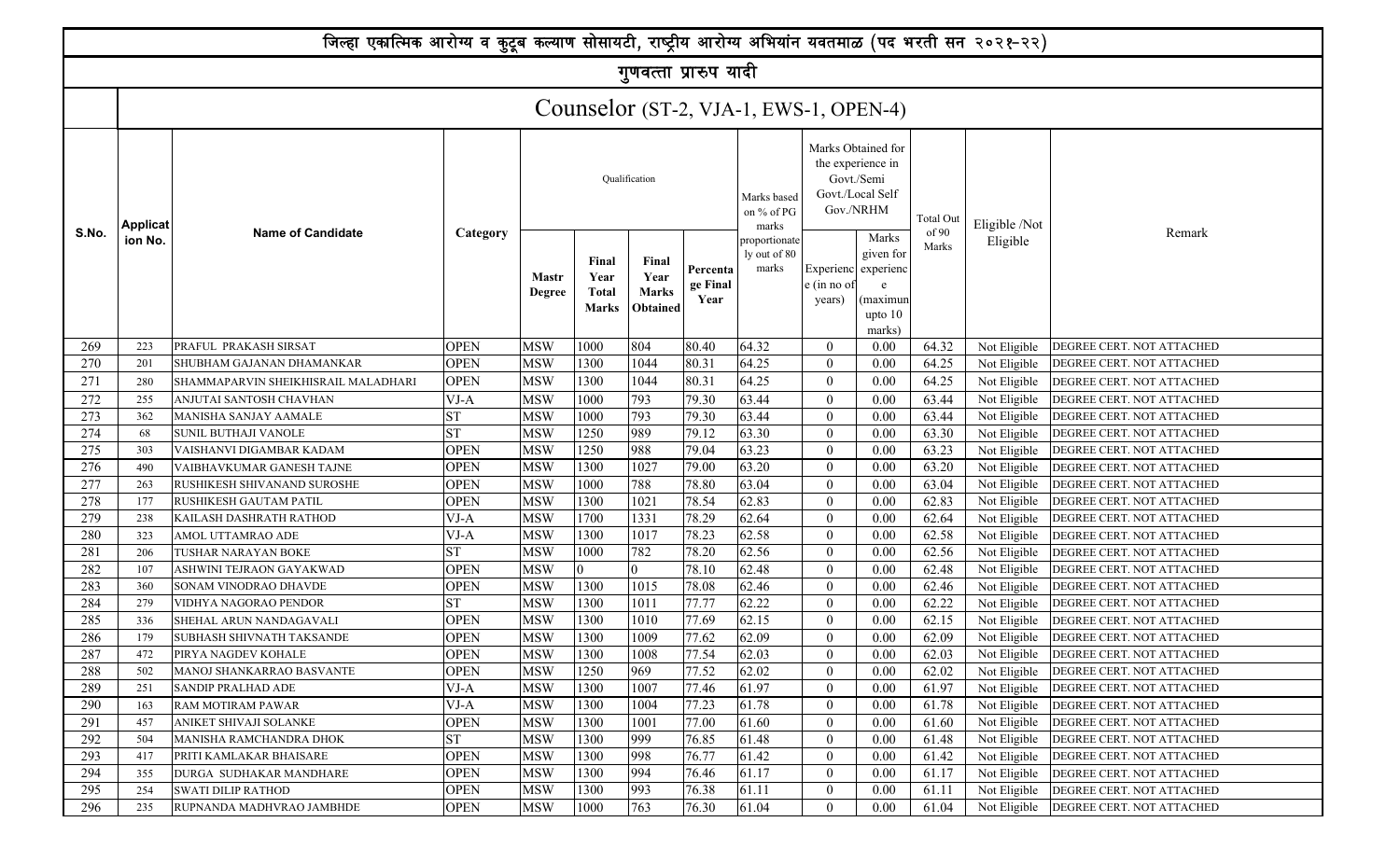| जिल्हा एकात्मिक आरोग्य व कुटूब कल्याण सोसायटी, राष्ट्रीय आरोग्य अभियांन यवतमाळ (पद भरती सन २०२१-२२)<br>गुणवत्ता प्रारुप यादी                                                                                                                                                                                                                                                                            |                                  |  |  |  |  |  |  |  |  |  |  |  |  |  |
|---------------------------------------------------------------------------------------------------------------------------------------------------------------------------------------------------------------------------------------------------------------------------------------------------------------------------------------------------------------------------------------------------------|----------------------------------|--|--|--|--|--|--|--|--|--|--|--|--|--|
|                                                                                                                                                                                                                                                                                                                                                                                                         |                                  |  |  |  |  |  |  |  |  |  |  |  |  |  |
| Counselor (ST-2, VJA-1, EWS-1, OPEN-4)                                                                                                                                                                                                                                                                                                                                                                  |                                  |  |  |  |  |  |  |  |  |  |  |  |  |  |
| Marks Obtained for<br>the experience in<br>Govt./Semi<br>Qualification<br>Govt./Local Self<br>Marks based<br>Gov./NRHM<br>on % of PG<br>Total Out<br>Eligible /Not<br><b>Applicat</b><br>marks                                                                                                                                                                                                          |                                  |  |  |  |  |  |  |  |  |  |  |  |  |  |
| S.No.<br><b>Name of Candidate</b><br>of 90<br>Category<br>Marks<br>ion No.<br>proportionate<br>Eligible<br>Marks<br>ly out of 80<br>given for<br>Final<br>Final<br>marks<br>Experienc<br>Percenta<br>experienc<br><b>Mastr</b><br>Year<br>Year<br>ge Final<br>e (in no of<br>e<br><b>Marks</b><br><b>Total</b><br>Degree<br>maximun)<br>years)<br>Year<br><b>Marks</b><br>Obtained<br>upto 10<br>marks) | Remark                           |  |  |  |  |  |  |  |  |  |  |  |  |  |
| 1000<br>763<br>76.3<br>61.04<br><b>AKSHAY UTTAM JUMALE</b><br><b>OPEN</b><br><b>MSW</b><br>0.00<br>61.04<br>DEGREE CERT. NOT ATTACHED<br>305<br>$\theta$<br>Not Eligible                                                                                                                                                                                                                                |                                  |  |  |  |  |  |  |  |  |  |  |  |  |  |
| 76.15<br>1300<br>990<br>60.92<br><b>ST</b><br><b>MSW</b><br>$\theta$<br>0.00<br>60.92<br>129<br>NIKHIL MANOHAR BHOYAR<br>DEGREE CERT. NOT ATTACHED<br>Not Eligible                                                                                                                                                                                                                                      |                                  |  |  |  |  |  |  |  |  |  |  |  |  |  |
| 950<br>76.00<br>60.80<br>$VJ-A$<br><b>MSW</b><br>1250<br>0.00<br>60.80<br>517<br>$\theta$<br>DEGREE CERT. NOT ATTACHED<br>SUNIL VINAYAK AADHE<br>Not Eligible<br>DEGREE CERT. NOT ATTACHED                                                                                                                                                                                                              |                                  |  |  |  |  |  |  |  |  |  |  |  |  |  |
| 757<br>300<br>75.70<br>60.56<br>224<br><b>OPEN</b><br><b>MSW</b><br>1000<br>$\theta$<br>0.00<br>60.56<br>ARUN SUBHASH BHAGAT<br>Not Eligible                                                                                                                                                                                                                                                            |                                  |  |  |  |  |  |  |  |  |  |  |  |  |  |
| 1300<br>984<br>75.69<br>60.55<br>301<br><b>ST</b><br><b>MSW</b><br>$\theta$<br>0.00<br>60.55<br>121<br>KAVITA SHRIRAM BODAKE<br>Not Eligible                                                                                                                                                                                                                                                            | DEGREE CERT. NOT ATTACHED        |  |  |  |  |  |  |  |  |  |  |  |  |  |
| 75.62<br>302<br>1300<br>983<br>60.49<br>108<br><b>ST</b><br><b>MSW</b><br>$\theta$<br>0.00<br>KUNDAN SHANKARRAON NATKAR<br>60.49<br>Not Eligible                                                                                                                                                                                                                                                        | <b>DEGREE CERT. NOT ATTACHED</b> |  |  |  |  |  |  |  |  |  |  |  |  |  |
| 303<br>1300<br>981<br>75.46<br>60.37<br><b>ST</b><br><b>MSW</b><br>$\theta$<br>0.00<br>60.37<br>369<br><b>SATISH SAMADHAN KALE</b><br>Not Eligible                                                                                                                                                                                                                                                      | <b>DEGREE CERT. NOT ATTACHED</b> |  |  |  |  |  |  |  |  |  |  |  |  |  |
| 1200<br>904<br>75.33<br>60.27<br>304<br><b>EWS</b><br><b>MSW</b><br>$\mathbf{0}$<br>0.00<br>60.27<br>Not Eligible<br>510<br>SHRIRAM SAKHARAM JADHAV                                                                                                                                                                                                                                                     | DEGREE CERT. NOT ATTACHED        |  |  |  |  |  |  |  |  |  |  |  |  |  |
| 75.3<br><b>ST</b><br>753<br>60.24<br>305<br><b>MSW</b><br>1000<br>0.00<br>60.24<br>451<br>MADHURI SHANKARRAO MADAVI<br>$\theta$<br>Not Eligible                                                                                                                                                                                                                                                         | DEGREE CERT. NOT ATTACHED        |  |  |  |  |  |  |  |  |  |  |  |  |  |
| 752<br>306<br><b>ST</b><br>75.20<br>60.16<br><b>MSW</b><br>1000<br>0.00<br>60.16<br>$\theta$<br>119<br>ARJUN MANIKRAON ZAMBARE<br>Not Eligible                                                                                                                                                                                                                                                          | DEGREE CERT. NOT ATTACHED        |  |  |  |  |  |  |  |  |  |  |  |  |  |
| 751<br>307<br><b>ST</b><br>1000<br>75.10<br>60.08<br>0.00<br>397<br><b>MSW</b><br>$\theta$<br>60.08<br>SHUBHANGI SUDHAKAR PENDOR<br>Not Eligible                                                                                                                                                                                                                                                        | DEGREE CERT. NOT ATTACHED        |  |  |  |  |  |  |  |  |  |  |  |  |  |
| 75<br>800<br>600<br>308<br>306<br><b>OPEN</b><br><b>MSW</b><br>60.00<br>$\theta$<br>0.00<br>60.00<br><b>SACHIN RAJESHWAR PADMGIRWAR</b><br>Not Eligible                                                                                                                                                                                                                                                 | DEGREE CERT. NOT ATTACHED        |  |  |  |  |  |  |  |  |  |  |  |  |  |
| 75<br>309<br>1300<br>975<br>60.00<br><b>OPEN</b><br><b>MSW</b><br>$\theta$<br>0.00<br>60.00<br>467<br>YOGESH MANOHAR BENDE<br>Not Eligible                                                                                                                                                                                                                                                              | DEGREE CERT. NOT ATTACHED        |  |  |  |  |  |  |  |  |  |  |  |  |  |
| 310<br>1300<br>973<br>74.85<br>59.88<br><b>OPEN</b><br><b>MSW</b><br>0.00<br>59.88<br>90<br>$\theta$<br>KIRTI NIRANJAN DAWALE<br>Not Eligible                                                                                                                                                                                                                                                           | DEGREE CERT. NOT ATTACHED        |  |  |  |  |  |  |  |  |  |  |  |  |  |
| 311<br>970<br>74.62<br>59.69<br><b>OPEN</b><br><b>MSW</b><br>1300<br>59.69<br>152<br>SIDHANT ASHOKRAO DHOKE<br>$\theta$<br>0.00<br>Not Eligible                                                                                                                                                                                                                                                         | DEGREE CERT. NOT ATTACHED        |  |  |  |  |  |  |  |  |  |  |  |  |  |
| 959<br>73.77<br>312<br>59.02<br>59.02<br><b>OPEN</b><br><b>MSW</b><br>1300<br>0.00<br>$\theta$<br>426<br>PRANOTI VILAS MOON<br>Not Eligible                                                                                                                                                                                                                                                             | DEGREE CERT. NOT ATTACHED        |  |  |  |  |  |  |  |  |  |  |  |  |  |
| 313<br>958<br>73.69<br>58.95<br>3M<br>58.95<br><b>OPEN</b><br><b>MSW</b><br>1300<br>0.00<br>443<br>KISHOR PURUSHOTTAM RUDRAKAR<br>Not Eligible                                                                                                                                                                                                                                                          | DEGREE CERT. NOT ATTACHED        |  |  |  |  |  |  |  |  |  |  |  |  |  |
| 734<br>73.40<br>58.72<br>314<br><b>OPEN</b><br><b>MSW</b><br>1000<br>58.72<br>$\Omega$<br>0.00<br>421<br><b>SAGAR PUNDLIK SATAV</b><br>Not Eligible                                                                                                                                                                                                                                                     | DEGREE CERT. NOT ATTACHED        |  |  |  |  |  |  |  |  |  |  |  |  |  |
| 471<br>ASHISH ASHOK PRAGANE<br>OPEN<br><b>MSW</b><br> 1000<br>734<br>58.72<br>$\overline{0}$<br>0.00<br>58.72<br>Not Eligible<br>73.4<br>315                                                                                                                                                                                                                                                            | DEGREE CERT. NOT ATTACHED        |  |  |  |  |  |  |  |  |  |  |  |  |  |
| 952<br>316<br>250<br>APARNA MOHANRAO THAKARE<br><b>OPEN</b><br><b>MSW</b><br>1300<br>73.23<br>58.58<br>$\overline{0}$<br>0.00<br>58.58<br>Not Eligible                                                                                                                                                                                                                                                  | DEGREE CERT. NOT ATTACHED        |  |  |  |  |  |  |  |  |  |  |  |  |  |
| 317<br><b>OPEN</b><br>1300<br>951<br>73.15<br>58.52<br>0.00<br>58.52<br>RANJIT RAMKRUSHAN BABELE<br>MSW<br>$\overline{0}$<br>241<br>Not Eligible                                                                                                                                                                                                                                                        | <b>DEGREE CERT. NOT ATTACHED</b> |  |  |  |  |  |  |  |  |  |  |  |  |  |
| 318<br>731<br><b>OPEN</b><br><b>MSW</b><br>1000<br>73.10<br>58.48<br>8 M<br>0.00<br>58.48<br>439<br>Not Eligible<br>ANUJA ASHOKRAO KANDALIKAR                                                                                                                                                                                                                                                           | DEGREE CERT. NOT ATTACHED        |  |  |  |  |  |  |  |  |  |  |  |  |  |
| 319<br><b>OPEN</b><br>1200<br>877<br>58.47<br>515<br>NIKHIL DIVAKAR ZADE<br><b>MSW</b><br>73.08<br>$\theta$<br>0.00<br>58.47<br>Not Eligible                                                                                                                                                                                                                                                            | <b>DEGREE CERT. NOT ATTACHED</b> |  |  |  |  |  |  |  |  |  |  |  |  |  |
| 1300<br>948<br>72.92<br>58.34<br>320<br><b>OPEN</b><br><b>MSW</b><br>$\theta$<br>0.00<br>58.34<br>231<br>VIDHYA YADHYESWAR MAINDE<br>Not Eligible                                                                                                                                                                                                                                                       | DEGREE CERT. NOT ATTACHED        |  |  |  |  |  |  |  |  |  |  |  |  |  |
| 729<br>72.90<br>321<br>407<br><b>OPEN</b><br><b>MSW</b><br>1000<br>58.32<br>$\theta$<br>0.00<br>58.32<br>VAIBHAV VIDHYADHAR DHAVLE<br>Not Eligible                                                                                                                                                                                                                                                      | DEGREE CERT. NOT ATTACHED        |  |  |  |  |  |  |  |  |  |  |  |  |  |
| 322<br>358<br>KIRAN SURESH PANGUD<br><b>OPEN</b><br><b>MSW</b><br>1200<br>874<br>72.83<br>58.27<br>$\overline{0}$<br>0.00<br>58.27<br>Not Eligible                                                                                                                                                                                                                                                      | DEGREE CERT. NOT ATTACHED        |  |  |  |  |  |  |  |  |  |  |  |  |  |
| 323<br>728<br>127<br>ST<br><b>MSW</b><br>1000<br>72.80<br>58.24<br>$\overline{0}$<br>0.00<br>58.24<br>NITESH BABARAON TEKAM<br>Not Eligible                                                                                                                                                                                                                                                             | DEGREE CERT. NOT ATTACHED        |  |  |  |  |  |  |  |  |  |  |  |  |  |
| 944<br>324<br>307<br>ST<br><b>MSW</b><br>1300<br>72.62<br>58.09<br>0.00<br>58.09<br>PRAVIN DEVIDA LOHAKARE<br>$\theta$<br>Not Eligible                                                                                                                                                                                                                                                                  | DEGREE CERT. NOT ATTACHED        |  |  |  |  |  |  |  |  |  |  |  |  |  |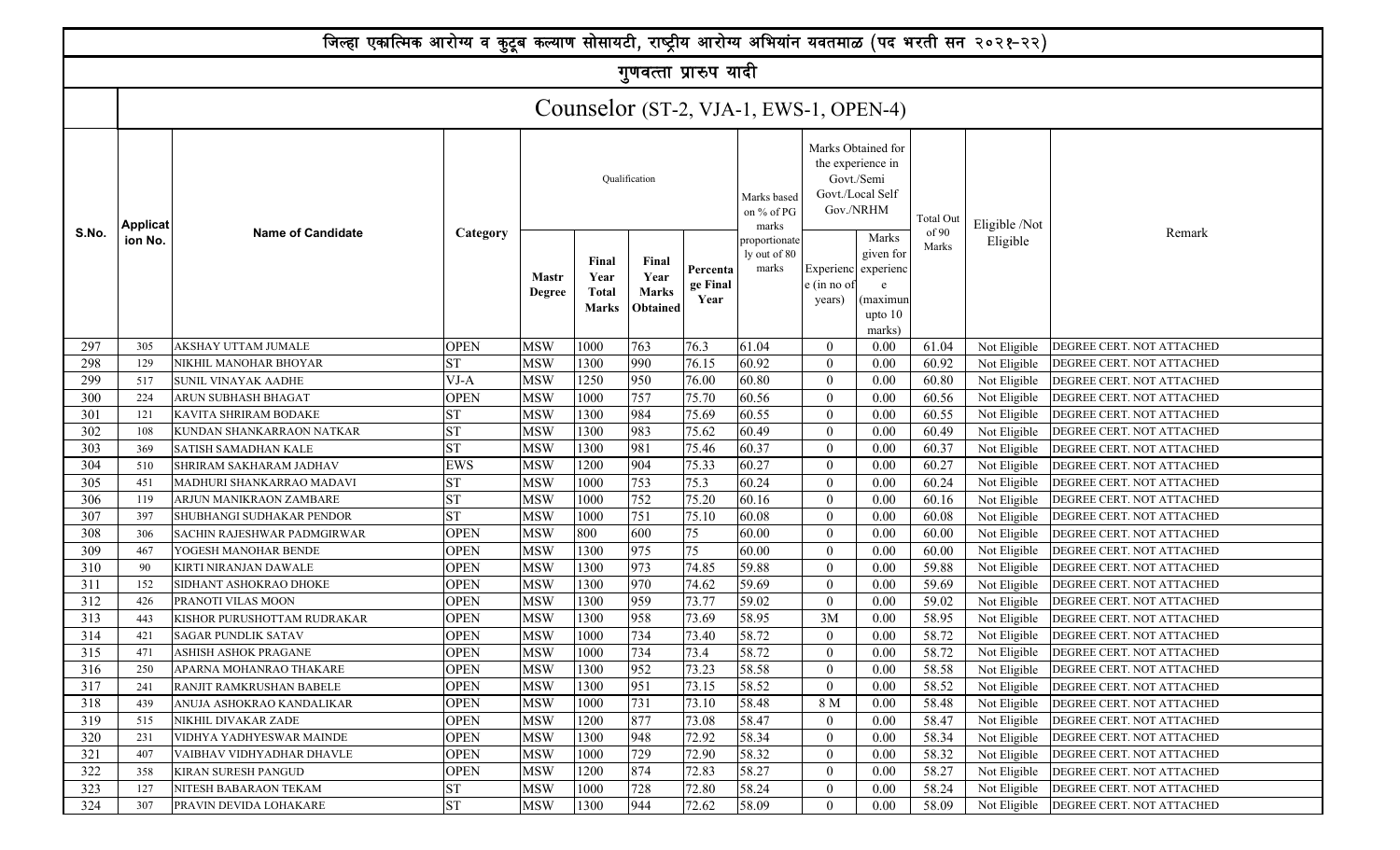|       |                                                                                                                                                                                                                                                                   | जिल्हा एकात्मिक आरोग्य व कुटूब कल्याण सोसायटी, राष्ट्रीय आरोग्य अभियांन यवतमाळ (पद भरती सन २०२१-२२) |             |                        |                                               |                                           |                              |                                        |                                    |                                                                           |                |               |                                  |  |  |
|-------|-------------------------------------------------------------------------------------------------------------------------------------------------------------------------------------------------------------------------------------------------------------------|-----------------------------------------------------------------------------------------------------|-------------|------------------------|-----------------------------------------------|-------------------------------------------|------------------------------|----------------------------------------|------------------------------------|---------------------------------------------------------------------------|----------------|---------------|----------------------------------|--|--|
|       |                                                                                                                                                                                                                                                                   |                                                                                                     |             |                        |                                               | गुणवत्ता प्रारुप यादी                     |                              |                                        |                                    |                                                                           |                |               |                                  |  |  |
|       |                                                                                                                                                                                                                                                                   |                                                                                                     |             |                        |                                               |                                           |                              | Counselor (ST-2, VJA-1, EWS-1, OPEN-4) |                                    |                                                                           |                |               |                                  |  |  |
|       | <b>Applicat</b>                                                                                                                                                                                                                                                   |                                                                                                     |             |                        |                                               | Qualification                             |                              | Marks based<br>on % of PG<br>marks     | Gov./NRHM                          | Marks Obtained for<br>the experience in<br>Govt./Semi<br>Govt./Local Self | Total Out      | Eligible /Not |                                  |  |  |
| S.No. | ion No.                                                                                                                                                                                                                                                           | <b>Name of Candidate</b>                                                                            | Category    | <b>Mastr</b><br>Degree | Final<br>Year<br><b>Total</b><br><b>Marks</b> | Final<br>Year<br><b>Marks</b><br>Obtained | Percenta<br>ge Final<br>Year | proportionate<br>ly out of 80<br>marks | Experienc<br>e (in no of<br>years) | Marks<br>given for<br>experienc<br>e<br>(maximun<br>upto 10<br>marks)     | of 90<br>Marks | Eligible      | Remark                           |  |  |
| 325   | 853<br>72.60<br>58.08<br><b>ANIL HIRAMAN RATHOD</b><br>$VJ-A$<br><b>MSW</b><br>1175<br>0.00<br>58.08<br>DEGREE CERT. NOT ATTACHED<br>503<br>$\theta$<br>Not Eligible                                                                                              |                                                                                                     |             |                        |                                               |                                           |                              |                                        |                                    |                                                                           |                |               |                                  |  |  |
| 326   | 725<br>1000<br>72.50<br>58.00<br><b>EWS</b><br><b>MSW</b><br>$\theta$<br>0.00<br>58.00<br>21<br>AKSHAY MANOHAR JADHAV<br>DEGREE CERT. NOT ATTACHED<br>Not Eligible                                                                                                |                                                                                                     |             |                        |                                               |                                           |                              |                                        |                                    |                                                                           |                |               |                                  |  |  |
| 327   | 723<br>72.30<br>57.84<br><b>OPEN</b><br><b>MSW</b><br>1000<br>0.00<br>57.84<br>438<br>$\theta$<br>DEGREE CERT. NOT ATTACHED<br>RAJSHRI SANJAY BHAKRE<br>Not Eligible<br>57.76<br>72.20<br>57.76<br>75<br><b>EWS</b><br><b>MSW</b><br>$\theta$<br>0.00<br>$\theta$ |                                                                                                     |             |                        |                                               |                                           |                              |                                        |                                    |                                                                           |                |               |                                  |  |  |
| 328   |                                                                                                                                                                                                                                                                   | NAJAMALI NIJAM SHAEIKH                                                                              |             |                        |                                               |                                           |                              |                                        |                                    |                                                                           |                | Not Eligible  | DEGREE CERT. NOT ATTACHED        |  |  |
| 329   | 253                                                                                                                                                                                                                                                               | YOGESH VIJAY MIRASE                                                                                 | <b>ST</b>   | <b>MSW</b>             | 1000                                          | 716                                       | 71.60                        | 57.28                                  | $\theta$                           | 0.00                                                                      | 57.28          | Not Eligible  | DEGREE CERT. NOT ATTACHED        |  |  |
| 330   | 48                                                                                                                                                                                                                                                                | VIVEK VILAS VIVEK MOHURLE                                                                           | <b>OPEN</b> | <b>MSW</b>             | 1000                                          | 715                                       | 71.50                        | 57.20                                  | $\theta$                           | 0.00                                                                      | 57.20          | Not Eligible  | <b>DEGREE CERT. NOT ATTACHED</b> |  |  |
| 331   | 452                                                                                                                                                                                                                                                               | PRAVIN MAROTI VANJARE                                                                               | <b>ST</b>   | <b>MSW</b>             | 1400                                          | 1001                                      | 71.5                         | 57.20                                  | $\theta$                           | 0.00                                                                      | 57.20          | Not Eligible  | <b>DEGREE CERT. NOT ATTACHED</b> |  |  |
| 332   | 55                                                                                                                                                                                                                                                                | KISHAN SHYAMRAON AKULWAR                                                                            | <b>OPEN</b> | <b>MSW</b>             | 600                                           | 428                                       | 71.33                        | 57.07                                  | $\mathbf{0}$                       | 0.00                                                                      | 57.07          | Not Eligible  | DEGREE CERT. NOT ATTACHED        |  |  |
| 333   | 329                                                                                                                                                                                                                                                               | POOJA ANIL DESHMUKH                                                                                 | <b>OPEN</b> | <b>MSW</b>             | 1000                                          | 713                                       | 71.3                         | 57.04                                  | $\theta$                           | 0.00                                                                      | 57.04          | Not Eligible  | DEGREE CERT. NOT ATTACHED        |  |  |
| 334   | 295                                                                                                                                                                                                                                                               | SHWETA BHIMRAO KAMBALE                                                                              | <b>OPEN</b> | <b>MSW</b>             | 1000                                          | 710                                       | 71.00                        | 56.80                                  | $\theta$                           | 0.00                                                                      | 56.80          | Not Eligible  | DEGREE CERT. NOT ATTACHED        |  |  |
| 335   | 489                                                                                                                                                                                                                                                               | <b>SACHIN DIPAK NARWADE</b>                                                                         | <b>OPEN</b> | <b>MSW</b>             | 1250                                          | 884                                       | 70.72                        | 56.58                                  | $\theta$                           | 0.00                                                                      | 56.58          | Not Eligible  | DEGREE CERT. NOT ATTACHED        |  |  |
| 336   | 15                                                                                                                                                                                                                                                                | RAJU APPARAON TANTRE                                                                                | <b>OPEN</b> | <b>MSW</b>             | 600                                           | 385                                       | 64.17                        | 51.33                                  | 2Y                                 | 5.00                                                                      | 56.33          | Not Eligible  | DEGREE CERT. NOT ATTACHED        |  |  |
| 337   | 249                                                                                                                                                                                                                                                               | PURUSHOTTAM MADHUKAR GORE                                                                           | <b>OPEN</b> | <b>MSW</b>             | 600                                           | 369                                       | 61.50                        | 49.20                                  | 4 Y                                | 7.00                                                                      | 56.20          | Not Eligible  | DEGREE CERT. NOT ATTACHED        |  |  |
| 338   | 11                                                                                                                                                                                                                                                                | DIPAK TULSHIRAM HANVATE                                                                             | <b>OPEN</b> | <b>MSW</b>             | 1250                                          | 877                                       | 70.16                        | 56.13                                  | $\overline{0}$                     | 0.00                                                                      | 56.13          | Not Eligible  | DEGREE CERT. NOT ATTACHED        |  |  |
| 339   | 299                                                                                                                                                                                                                                                               | SONALI DATTATRAY PENDOR                                                                             | ST          | <b>MSW</b>             | 1000                                          | 701                                       | 70.10                        | 56.08                                  | $\theta$                           | 0.00                                                                      | 56.08          | Not Eligible  | DEGREE CERT. NOT ATTACHED        |  |  |
| 340   | 269                                                                                                                                                                                                                                                               | VISHAL KAILASHRAO BHORE                                                                             | <b>OPEN</b> | <b>MSW</b>             | 600                                           | 353                                       | 58.83                        | 47.07                                  | 6 Y                                | 9.00                                                                      | 56.07          | Not Eligible  | DEGREE CERT. NOT ATTACHED        |  |  |
| 341   | 175                                                                                                                                                                                                                                                               | PRAVIN KAILAS DAKHORE                                                                               | ST          | <b>MSW</b>             | 600                                           | 416                                       | 69.33                        | 55.47                                  | $\Omega$                           | 0.00                                                                      | 55.47          | Not Eligible  | DEGREE CERT. NOT ATTACHED        |  |  |
| 342   | 2                                                                                                                                                                                                                                                                 | PAYAL ARUN PATIL                                                                                    | <b>OPEN</b> | <b>MSW</b>             | 1000                                          | 691                                       | 69.10                        | 55.28                                  | $\Omega$                           | 0.00                                                                      | 55.28          | Not Eligible  | DEGREE CERT. NOT ATTACHED        |  |  |
| 343   | 346                                                                                                                                                                                                                                                               | NILESH MOHANSING RATHOD                                                                             | VJ-A        | <b>MSW</b>             | 600                                           | 3/5                                       | 62.50                        | 50.00                                  | 2 Y                                | 5.00                                                                      | 55.00          | Not Eligible  | DEGREE CERT. NOT ATTACHED        |  |  |
| 344   | 262                                                                                                                                                                                                                                                               | YOGITA RAMESH AADE                                                                                  | VJ-A        | <b>MSW</b>             | 1000                                          | 687                                       | 68.70                        | 54.96                                  | $\overline{0}$                     | 0.00                                                                      | 54.96          | Not Eligible  | DEGREE CERT. NOT ATTACHED        |  |  |
| 345   | 106                                                                                                                                                                                                                                                               | PRADIP BHARATAPPA DEVKAR                                                                            | <b>OPEN</b> | <b>MSW</b>             | 1000                                          | 686                                       | 68.60                        | 54.88                                  | $\overline{0}$                     | 0.00                                                                      | 54.88          | Not Eligible  | <b>DEGREE CERT. NOT ATTACHED</b> |  |  |
| 346   | 155                                                                                                                                                                                                                                                               | RANJANA RAMESH KALE                                                                                 | <b>OPEN</b> | <b>MSW</b>             |                                               | 0                                         | 68.50                        | 54.80                                  | $\theta$                           | 0.00                                                                      | 54.80          | Not Eligible  | <b>DEGREE CERT. NOT ATTACHED</b> |  |  |
| 347   | 220                                                                                                                                                                                                                                                               | NANDU SAMPAT GEDAM                                                                                  | SТ          | <b>MSW</b>             | 1200                                          | 819                                       | 68.25                        | 54.60                                  | $\theta$                           | 0.00                                                                      | 54.60          | Not Eligible  | <b>DEGREE CERT. NOT ATTACHED</b> |  |  |
| 348   | 78                                                                                                                                                                                                                                                                | SUVARNA ASHOKRAON KOVE                                                                              | <b>ST</b>   | <b>MSW</b>             | 1000                                          | 682                                       | 68.20                        | 54.56                                  | $\theta$                           | 0.00                                                                      | 54.56          | Not Eligible  | DEGREE CERT. NOT ATTACHED        |  |  |
| 349   | 445                                                                                                                                                                                                                                                               | SHEKHAR SHRIRAM JADHAV                                                                              | VJ-A        | <b>MSW</b>             | 1000                                          | 681                                       | 68.10                        | 54.48                                  | $\theta$                           | 0.00                                                                      | 54.48          | Not Eligible  | DEGREE CERT. NOT ATTACHED        |  |  |
| 350   | 486                                                                                                                                                                                                                                                               | PRAVIN SANTOSHRAO DHANVIJ                                                                           | <b>OPEN</b> | <b>MSW</b>             | 1300                                          | 802                                       | 61.69                        | 49.35                                  | 2 Y                                | 5.00                                                                      | 54.35          | Not Eligible  | DEGREE CERT. NOT ATTACHED        |  |  |
| 351   | 383                                                                                                                                                                                                                                                               | GOVARDHAN GAJANAN GULHANE                                                                           | <b>OPEN</b> | <b>MSW</b>             | 600                                           | 406                                       | 67.67                        | 54.13                                  | $\overline{0}$                     | 0.00                                                                      | 54.13          | Not Eligible  | DEGREE CERT. NOT ATTACHED        |  |  |
| 352   | 272                                                                                                                                                                                                                                                               | DILIP VISHWANATH JATALE                                                                             | ST          | <b>MSW</b>             |                                               | 0                                         | 60.00                        | 48.00                                  | 3 Y                                | 6.00                                                                      | 54.00          | Not Eligible  | DEGREE CERT. NOT ATTACHED        |  |  |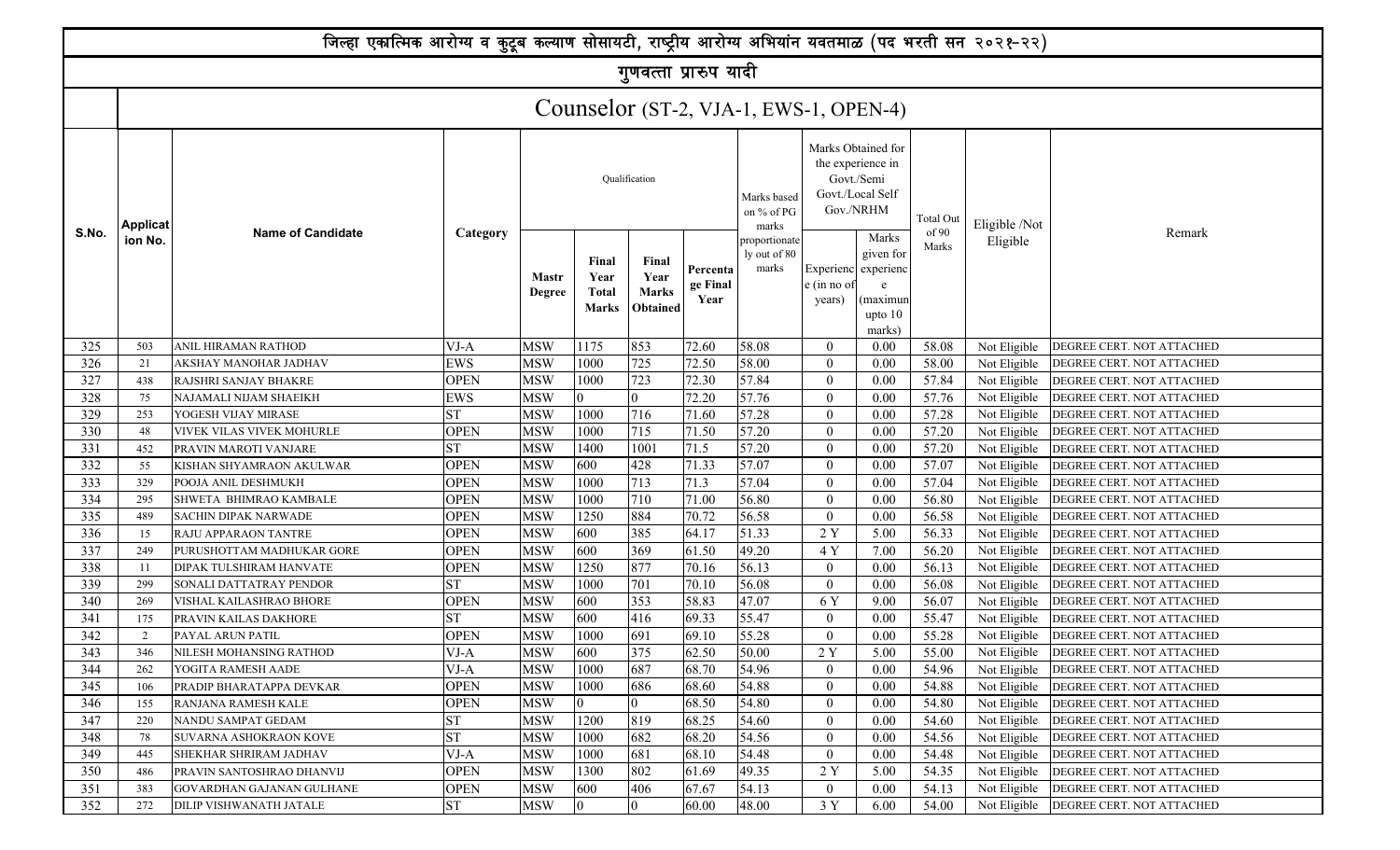|       |                                                                                                                                                                        | जिल्हा एकात्मिक आरोग्य व कुटूब कल्याण सोसायटी, राष्ट्रीय आरोग्य अभियांन यवतमाळ (पद भरती सन २०२१-२२) |             |                        |                                               |                                           |                              |                                        |                                                                    |                                                                       |                |               |                                  |  |  |
|-------|------------------------------------------------------------------------------------------------------------------------------------------------------------------------|-----------------------------------------------------------------------------------------------------|-------------|------------------------|-----------------------------------------------|-------------------------------------------|------------------------------|----------------------------------------|--------------------------------------------------------------------|-----------------------------------------------------------------------|----------------|---------------|----------------------------------|--|--|
|       |                                                                                                                                                                        |                                                                                                     |             |                        |                                               | गुणवत्ता प्रारुप यादी                     |                              |                                        |                                                                    |                                                                       |                |               |                                  |  |  |
|       |                                                                                                                                                                        |                                                                                                     |             |                        |                                               |                                           |                              | Counselor (ST-2, VJA-1, EWS-1, OPEN-4) |                                                                    |                                                                       |                |               |                                  |  |  |
|       | <b>Applicat</b>                                                                                                                                                        |                                                                                                     |             |                        |                                               | Qualification                             |                              | Marks based<br>on % of PG<br>marks     | Marks Obtained for<br>the experience in<br>Govt./Semi<br>Gov./NRHM | Govt./Local Self                                                      | Total Out      | Eligible /Not |                                  |  |  |
| S.No. | ion No.                                                                                                                                                                | <b>Name of Candidate</b>                                                                            | Category    | <b>Mastr</b><br>Degree | Final<br>Year<br><b>Total</b><br><b>Marks</b> | Final<br>Year<br><b>Marks</b><br>Obtained | Percenta<br>ge Final<br>Year | proportionate<br>ly out of 80<br>marks | Experienc<br>e (in no of<br>years)                                 | Marks<br>given for<br>experienc<br>e<br>(maximun<br>upto 10<br>marks) | of 90<br>Marks | Eligible      | Remark                           |  |  |
| 353   | 1300<br>874<br>67.23<br>RESHMA MADHUKAR RATHOD<br>$VJ-A$<br><b>MSW</b><br>53.78<br>0.00<br>53.78<br>DEGREE CERT. NOT ATTACHED<br>284<br>$\theta$<br>Not Eligible       |                                                                                                     |             |                        |                                               |                                           |                              |                                        |                                                                    |                                                                       |                |               |                                  |  |  |
| 354   | 66.17<br>52.93<br>600<br>397<br>52.93<br><b>OPEN</b><br><b>MSW</b><br>$\theta$<br>0.00<br>37<br>DEGREE CERT. NOT ATTACHED<br>SANYOGITA SUDHAKAR KATKAR<br>Not Eligible |                                                                                                     |             |                        |                                               |                                           |                              |                                        |                                                                    |                                                                       |                |               |                                  |  |  |
| 355   | 494                                                                                                                                                                    | PUSHPAK RAMRAO RATHOD                                                                               | VJ-A        | <b>MSW</b>             | 600                                           | 397                                       | 66.17                        | 52.93                                  | $\theta$                                                           | 0.00                                                                  | 52.93          | Not Eligible  | DEGREE CERT. NOT ATTACHED        |  |  |
| 356   | 153                                                                                                                                                                    | SACHIN HIMMATRAON JITNAVARE                                                                         | <b>OPEN</b> | <b>MSW</b>             | 1250                                          | 827                                       | 66.16                        | 52.93                                  | $\theta$                                                           | 0.00                                                                  | 52.93          | Not Eligible  | DEGREE CERT. NOT ATTACHED        |  |  |
| 357   | 186                                                                                                                                                                    | SADIKKHAN AYUBKHAN PATHAN                                                                           | <b>OPEN</b> | <b>MSW</b>             |                                               | $\theta$                                  | 65.60                        | 52.48                                  | 1Y                                                                 | 0.00                                                                  | 52.48          | Not Eligible  | DEGREE CERT. NOT ATTACHED        |  |  |
| 358   | 230                                                                                                                                                                    | SADIKKHAN AIYUBKHAN PATHAN                                                                          | <b>OPEN</b> | <b>MSW</b>             |                                               | $\overline{0}$                            | 65.60                        | 52.48                                  | $\theta$                                                           | 0.00                                                                  | 52.48          | Not Eligible  | <b>DEGREE CERT. NOT ATTACHED</b> |  |  |
| 359   | 217                                                                                                                                                                    | RUPALI NANAJI KUMRE                                                                                 | SТ          | <b>MSW</b>             | 1000                                          | 655                                       | 65.50                        | 52.40                                  | $\theta$                                                           | 0.00                                                                  | 52.40          | Not Eligible  | <b>DEGREE CERT. NOT ATTACHED</b> |  |  |
| 360   | 125                                                                                                                                                                    | MAYURI DILIP CHOUDHARI                                                                              | <b>OPEN</b> | <b>MSW</b>             | 1000                                          | 653                                       | 65.30                        | 52.24                                  | $\mathbf{0}$                                                       | 0.00                                                                  | 52.24          | Not Eligible  | DEGREE CERT. NOT ATTACHED        |  |  |
| 361   | 96                                                                                                                                                                     | NIRMAL CHANDANSING BANDWAL                                                                          | <b>OPEN</b> | <b>MSW</b>             | 1300                                          | 847                                       | 65.15                        | 52.12                                  | $\overline{0}$                                                     | 0.00                                                                  | 52.12          | Not Eligible  | DEGREE CERT. NOT ATTACHED        |  |  |
| 362   | 340                                                                                                                                                                    | DHANRAJ LACHU ATRAM                                                                                 | <b>ST</b>   | <b>MSW</b>             | 1300                                          | 847                                       | 65.15                        | 52.12                                  | 3 M                                                                | 0.00                                                                  | 52.12          | Not Eligible  | DEGREE CERT. NOT ATTACHED        |  |  |
| 363   | 301                                                                                                                                                                    | DEVIDAS VISHMUDAS DAKHORE                                                                           | <b>ST</b>   | <b>MSW</b>             | 1000                                          | 651                                       | 65.1                         | 52.08                                  | $\overline{0}$                                                     | 0.00                                                                  | 52.08          | Not Eligible  | DEGREE CERT. NOT ATTACHED        |  |  |
| 364   | 85                                                                                                                                                                     | KIRTI SUDAMRAON KAMBALE                                                                             | <b>OPEN</b> | <b>MSW</b>             | 1300                                          | 846                                       | 65.08                        | 52.06                                  | 1Y, 10M                                                            | 0.00                                                                  | 52.06          | Not Eligible  | DEGREE CERT. NOT ATTACHED        |  |  |
| 365   | 317                                                                                                                                                                    | SADHANA LAXMAN DHONE                                                                                | <b>OPEN</b> | <b>MSW</b>             | 600                                           | 388                                       | 64.67                        | 51.73                                  | $\overline{0}$                                                     | 0.00                                                                  | 51.73          | Not Eligible  | DEGREE CERT. NOT ATTACHED        |  |  |
| 366   | 368                                                                                                                                                                    | <b>SACHIN GOKUL RATHOD</b>                                                                          | $VJ-A$      | <b>MSW</b>             | 600                                           | 388                                       | 64.67                        | 51.73                                  | $\overline{0}$                                                     | 0.00                                                                  | 51.73          | Not Eligible  | DEGREE CERT. NOT ATTACHED        |  |  |
| 367   | 47                                                                                                                                                                     | KIRAN KISHANRAON VAGHMARE                                                                           | <b>OPEN</b> | <b>MSW</b>             | 1250                                          | 808                                       | 64.64                        | 51.71                                  | $\theta$                                                           | 0.00                                                                  | 51.71          | Not Eligible  | DEGREE CERT. NOT ATTACHED        |  |  |
| 368   | 161                                                                                                                                                                    | DATTA WAMAN MOHALE                                                                                  | <b>OPEN</b> | <b>MSW</b>             | 600                                           | 387                                       | 64.50                        | 51.60                                  | $\theta$                                                           | 0.00                                                                  | 51.60          | Not Eligible  | DEGREE CERT. NOT ATTACHED        |  |  |
| 369   | 237                                                                                                                                                                    | SANJAY MADHUKAR GODMALE                                                                             | ST          | <b>MSW</b>             | 600                                           | 387                                       | 64.50                        | 51.60                                  | $\Omega$                                                           | 0.00                                                                  | 51.60          | Not Eligible  | DEGREE CERT. NOT ATTACHED        |  |  |
| 370   | 117                                                                                                                                                                    | AKASH DHANRAJ KAMBALE                                                                               | <b>OPEN</b> | <b>MSW</b>             | 1300                                          | 838                                       | 64.46                        | 51.57                                  | $\Omega$                                                           | 0.00                                                                  | 51.57          | Not Eligible  | DEGREE CERT. NOT ATTACHED        |  |  |
| 371   | 482                                                                                                                                                                    | TRIVENI PRASHANTKUMAR BHAGAT                                                                        | OPEN        | <b>MSW</b>             | 600                                           | 319                                       | 53.17                        | 42.53                                  | 6Y                                                                 | 9.00                                                                  | 51.53          | Not Eligible  | DEGREE CERT. NOT ATTACHED        |  |  |
| 372   | 141                                                                                                                                                                    | SWAPNIL PRABHAKARRAO AMBADKAR                                                                       | <b>OPEN</b> | <b>MSW</b>             | 600                                           | 340                                       | 56.67                        | 45.33                                  | 3Y                                                                 | 6.00                                                                  | 51.33          | Not Eligible  | <b>DEGREE CERT. NOT ATTACHED</b> |  |  |
| 373   | 31                                                                                                                                                                     | SUPRIYA PRAKASH PENDOR                                                                              | ST          | MSW                    | 1000                                          | 641                                       | 64.10                        | 51.28                                  | $\overline{0}$                                                     | 0.00                                                                  | 51.28          | Not Eligible  | <b>DEGREE CERT. NOT ATTACHED</b> |  |  |
| 374   | 86                                                                                                                                                                     | SANDIP ANANTRAO INGALE                                                                              | <b>OPEN</b> | <b>MSW</b>             | 1300                                          | 833                                       | 64.08                        | 51.26                                  | $\overline{0}$                                                     | 0.00                                                                  | 51.26          | Not Eligible  | <b>DEGREE CERT. NOT ATTACHED</b> |  |  |
| 375   | 74                                                                                                                                                                     | AMRUTA MANOHAR MADAVI                                                                               | ST          | <b>MSW</b>             | 1300                                          | 824                                       | 63.38                        | 50.71                                  | $\theta$                                                           | 0.00                                                                  | 50.71          | Not Eligible  | DEGREE CERT. NOT ATTACHED        |  |  |
| 376   | 484                                                                                                                                                                    | SONAL DADARAO FULMALI                                                                               | <b>OPEN</b> | <b>MSW</b>             | 600                                           | 342                                       | 57.00                        | 45.60                                  | 2Y                                                                 | 5.00                                                                  | 50.60          | Not Eligible  | DEGREE CERT. NOT ATTACHED        |  |  |
| 377   | 113                                                                                                                                                                    | RINA PRABHAKAR RAMTEKE                                                                              | <b>OPEN</b> | <b>MSW</b>             | 600                                           | 379                                       | 63.17                        | 50.53                                  | $\theta$                                                           | 0.00                                                                  | 50.53          | Not Eligible  | DEGREE CERT. NOT ATTACHED        |  |  |
| 378   | 165                                                                                                                                                                    | VILAS CHAKRAPANI MORE                                                                               | <b>OPEN</b> | <b>MSW</b>             | 600                                           | 379                                       | 63.17                        | 50.53                                  | $\overline{0}$                                                     | 0.00                                                                  | 50.53          | Not Eligible  | DEGREE CERT. NOT ATTACHED        |  |  |
| 379   | 240                                                                                                                                                                    | RANJANA GIRIDHARRAO LOHAT                                                                           | <b>OPEN</b> | <b>MSW</b>             | 1300                                          | 821                                       | 63.15                        | 50.52                                  | $\overline{0}$                                                     | 0.00                                                                  | 50.52          | Not Eligible  | DEGREE CERT. NOT ATTACHED        |  |  |
| 380   | 131                                                                                                                                                                    | KAJAL CHARANDAS TAGADE                                                                              | <b>OPEN</b> | <b>MSW</b>             | 600                                           | 377                                       | 62.83                        | 50.27                                  | $\theta$                                                           | 0.00                                                                  | 50.27          | Not Eligible  | DEGREE CERT. NOT ATTACHED        |  |  |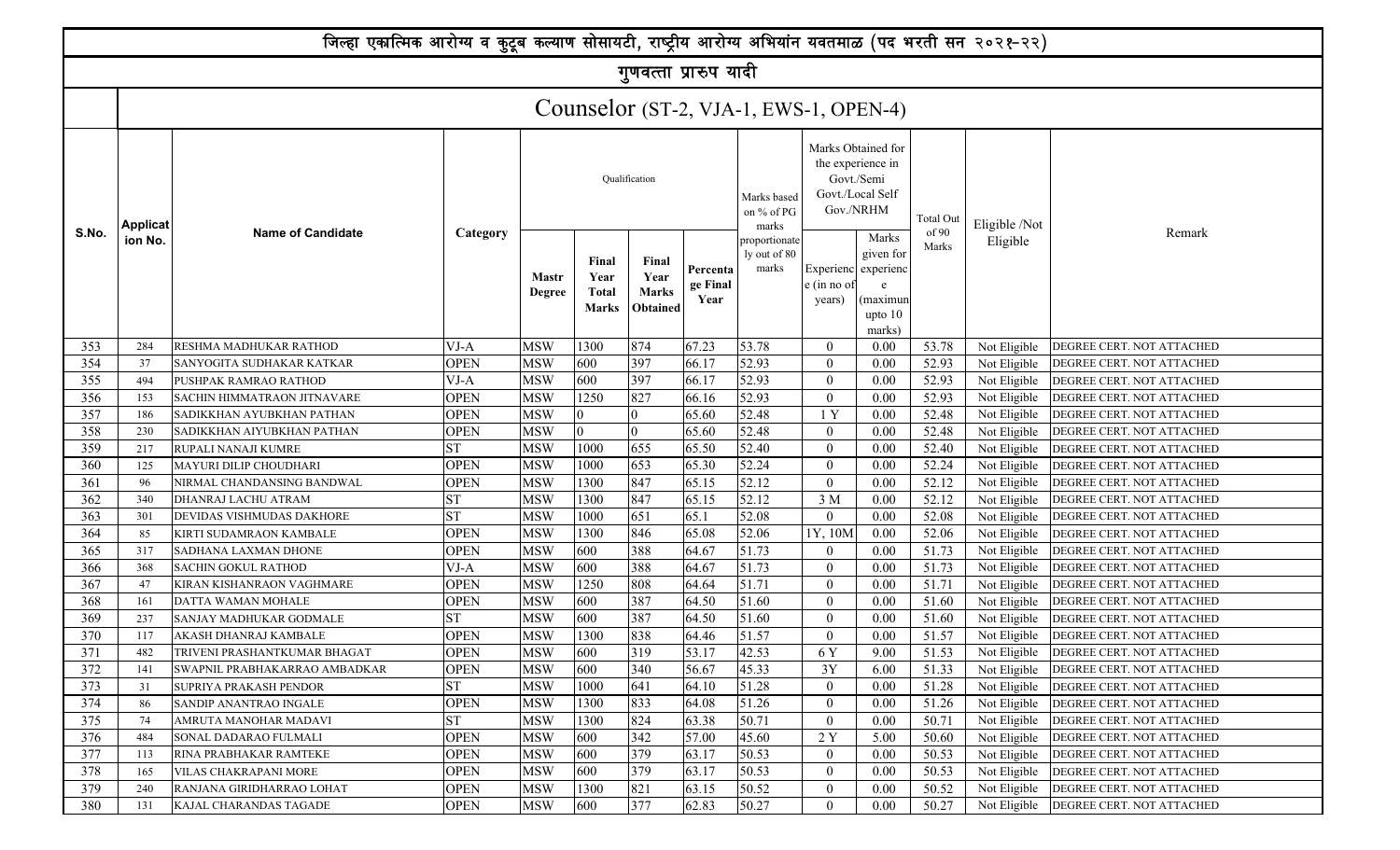|       |                                                                                                                                                                                                                                                                                                                                          | जिल्हा एकात्मिक आरोग्य व कुटूब कल्याण सोसायटी, राष्ट्रीय आरोग्य अभियांन यवतमाळ (पद भरती सन २०२१-२२) |             |                        |                                               |                                           |                              |                                        |                                    |                                                                           |                |               |                                  |  |  |
|-------|------------------------------------------------------------------------------------------------------------------------------------------------------------------------------------------------------------------------------------------------------------------------------------------------------------------------------------------|-----------------------------------------------------------------------------------------------------|-------------|------------------------|-----------------------------------------------|-------------------------------------------|------------------------------|----------------------------------------|------------------------------------|---------------------------------------------------------------------------|----------------|---------------|----------------------------------|--|--|
|       |                                                                                                                                                                                                                                                                                                                                          |                                                                                                     |             |                        |                                               | गुणवत्ता प्रारुप यादी                     |                              |                                        |                                    |                                                                           |                |               |                                  |  |  |
|       |                                                                                                                                                                                                                                                                                                                                          |                                                                                                     |             |                        |                                               |                                           |                              | Counselor (ST-2, VJA-1, EWS-1, OPEN-4) |                                    |                                                                           |                |               |                                  |  |  |
|       | <b>Applicat</b>                                                                                                                                                                                                                                                                                                                          |                                                                                                     |             |                        |                                               | Qualification                             |                              | Marks based<br>on % of PG<br>marks     | Gov./NRHM                          | Marks Obtained for<br>the experience in<br>Govt./Semi<br>Govt./Local Self | Total Out      | Eligible /Not |                                  |  |  |
| S.No. | ion No.                                                                                                                                                                                                                                                                                                                                  | <b>Name of Candidate</b>                                                                            | Category    | <b>Mastr</b><br>Degree | Final<br>Year<br><b>Total</b><br><b>Marks</b> | Final<br>Year<br><b>Marks</b><br>Obtained | Percenta<br>ge Final<br>Year | proportionate<br>ly out of 80<br>marks | Experienc<br>e (in no of<br>years) | Marks<br>given for<br>experienc<br>e<br>(maximun<br>upto 10<br>marks)     | of 90<br>Marks | Eligible      | Remark                           |  |  |
| 381   | 1300<br>816<br>62.77<br>NILESH GANPAT DHURVE<br><b>ST</b><br><b>MSW</b><br>50.22<br>0.00<br>50.22<br>DEGREE CERT. NOT ATTACHED<br>99<br>$\theta$<br>Not Eligible                                                                                                                                                                         |                                                                                                     |             |                        |                                               |                                           |                              |                                        |                                    |                                                                           |                |               |                                  |  |  |
| 382   | 374<br>600<br>62.33<br>49.87<br><b>OPEN</b><br><b>MSW</b><br>$\theta$<br>0.00<br>49.87<br>488<br>MANISHA RAMESHRAO SHINDE<br>DEGREE CERT. NOT ATTACHED<br>Not Eligible                                                                                                                                                                   |                                                                                                     |             |                        |                                               |                                           |                              |                                        |                                    |                                                                           |                |               |                                  |  |  |
| 383   | 809<br>62.23<br>49.78<br>$VJ-A$<br><b>MSW</b><br>1300<br>0.00<br>49.78<br>447<br>$\theta$<br>DEGREE CERT. NOT ATTACHED<br>SANJAY PREMSING RATHOD<br>Not Eligible<br>49.60<br>806<br>62.00<br>49.60<br><b>OPEN</b><br><b>MSW</b><br>1300<br>$\theta$<br>0.00<br>DEGREE CERT. NOT ATTACHED<br>118<br>CHETAN PRAKASH DAWANE<br>Not Eligible |                                                                                                     |             |                        |                                               |                                           |                              |                                        |                                    |                                                                           |                |               |                                  |  |  |
| 384   |                                                                                                                                                                                                                                                                                                                                          |                                                                                                     |             |                        |                                               |                                           |                              |                                        |                                    |                                                                           |                |               |                                  |  |  |
| 385   | 395                                                                                                                                                                                                                                                                                                                                      | PRANAV RAMESH TOMPE                                                                                 | <b>OPEN</b> | <b>MSW</b>             | 1100                                          | 682                                       | 62.00                        | 49.60                                  | $\theta$                           | 0.00                                                                      | 49.60          | Not Eligible  | DEGREE CERT. NOT ATTACHED        |  |  |
| 386   | 473                                                                                                                                                                                                                                                                                                                                      | LALITA RAJU MADAVI                                                                                  | <b>ST</b>   | <b>MSW</b>             | 1300                                          | 804                                       | 61.85                        | 49.48                                  | $\theta$                           | 0.00                                                                      | 49.48          | Not Eligible  | <b>DEGREE CERT. NOT ATTACHED</b> |  |  |
| 387   | 456                                                                                                                                                                                                                                                                                                                                      | SHRIKRUSAHN RAMCHANDRA PAWAR                                                                        | <b>ST</b>   | <b>MSW</b>             | 600                                           | 370                                       | 61.67                        | 49.33                                  | $\theta$                           | 0.00                                                                      | 49.33          | Not Eligible  | DEGREE CERT. NOT ATTACHED        |  |  |
| 388   | 335                                                                                                                                                                                                                                                                                                                                      | DIKSHA DHANRAJ KAMBALE                                                                              | <b>OPEN</b> | <b>MSW</b>             | 1300                                          | 801                                       | 61.62                        | 49.29                                  | $\theta$                           | 0.00                                                                      | 49.29          | Not Eligible  | DEGREE CERT. NOT ATTACHED        |  |  |
| 389   | 261                                                                                                                                                                                                                                                                                                                                      | NIMICHAND CHINDHUJI WADHI                                                                           | <b>OPEN</b> | <b>MSW</b>             | 1400                                          | 860                                       | 61.43                        | 49.14                                  | $\theta$                           | 0.00                                                                      | 49.14          | Not Eligible  | DEGREE CERT. NOT ATTACHED        |  |  |
| 390   | 29                                                                                                                                                                                                                                                                                                                                       | MAHENDRA BABAN KODAPE                                                                               | <b>ST</b>   | <b>MSW</b>             | 600                                           | 367                                       | 61.17                        | 48.93                                  | $\theta$                           | 0.00                                                                      | 48.93          | Not Eligible  | DEGREE CERT. NOT ATTACHED        |  |  |
| 391   | 145                                                                                                                                                                                                                                                                                                                                      | SANDIP MAHADEV LAKADE                                                                               | <b>OPEN</b> | <b>MSW</b>             | 600                                           | 367                                       | 61.17                        | 48.93                                  | $\theta$                           | 0.00                                                                      | 48.93          | Not Eligible  | DEGREE CERT. NOT ATTACHED        |  |  |
| 392   | 216                                                                                                                                                                                                                                                                                                                                      | PRITI OMKAR PAWAR                                                                                   | <b>ST</b>   | <b>MSW</b>             | 600                                           | 367                                       | 61.17                        | 48.93                                  | $\theta$                           | 0.00                                                                      | 48.93          | Not Eligible  | DEGREE CERT. NOT ATTACHED        |  |  |
| 393   | 483                                                                                                                                                                                                                                                                                                                                      | NILESH RAMESH GAYKWAD                                                                               | <b>OPEN</b> | <b>MSW</b>             | 600                                           | 367                                       | 61                           | 48.93                                  | $\theta$                           | 0.00                                                                      | 48.93          | Not Eligible  | DEGREE CERT. NOT ATTACHED        |  |  |
| 394   | 512                                                                                                                                                                                                                                                                                                                                      | PUSHPA RAJENDRA RAMTEKE                                                                             | <b>OPEN</b> | <b>MSW</b>             | 600                                           | 365                                       | 60.83                        | 48.67                                  | $\theta$                           | 0.00                                                                      | 48.67          | Not Eligible  | DEGREE CERT. NOT ATTACHED        |  |  |
| 395   | 169                                                                                                                                                                                                                                                                                                                                      | SARITA ASHOK KAWADE                                                                                 | ST          | <b>MSW</b>             | 600                                           | 364                                       | 60.67                        | 48.53                                  | $\theta$                           | 0.00                                                                      | 48.53          | Not Eligible  | DEGREE CERT. NOT ATTACHED        |  |  |
| 396   | 176                                                                                                                                                                                                                                                                                                                                      | VAESHA WAMANRAO CHANDANKHEDE                                                                        | <b>OPEN</b> | <b>MSW</b>             | 600                                           | 364                                       | 60.67                        | 48.53                                  | $\theta$                           | 0.00                                                                      | 48.53          | Not Eligible  | DEGREE CERT. NOT ATTACHED        |  |  |
| 397   | 371                                                                                                                                                                                                                                                                                                                                      | IYOTI VISHNU AAMTE                                                                                  | <b>OPEN</b> | <b>MSW</b>             | 600                                           | 364                                       | 60.67                        | 48.53                                  | $\Omega$                           | 0.00                                                                      | 48.53          | Not Eligible  | DEGREE CERT. NOT ATTACHED        |  |  |
| 398   | 365                                                                                                                                                                                                                                                                                                                                      | POOJA WAMANRAO RATHOD                                                                               | $VJ-A$      | <b>MSW</b>             | 600                                           | 363                                       | 60.50                        | 48.40                                  | $\Omega$                           | 0.00                                                                      | 48.40          | Not Eligible  | DEGREE CERT. NOT ATTACHED        |  |  |
| 399   | 384                                                                                                                                                                                                                                                                                                                                      | <b>SHUBHAM PADMAKAR KAMBLE</b>                                                                      | OPEN        | <b>MSW</b>             | 1300                                          | 783                                       | 60.23                        | 48.18                                  | $\overline{0}$                     | 0.00                                                                      | 48.18          | Not Eligible  | DEGREE CERT. NOT ATTACHED        |  |  |
| 400   | 18                                                                                                                                                                                                                                                                                                                                       | SUSHMA SHATRUGHNRAON DADMAL                                                                         | SТ          | <b>MSW</b>             | 600                                           | 361                                       | 60.17                        | 48.13                                  | $\overline{0}$                     | 0.00                                                                      | 48.13          | Not Eligible  | DEGREE CERT. NOT ATTACHED        |  |  |
| 401   | 419                                                                                                                                                                                                                                                                                                                                      | AKTA MOHAN NAIK                                                                                     | <b>OPEN</b> | <b>MSW</b>             | 1200                                          | 720                                       | 60.00                        | 48.00                                  | $\overline{0}$                     | 0.00                                                                      | 48.00          | Not Eligible  | <b>DEGREE CERT. NOT ATTACHED</b> |  |  |
| 402   | 498                                                                                                                                                                                                                                                                                                                                      | MUSTKIM RAFIK SHEIKH                                                                                | <b>OPEN</b> | <b>MSW</b>             | 600                                           | 322                                       | 53.67                        | 42.93                                  | 2Y                                 | 5.00                                                                      | 47.93          | Not Eligible  | <b>DEGREE CERT. NOT ATTACHED</b> |  |  |
| 403   | 202                                                                                                                                                                                                                                                                                                                                      | RAVINDR PUNDALIK UMATE                                                                              | <b>OPEN</b> | <b>MSW</b>             | 1300                                          | 778                                       | 59.85                        | 47.88                                  | $\theta$                           | 0.00                                                                      | 47.88          | Not Eligible  | <b>DEGREE CERT. NOT ATTACHED</b> |  |  |
| 404   | 516                                                                                                                                                                                                                                                                                                                                      | <b>SMITA BABARAO PATIL</b>                                                                          | <b>OPEN</b> | <b>MSW</b>             | 600                                           | 357                                       | 59.50                        | 47.60                                  | $\theta$                           | 0.00                                                                      | 47.60          | Not Eligible  | DEGREE CERT. NOT ATTACHED        |  |  |
| 405   | 142                                                                                                                                                                                                                                                                                                                                      | MINAL GANESH TALE                                                                                   | <b>OPEN</b> | <b>MSW</b>             | 600                                           | 356                                       | 59.33                        | 47.47                                  | 1Y                                 | 0.00                                                                      | 47.47          | Not Eligible  | DEGREE CERT. NOT ATTACHED        |  |  |
| 406   | 13                                                                                                                                                                                                                                                                                                                                       | SONALI MADHAVRAON JADHAV                                                                            | <b>OPEN</b> | <b>MSW</b>             | 1000                                          | 589                                       | 58.90                        | 47.12                                  | $\overline{0}$                     | 0.00                                                                      | 47.12          | Not Eligible  | DEGREE CERT. NOT ATTACHED        |  |  |
| 407   | 98                                                                                                                                                                                                                                                                                                                                       | RADHESHWARI LAXMANRAON GIRADKAR                                                                     | <b>OPEN</b> | <b>MSW</b>             | 800                                           | 470                                       | 58.75                        | 47.00                                  | $\theta$                           | 0.00                                                                      | 47.00          | Not Eligible  | DEGREE CERT. NOT ATTACHED        |  |  |
| 408   | 481                                                                                                                                                                                                                                                                                                                                      | NITIN CHITANRANJAN BHAVARE                                                                          | <b>OPEN</b> | <b>MSW</b>             | 600                                           | 352                                       | 58.67                        | 46.93                                  | $\theta$                           | 0.00                                                                      | 46.93          | Not Eligible  | DEGREE CERT. NOT ATTACHED        |  |  |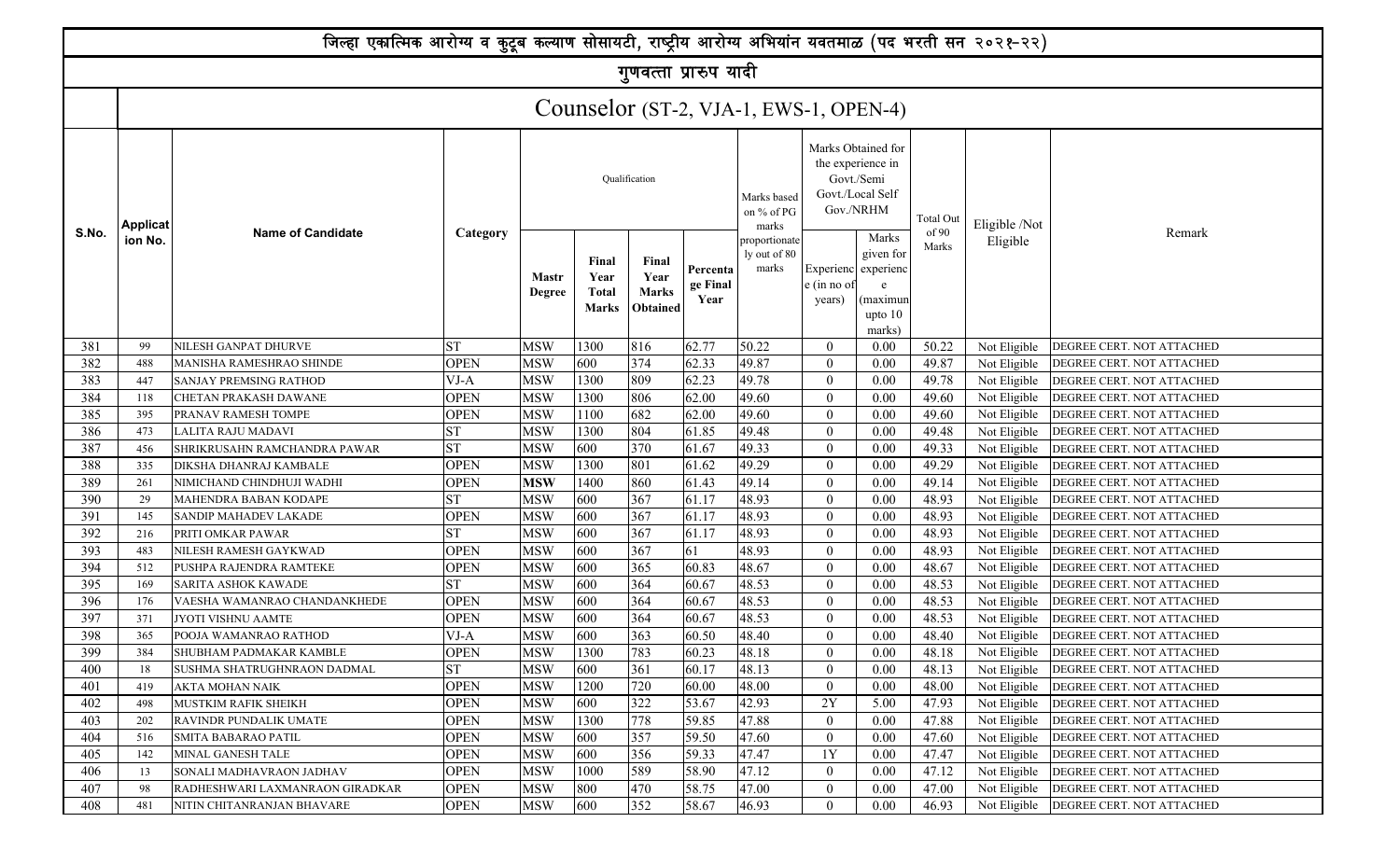|            |                 | जिल्हा एकात्मिक आरोग्य व कुटूब कल्याण सोसायटी, राष्ट्रीय आरोग्य अभियांन यवतमाळ (पद भरती सन २०२१-२२) |                            |                               |                                               |                                           |                              |                                        |                            |                                                                                        |                |                              |                                                                                          |
|------------|-----------------|-----------------------------------------------------------------------------------------------------|----------------------------|-------------------------------|-----------------------------------------------|-------------------------------------------|------------------------------|----------------------------------------|----------------------------|----------------------------------------------------------------------------------------|----------------|------------------------------|------------------------------------------------------------------------------------------|
|            |                 |                                                                                                     |                            |                               |                                               |                                           | गुणवत्ता प्रारुप यादी        |                                        |                            |                                                                                        |                |                              |                                                                                          |
|            |                 |                                                                                                     |                            |                               |                                               |                                           |                              | Counselor (ST-2, VJA-1, EWS-1, OPEN-4) |                            |                                                                                        |                |                              |                                                                                          |
|            | <b>Applicat</b> |                                                                                                     |                            |                               |                                               | Qualification                             |                              | Marks based<br>on % of PG<br>marks     |                            | Marks Obtained for<br>the experience in<br>Govt./Semi<br>Govt./Local Self<br>Gov./NRHM | Total Out      | Eligible /Not                |                                                                                          |
| S.No.      | ion No.         | <b>Name of Candidate</b>                                                                            | Category                   | <b>Mastr</b><br><b>Degree</b> | Final<br>Year<br><b>Total</b><br><b>Marks</b> | Final<br>Year<br><b>Marks</b><br>Obtained | Percenta<br>ge Final<br>Year | proportionate<br>ly out of 80<br>marks | e (in no of<br>years)      | Marks<br>given for<br>Experienc experienc<br>e<br>(maximun<br>upto 10<br>marks)        | of 90<br>Marks | Eligible                     | Remark                                                                                   |
| 409        | 505             | <b>SUKESHNI ASHOKRAON KADAM</b>                                                                     | <b>OPEN</b>                | <b>MSW</b>                    | 600                                           | 352                                       | 58.67                        | 46.93                                  | $\theta$                   | 0.00                                                                                   | 46.93          | Not Eligible                 | DEGREE CERT. NOT ATTACHED                                                                |
| 410        | 501             | ASHA GULAB BORLA                                                                                    | <b>ST</b>                  | <b>MSW</b>                    |                                               |                                           | 58.39                        | 46.71                                  | $\theta$                   | 0.00                                                                                   | 46.71          | Not Eligible                 | DEGREE CERT. NOT ATTACHED                                                                |
| 411        | 338             | RESHMA MARUTI MARSKOLHE                                                                             | <b>ST</b>                  | <b>MSW</b>                    | 1300                                          | 758                                       | 58.31                        | 46.65                                  | $\theta$                   | 0.00                                                                                   | 46.65          | Not Eligible                 | DEGREE CERT. NOT ATTACHED                                                                |
| 412        | 422             | <b>BHARAT RAMESH TAGAD</b>                                                                          | <b>OPEN</b>                | <b>MSW</b>                    | 1600                                          | 921                                       | 57.56                        | 46.05                                  | $\theta$                   | 0.00                                                                                   | 46.05          | Not Eligible                 | DEGREE CERT. NOT ATTACHED                                                                |
| 413        | 112             | <b>SACHIN TRYAMBAKRAON DOLASE</b>                                                                   | <b>OPEN</b>                | <b>MSW</b>                    | 1100                                          | 624                                       | 56.73                        | 45.38                                  | $\theta$                   | 0.00                                                                                   | 45.38          | Not Eligible                 | DEGREE CERT. NOT ATTACHED                                                                |
| 414        | 302             | MANOJ SUBHASHRAO THAKARE                                                                            | <b>OPEN</b>                | <b>MSW</b>                    | 600                                           | 340                                       | 56.67                        | 45.33                                  | $\theta$                   | 0.00                                                                                   | 45.33          | Not Eligible                 | <b>DEGREE CERT. NOT ATTACHED</b>                                                         |
| 415        | 311             | MANDA MAHAMOGALAYAN LABHANE                                                                         | <b>OPEN</b>                | <b>MSW</b>                    | 600                                           | 339                                       | 56.5                         | 45.20                                  | $\theta$                   | 0.00                                                                                   | 45.20          | Not Eligible                 | <b>DEGREE CERT. NOT ATTACHED</b>                                                         |
| 416        | 73              | AKASH SUBHASH ATRAM                                                                                 | <b>ST</b>                  | <b>MSW</b>                    | 600                                           | 334                                       | 55.67                        | 44.53                                  | $\theta$                   | 0.00                                                                                   | 44.53          | Not Eligible                 | DEGREE CERT. NOT ATTACHED                                                                |
| 417<br>418 | 43<br>232       | ISHWAR SURYABHAN HEMANE<br><b>ARCHNA ONKAR MUNDHE</b>                                               | <b>OPEN</b><br><b>OPEN</b> | <b>MSW</b><br><b>MSW</b>      | 1300                                          | 688                                       | 52.92<br>0.00                | 42.34<br>0.00                          | $\theta$<br>$\overline{0}$ | 0.00<br>0.00                                                                           | 42.34<br>0.00  | Not Eligible<br>Not Eligible | DEGREE CERT. NOT ATTACHED<br>3RD SEM MARKSHEET NOT ATTACHED DEGREE<br>CERT. NOT ATTACHED |
| 419        | 236             | PUNAM MURLIDHAR BHOYER                                                                              | <b>OPEN</b>                | <b>MSW</b>                    |                                               |                                           | 0.00                         | 0.00                                   | $\theta$                   | 0.00                                                                                   | 0.00           | Not Eligible                 | 3RD SEM MARKSHEET NOT ATTACHED DEGREE<br>CERT. NOT ATTACHED                              |
| 420        | 257             | <b>KARUNA SHIVDAS KHAIRE</b>                                                                        | <b>OPEN</b>                | <b>MSW</b>                    |                                               |                                           | 0.00                         | 0.00                                   | $\theta$                   | 0.00                                                                                   | 0.00           | Not Eligible                 | 3RD SEM MARKSHEET NOT ATTACHED DEGREE<br>CERT. NOT ATTACHED                              |
| 421        | 292             | PALLAVI RAMESH BONTAWAR                                                                             | <b>OPEN</b>                | <b>MSW</b>                    |                                               |                                           | 0.00                         | 0.00                                   | $\theta$                   | 0.00                                                                                   | 0.00           | Not Eligible                 | 3RD SEM MARKSHEET NOT ATTACHED DEGREE<br>CERT. NOT ATTACHED                              |
| 422        | 10              | LAKHAN DURYODHAN KUMARE                                                                             | <b>ST</b>                  | <b>MBA</b>                    |                                               |                                           | #DIV/0! #DIV/0!              |                                        | $\theta$                   | 0.00                                                                                   | $\#$ DIV/0!    | Not Eligible NO MSW          |                                                                                          |
| 423        | 19              | SANDIP GOVINDRAON VYAVHARE                                                                          | <b>ST</b>                  | <b>MSW</b>                    |                                               | 0                                         | #DIV/0! #DIV/0!              |                                        | $\theta$                   | 0.00                                                                                   | #DIV/0!        | Not Eligible                 | 3RD SEM. MARKSHEET NOT ATTACHED DEGREE<br>CERT. NOT ATTACHED                             |
| 424        | 25              | PRIYANKA BHIMRAON PAIKRAON                                                                          | <b>OPEN</b>                | <b>MSW</b>                    | 0                                             | $\theta$                                  | #DIV/0!  #DIV/0!             |                                        | $\overline{0}$             | 0.00                                                                                   | #DIV/0!        | Not Eligible                 | 3RD SEM. MARKSHEET NOT ATTACHED DEGREE<br>CERT. NOT ATTACHED                             |
| 425        | 38              | RAMKISHOR DATTA DHOLE                                                                               | <b>ST</b>                  | <b>MSW</b>                    |                                               |                                           | #DIV/0!                      | #DIV/0!                                | $\overline{0}$             | 0.00                                                                                   | #DIV/0!        | Not Eligible                 | 3RD SEM. MA RKSHEET NOT ATTACHED DEGREE<br>CERT. NOT ATTACHED                            |
| 426        | 45              | VIJAY MALKARJUN HAMANE                                                                              | EWS                        | <b>MSW</b>                    |                                               |                                           | #DIV/0!                      | #DIV/0!                                | $\overline{0}$             | 0.00                                                                                   | #DIV/0!        | Not Eligible                 | <b>DD NOT JOIN</b>                                                                       |
| 427        | 49              | PRIYANKA KUNDAN WAGHMARE                                                                            | $NT-B$                     | <b>MSW</b>                    |                                               |                                           | #DIV/0!                      | #DIV/0!                                | $\overline{0}$             | 0.00                                                                                   | #DIV/0!        | Not Eligible                 | NOT IN CAST CATEGORY AS PER ADVERTISEMENT                                                |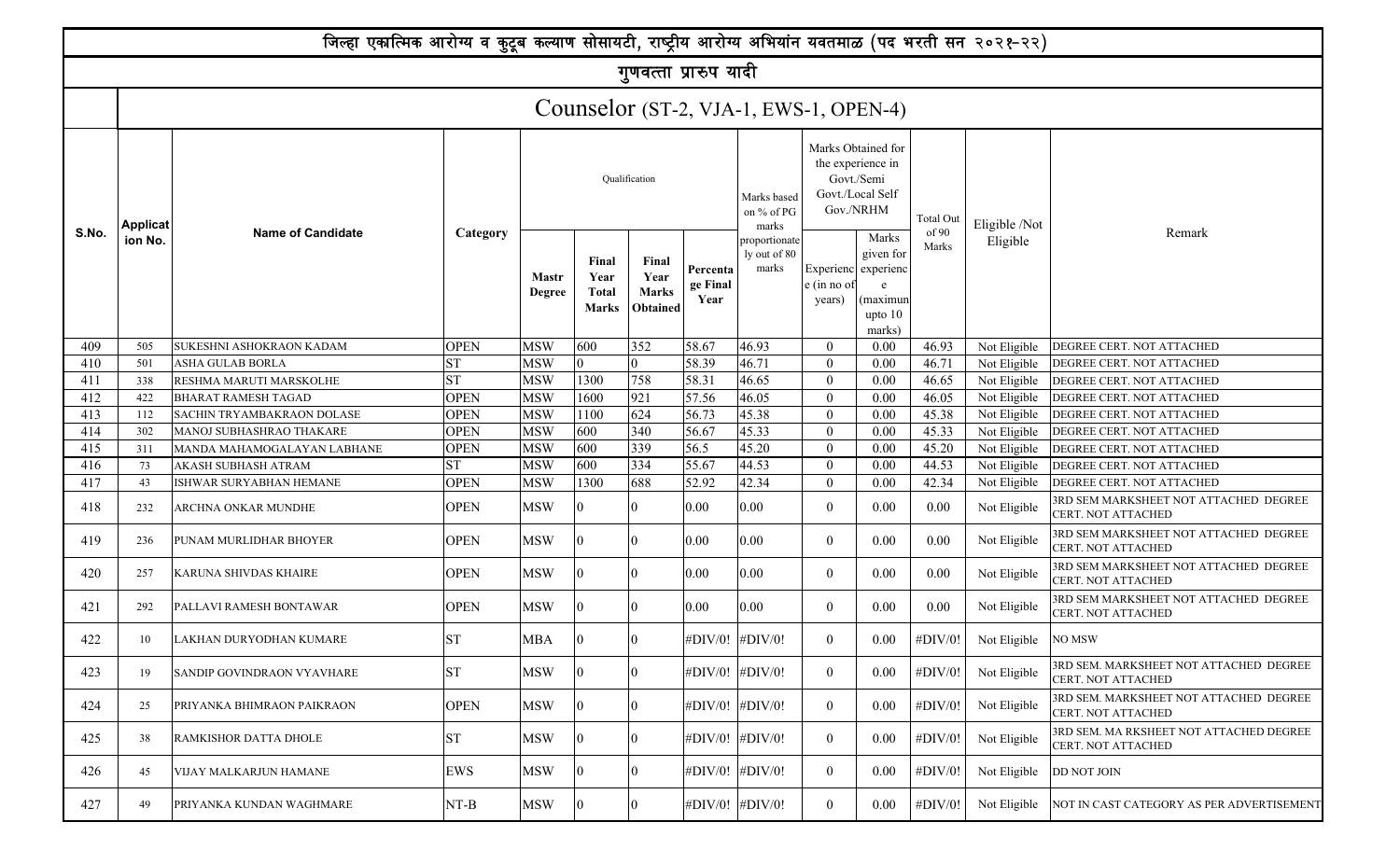|       |                 | जिल्हा एकात्मिक आरोग्य व कुटूब कल्याण सोसायटी, राष्ट्रीय आरोग्य अभियांन यवतमाळ (पद भरती सन २०२१-२२) |             |                               |                                               |                                                  |                              |                                        |                       |                                                                                        |                |               |                                                                |
|-------|-----------------|-----------------------------------------------------------------------------------------------------|-------------|-------------------------------|-----------------------------------------------|--------------------------------------------------|------------------------------|----------------------------------------|-----------------------|----------------------------------------------------------------------------------------|----------------|---------------|----------------------------------------------------------------|
|       |                 |                                                                                                     |             |                               |                                               | गुणवत्ता प्रारुप यादी                            |                              |                                        |                       |                                                                                        |                |               |                                                                |
|       |                 |                                                                                                     |             |                               |                                               |                                                  |                              | Counselor (ST-2, VJA-1, EWS-1, OPEN-4) |                       |                                                                                        |                |               |                                                                |
|       | <b>Applicat</b> |                                                                                                     |             |                               |                                               | Qualification                                    |                              | Marks based<br>on % of PG<br>marks     |                       | Marks Obtained for<br>the experience in<br>Govt./Semi<br>Govt./Local Self<br>Gov./NRHM | Total Out      | Eligible /Not |                                                                |
| S.No. | ion No.         | <b>Name of Candidate</b>                                                                            | Category    | <b>Mastr</b><br><b>Degree</b> | Final<br>Year<br><b>Total</b><br><b>Marks</b> | Final<br>Year<br><b>Marks</b><br><b>Obtained</b> | Percenta<br>ge Final<br>Year | proportionate<br>ly out of 80<br>marks | e (in no of<br>years) | Marks<br>given for<br>Experienc experienc<br>(maximun<br>upto 10<br>marks)             | of 90<br>Marks | Eligible      | Remark                                                         |
| 428   | 50              | TEJU SATISH PETKAR                                                                                  | <b>OPEN</b> | <b>MSW</b>                    |                                               |                                                  | #DIV/0!                      | #DIV/0!                                | $\theta$              | 0.00                                                                                   | #DIV/0!        | Not Eligible  | MSW MARKSHEET NOT ATTACHED DEGREE CERT<br><b>NOT ATTACHED</b>  |
| 429   | 60              | SONALI RAMESH SHRIVASTAV                                                                            | <b>OPEN</b> |                               |                                               |                                                  | #DIV/0!                      | #DIV/0!                                | $\mathbf{0}$          | 0.00                                                                                   | #DIV/0!        | Not Eligible  | MSW MARKSHEET NOT ATTACHED DEGREE CERT.<br><b>NOT ATTACHED</b> |
| 430   | 62              | MADHURI SHANKARRAON MADAVI                                                                          | <b>ST</b>   | <b>MSW</b>                    |                                               |                                                  | #DIV/0!                      | #DIV/0!                                | $\mathbf{0}$          | 0.00                                                                                   | #DIV/0!        | Not Eligible  | DD NOT JOIN                                                    |
| 431   | 63              | PARTHAVI RAJKUMAR TIRPUDE                                                                           | <b>OPEN</b> | MSW                           |                                               |                                                  | #DIV/0!                      | #DIV/0!                                | $\mathbf{0}$          | 0.00                                                                                   | #DIV/0!        | Not Eligible  | 3RD SEM. MARKSHEET NOT ATTACHED                                |
| 432   | 64              | KIRTI RAMNATH MESHRAM                                                                               | <b>OPEN</b> | <b>MSW</b>                    |                                               |                                                  | #DIV/0!                      | #DIV/0!                                | $\overline{0}$        | 0.00                                                                                   | #DIV/0!        | Not Eligible  | 3RD SEM. MARKSHEET NOT ATTACHED DEGREE<br>CERT. NOT ATTACHED   |
| 433   | 65              | NITESH MADHUKAR THOTE                                                                               | <b>OPEN</b> | <b>MSW</b>                    |                                               |                                                  | #DIV/0!                      | #DIV/0!                                | $\overline{0}$        | 0.00                                                                                   | #DIV/0!        | Not Eligible  | 3RD SEM. MARKSHEET NOT ATTACHED DEGREE<br>CERT. NOT ATTACHED   |
| 434   | 70              | NARAYAN BANDU MAZARKAR                                                                              | ST          | MSW                           |                                               |                                                  | #DIV/0!                      | #DIV/0!                                | $\theta$              | 0.00                                                                                   | #DIV/0!        | Not Eligible  | 3RD SEM. MARKSHEET NOT ATTACHED DEGREE<br>CERT. NOT ATTACHED   |
| 435   | 84              | DHANSHYAM BABAN MOBHAD                                                                              | <b>ST</b>   | MSW                           |                                               |                                                  | #DIV/0!                      | #DIV/0!                                | $\theta$              | 0.00                                                                                   | #DIV/0!        | Not Eligible  | MSW MARKSHEET NOT ATTACHED DEGREE CERT<br><b>NOT ATTACHED</b>  |
| 436   | 89              | MOHAN VIJAYRAON KOHALE                                                                              | <b>OPEN</b> | <b>MSW</b>                    |                                               |                                                  | #DIV/0!                      | #DIV/0!                                | $\theta$              | 0.00                                                                                   | #DIV/0!        | Not Eligible  | 3RD SEM. MARKSHEET NOT ATTACHED DEGREE<br>CERT. NOT ATTACHED   |
| 437   | 92              | RAJARAM KHUSHAL JADHAV                                                                              | $VJ-A$      | <b>MSW</b>                    | $\mathbf{0}$                                  | Ю                                                | #DIV/0! #DIV/0!              |                                        | $\boldsymbol{0}$      | $0.00\,$                                                                               | $\#$ DIV/0!    | Not Eligible  | 3RD SEM. MARKSHEET NOT ATTACHED DEGREE<br>CERT. NOT ATTACHED   |
| 438   | 93              | PRIYANKA PRABHAKAR WALDE                                                                            | <b>OPEN</b> | MSW                           | 10.                                           |                                                  | #DIV/0! #DIV/0!              |                                        | $\overline{0}$        | $0.00\,$                                                                               | #DIV/0!        | Not Eligible  | 3RD SEM. MARKSHEET NOT ATTACHED DEGREE<br>CERT. NOT ATTACHED   |
| 439   | 94              | SUNAINA NAGORAON SHINDE                                                                             | <b>OPEN</b> | MSW                           | 10.                                           |                                                  | #DIV/0! #DIV/0!              |                                        | $\overline{0}$        | $0.00\,$                                                                               | #DIV/0!        | Not Eligible  | 3RD SEM. MARKSHEET NOT ATTACHED DEGREE<br>CERT. NOT ATTACHED   |
| 440   | 103             | VINOD RAMESH RATHOD                                                                                 | $VJ-A$      | <b>MSW</b>                    | 10.                                           |                                                  | #DIV/0!  #DIV/0!             |                                        | $\overline{0}$        | $0.00\,$                                                                               | #DIV/0!        | Not Eligible  | 3RD SEM MARKSHEET NOT ATTACHED DEGREE<br>CERT. NOT ATTACHED    |
| 441   | 105             | VISHAKHA RAVINDRA MESHRAM                                                                           | <b>OPEN</b> | <b>MSW</b>                    |                                               |                                                  | #DIV/0! #DIV/0!              |                                        | $\overline{0}$        | $0.00\,$                                                                               | #DIV/0!        | Not Eligible  | 3RD SEM MARKSHEET NOT ATTACHED DEGREE<br>CERT. NOT ATTACHED    |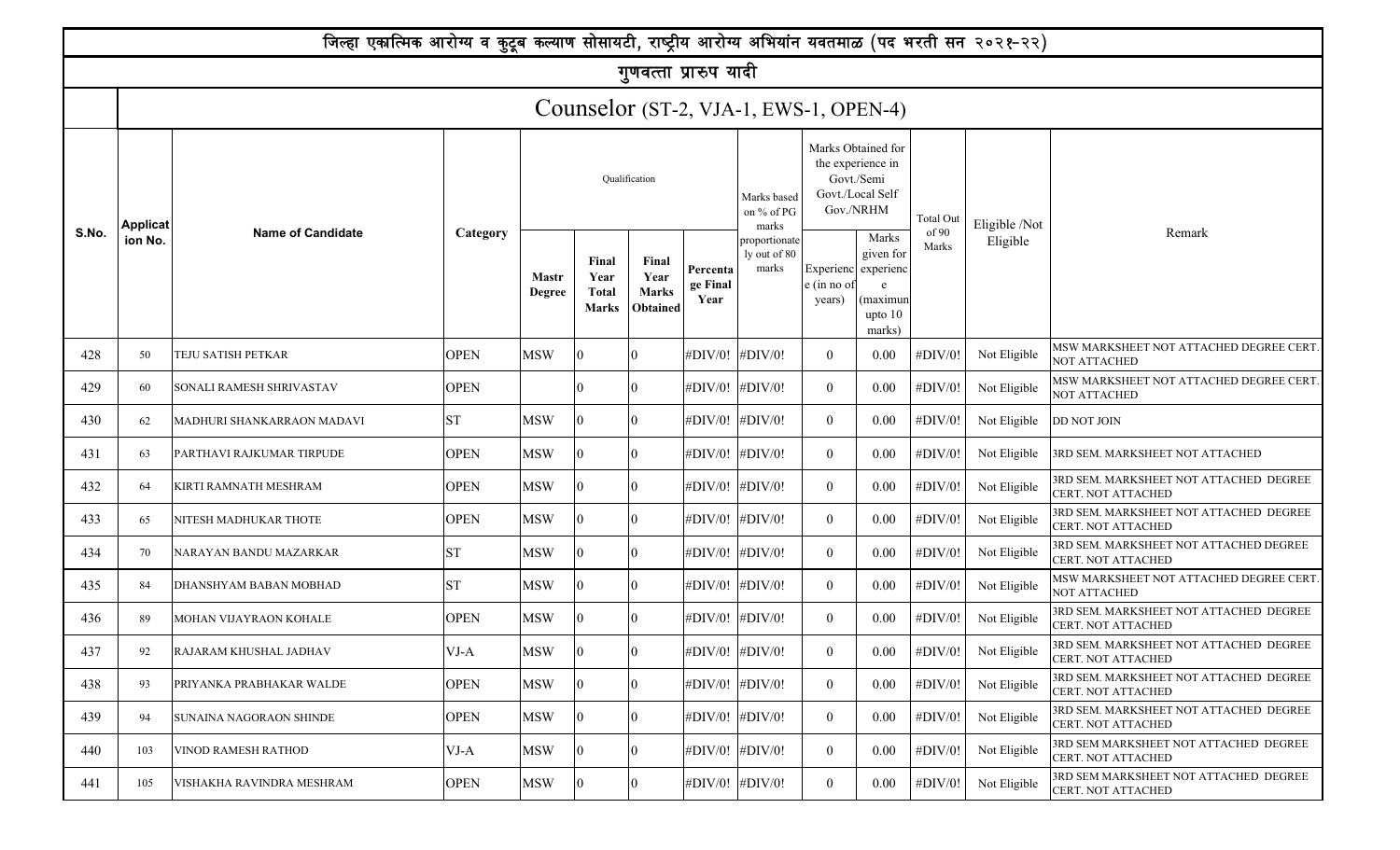|       |                 |                                  | जिल्हा एकात्मिक आरोग्य व कुटूब कल्याण सोसायटी, राष्ट्रीय आरोग्य अभियांन यवतमाळ (पद भरती सन २०२१-२२) |                               |                                               |                                                  |                              |                                        |                       |                                                                                        |                |               |                                                              |
|-------|-----------------|----------------------------------|-----------------------------------------------------------------------------------------------------|-------------------------------|-----------------------------------------------|--------------------------------------------------|------------------------------|----------------------------------------|-----------------------|----------------------------------------------------------------------------------------|----------------|---------------|--------------------------------------------------------------|
|       |                 |                                  |                                                                                                     |                               |                                               | गुणवत्ता प्रारुप यादी                            |                              |                                        |                       |                                                                                        |                |               |                                                              |
|       |                 |                                  |                                                                                                     |                               |                                               |                                                  |                              | Counselor (ST-2, VJA-1, EWS-1, OPEN-4) |                       |                                                                                        |                |               |                                                              |
|       | <b>Applicat</b> |                                  |                                                                                                     |                               |                                               | Qualification                                    |                              | Marks based<br>on % of PG<br>marks     |                       | Marks Obtained for<br>the experience in<br>Govt./Semi<br>Govt./Local Self<br>Gov./NRHM | Total Out      | Eligible /Not |                                                              |
| S.No. | ion No.         | <b>Name of Candidate</b>         | Category                                                                                            | <b>Mastr</b><br><b>Degree</b> | Final<br>Year<br><b>Total</b><br><b>Marks</b> | Final<br>Year<br><b>Marks</b><br><b>Obtained</b> | Percenta<br>ge Final<br>Year | proportionate<br>ly out of 80<br>marks | e (in no of<br>years) | Marks<br>given for<br>Experienc experienc<br>(maximun<br>upto $10$<br>marks)           | of 90<br>Marks | Eligible      | Remark                                                       |
| 442   | 109             | PREMA VITTHALRAON DHOTE          | <b>OPEN</b>                                                                                         | <b>MSW</b>                    |                                               |                                                  | #DIV/0!                      | #DIV/0!                                | $\mathbf{0}$          | 0.00                                                                                   | #DIV/0!        | Not Eligible  | 3RD SEM MARKSHEET NOT ATTACHED DEGREE<br>CERT. NOT ATTACHED  |
| 443   | 114             | ARATI VITTHAL KHOBRAGADE         | <b>OPEN</b>                                                                                         | <b>MSW</b>                    |                                               |                                                  | #DIV/0!                      | #DIV/0!                                | $\mathbf{0}$          | 0.00                                                                                   | #DIV/0!        | Not Eligible  | DD NOT JOIN                                                  |
| 444   | 116             | PIYUSH AMBADAS RATHOD            | $VJ-A$                                                                                              | <b>MSW</b>                    |                                               |                                                  | #DIV/0!                      | #DIV/0!                                | $\mathbf{0}$          | 0.00                                                                                   | #DIV/0!        | Not Eligible  | DD NOT JOIN                                                  |
| 445   | 132             | <b>GULAB SHYAMRAON BHAJBHUJE</b> | <b>OPEN</b>                                                                                         | MSW                           |                                               |                                                  | #DIV/0!                      | #DIV/0!                                | $\mathbf{0}$          | 0.00                                                                                   | #DIV/0!        | Not Eligible  | DD NOT JOIN                                                  |
| 446   | 135             | SONALI PUNDALIKRAON KOTEWAR      | <b>OPEN</b>                                                                                         | <b>MSW</b>                    |                                               |                                                  | #DIV/0!                      | #DIV/0!                                | $\overline{0}$        | 0.00                                                                                   | #DIV/0!        | Not Eligible  | 3RD SEM MARKSHEET NOT ATTACHED DEGREE<br>CERT. NOT ATTACHED  |
| 447   | 154             | VIDHYA KONDU ZODE                | SC                                                                                                  | MSW                           |                                               |                                                  | #DIV/0!                      | #DIV/0!                                | $\overline{0}$        | 0.00                                                                                   | #DIV/0!        | Not Eligible  | DD NOT JOIN                                                  |
| 448   | 162             | AKASH VIJAYRAO CHINTAWAR         | $NT-B$                                                                                              | MSW                           |                                               |                                                  | #DIV/0!                      | #DIV/0!                                | $\overline{0}$        | 0.00                                                                                   | #DIV/0!        | Not Eligible  | NOT IN CAST CATEGORY AS PER ADVERTISEMENT                    |
| 449   | 181             | <b>NALINI TANAJI BHAGAT</b>      | <b>OPEN</b>                                                                                         |                               |                                               |                                                  | #DIV/0!                      | #DIV/0!                                | $\overline{0}$        | 0.00                                                                                   | #DIV/0!        | Not Eligible  | <b>QUALIFICATION NOT APPLICABLE</b>                          |
| 450   | 183             | PANKAJ SURESH KHANDARE           | <b>OPEN</b>                                                                                         | <b>MSW</b>                    |                                               |                                                  | #DIV/0!                      | #DIV/0!                                | $\theta$              | 0.00                                                                                   | #DIV/0!        | Not Eligible  | 3RD SEM MARKSHEET NOT ATTACHED DEGREE<br>CERT. NOT ATTACHED  |
| 451   | 184             | RAHUL BHAGATRAO CHAVHAN          | <b>OPEN</b>                                                                                         | <b>MSW</b>                    | $\mathbf{0}$                                  | IО                                               | #DIV/0! #DIV/0!              |                                        | $\boldsymbol{0}$      | $0.00\,$                                                                               | #DIV/0!        | Not Eligible  | 3RD SEM MARKSHEET NOT ATTACHED DEGREE<br>CERT. NOT ATTACHED  |
| 452   | 185             | PANKAJ RANGRAON RATHOD           | $VJ-A$                                                                                              | MSW                           | 10                                            |                                                  | #DIV/0! #DIV/0!              |                                        | $\overline{0}$        | $0.00\,$                                                                               | #DIV/0!        | Not Eligible  | <b>DD NOT JOIN</b>                                           |
| 453   | 189             | <b>DIPIKA VILAS MADAVI</b>       | <b>ST</b>                                                                                           | MSW                           | 10                                            |                                                  | #DIV/0! #DIV/0!              |                                        | $\overline{0}$        | $0.00\,$                                                                               | #DIV/0!        | Not Eligible  | 3RD SEM MARKSHEET NOT ATTACHED  DEGREE<br>CERT. NOT ATTACHED |
| 454   | 191             | <b>DHIRAJ SUBHASH SAPKAL</b>     | <b>OPEN</b>                                                                                         | <b>MSW</b>                    | 10                                            |                                                  | #DIV/0! #DIV/0!              |                                        | $\overline{0}$        | $0.00\,$                                                                               | #DIV/0!        | Not Eligible  | 3RD SEM MARKSHEET NOT ATTACHED DEGREE<br>CERT. NOT ATTACHED  |
| 455   | 194             | PRAJU CHAKRADEV GAYAKWAD         | <b>OPEN</b>                                                                                         | <b>MSW</b>                    |                                               |                                                  | #DIV/0! #DIV/0!              |                                        | $\overline{0}$        | $0.00\,$                                                                               | #DIV/0!        | Not Eligible  | 3RD SEM. MARKSHEET NOT ATTACHED                              |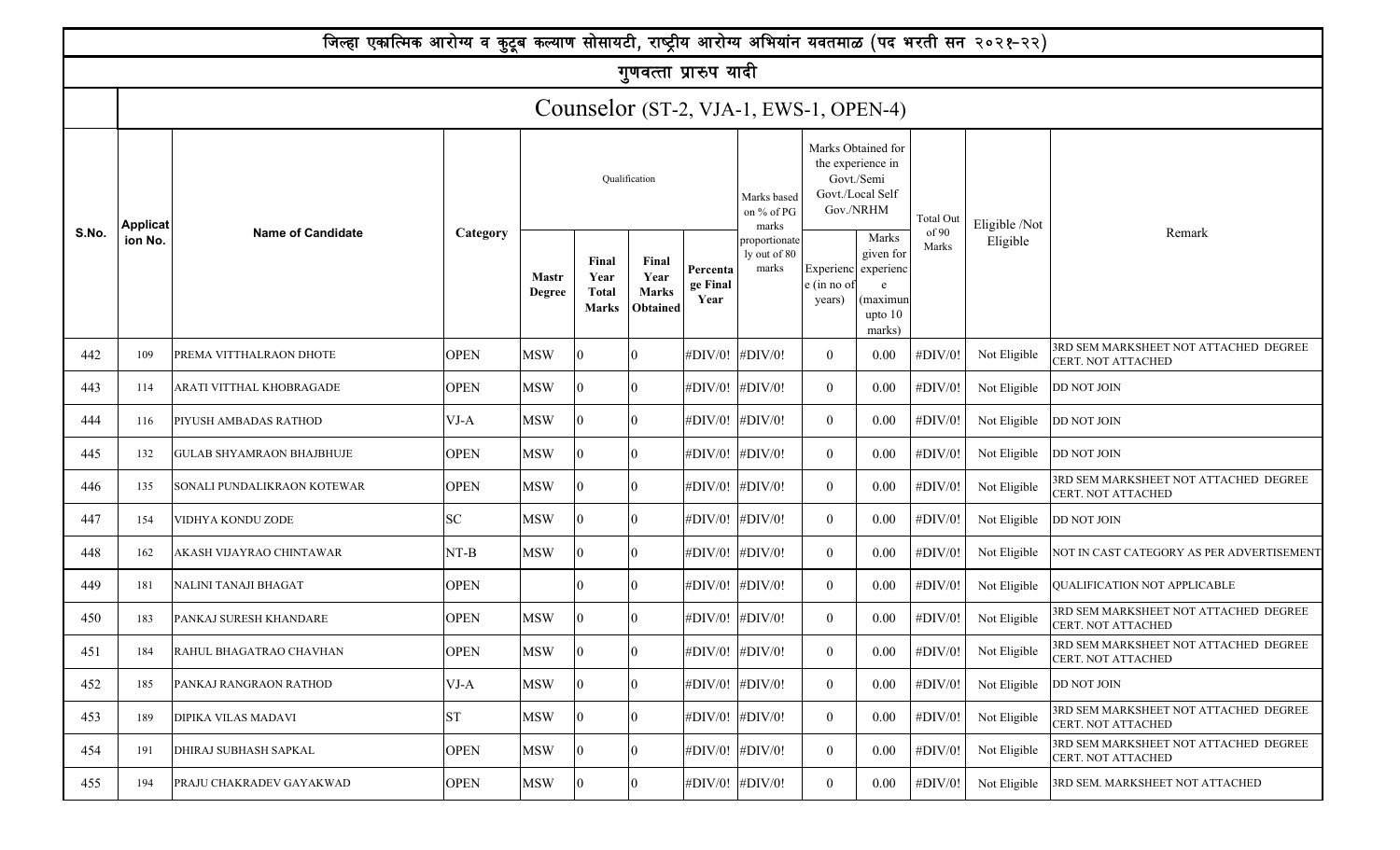|       |                 | जिल्हा एकात्मिक आरोग्य व कुटूब कल्याण सोसायटी, राष्ट्रीय आरोग्य अभियांन यवतमाळ (पद भरती सन २०२१-२२) |             |                               |                                               |                                                  |                              |                                        |                                    |                                                                                        |                  |               |                                                             |
|-------|-----------------|-----------------------------------------------------------------------------------------------------|-------------|-------------------------------|-----------------------------------------------|--------------------------------------------------|------------------------------|----------------------------------------|------------------------------------|----------------------------------------------------------------------------------------|------------------|---------------|-------------------------------------------------------------|
|       |                 |                                                                                                     |             |                               |                                               | गुणवत्ता प्रारुप यादी                            |                              |                                        |                                    |                                                                                        |                  |               |                                                             |
|       |                 |                                                                                                     |             |                               |                                               |                                                  |                              | Counselor (ST-2, VJA-1, EWS-1, OPEN-4) |                                    |                                                                                        |                  |               |                                                             |
|       | <b>Applicat</b> |                                                                                                     |             |                               |                                               | Qualification                                    |                              | Marks based<br>on % of PG<br>marks     |                                    | Marks Obtained for<br>the experience in<br>Govt./Semi<br>Govt./Local Self<br>Gov./NRHM | <b>Total Out</b> | Eligible /Not |                                                             |
| S.No. | ion No.         | <b>Name of Candidate</b>                                                                            | Category    | <b>Mastr</b><br><b>Degree</b> | Final<br>Year<br><b>Total</b><br><b>Marks</b> | Final<br>Year<br><b>Marks</b><br><b>Obtained</b> | Percenta<br>ge Final<br>Year | proportionate<br>ly out of 80<br>marks | Experienc<br>e (in no of<br>years) | Marks<br>given for<br>experienc<br>e<br>(maximur<br>upto $10$<br>marks)                | of 90<br>Marks   | Eligible      | Remark                                                      |
| 456   | 199             | PRIYANKA SUKHDEV AHIR                                                                               | <b>OPEN</b> | <b>MSW</b>                    |                                               | n                                                | #DIV/0!                      | #DIV/0!                                | $\theta$                           | 0.00                                                                                   | #DIV/0!          | Not Eligible  | 3RD SEM MARKSHEET NOT ATTACHED DEGREE<br>CERT. NOT ATTACHED |
| 457   | 203             | VIDHYA KISHORSHING CHUNGDE                                                                          | <b>OPEN</b> | <b>MSW</b>                    |                                               |                                                  | #DIV/0!                      | #DIV/0!                                | $\theta$                           | 0.00                                                                                   | #DIV/0!          | Not Eligible  | FOURTH SEMSTER MARSHEET NOT TTACHED MSW<br><b>DEGREE</b>    |
| 458   | 204             | RAHUL SUDHAKAR PAWDE                                                                                | <b>OPEN</b> | <b>MSW</b>                    |                                               |                                                  | #DIV/0!                      | #DIV/0!                                | $\theta$                           | 0.00                                                                                   | #DIV/0!          | Not Eligible  | 3RD SEM MARKSHEET NOT ATTACHED DEGREE<br>CERT. NOT ATTACHED |
| 459   | 209             | SURAJ UTTAMRAO KALOKAR                                                                              | <b>OPEN</b> | <b>MSW</b>                    |                                               |                                                  | #DIV/0!                      | #DIV/0!                                | $\theta$                           | 0.00                                                                                   | #DIV/0!          | Not Eligible  | 3RD SEM MARKSHEET NOT ATTACHED DEGREE<br>CERT. NOT ATTACHED |
| 460   | 211             | <b>MAYUR RAMESH BHALERAO</b>                                                                        | <b>OPEN</b> | MSW                           |                                               |                                                  | #DIV/0!                      | #DIV/0!                                | $\theta$                           | 0.00                                                                                   | #DIV/0!          | Not Eligible  | 3RD SEM MARKSHEET NOT ATTACHED DEGREE<br>CERT. NOT ATTACHED |
| 461   | 214             | TITIKSHA GURUDEV DAMBHE                                                                             | <b>OPEN</b> | MSW                           |                                               |                                                  | #DIV/0!                      | #DIV/0!                                | $\Omega$                           | 0.00                                                                                   | #DIV/0!          | Not Eligible  | NO DOUCMENTS ATTACHED                                       |
| 462   | 219             | PRANAY ASHOKJI MOON                                                                                 | <b>OPEN</b> | MSW                           |                                               |                                                  | $\sharp$ DIV/0!              | #DIV/0!                                | $\Omega$                           | 0.00                                                                                   | #DIV/0!          | Not Eligible  | 3RD SEM MARKSHEET NOT ATTACHED DEGREE<br>CERT. NOT ATTACHED |
| 463   | 244             | <b>SHREEDEVI SHREERANG MALI</b>                                                                     | <b>OPEN</b> | MSW                           |                                               |                                                  | #DIV/0! #DIV/0!              |                                        | $\theta$                           | 0.00                                                                                   | #DIV/0!          | Not Eligible  | GRAD MARKSHEET DEGREE CERT. NOT<br><b>ATTACHED</b>          |
| 464   | 252             | VAISNVI RAJESH BABHUDKAR                                                                            | <b>OPEN</b> | MSW                           |                                               |                                                  | #DIV/0! #DIV/0!              |                                        | $\theta$                           | 0.00                                                                                   | #DIV/0!          | Not Eligible  | 3RD SEM MARKSHEET NOT ATTACHED DEGREE<br>CERT. NOT ATTACHED |
| 465   | 258             | DIVYA MAHADEVRAO DANTKAR                                                                            | OBC         | <b>MSW</b>                    | 10.                                           | Ю                                                | #DIV/0! #DIV/0!              |                                        | $\boldsymbol{0}$                   | $0.00\,$                                                                               | #DIV/0!          | Not Eligible  | NOT IN CAST CATEGORY AS PER ADVERTISEMENT                   |
| 466   | 270             | <b>DINESH SHUBHASHRAO BONDE</b>                                                                     | <b>OPEN</b> | MSW                           |                                               | $\overline{0}$                                   | #DIV/0! #DIV/0!              |                                        | $\overline{0}$                     | 0.00                                                                                   | #DIV/0!          | Not Eligible  | 3RD SEM MARKSHEET NOT ATTACHED DEGREE<br>CERT. NOT ATTACHED |
| 467   | 271             | PRAGATI PRADIP THAKARE                                                                              | <b>OPEN</b> | MSW                           |                                               | 0                                                | #DIV/0! #DIV/0!              |                                        | $\overline{0}$                     | 0.00                                                                                   | #DIV/0!          | Not Eligible  | 3RD SEM MARKSHEET NOT ATTACHED DEGREE<br>CERT. NOT ATTACHED |
| 468   | 281             | <b>SACHIN MADHAV KHANKE</b>                                                                         | <b>OBC</b>  | MSW                           |                                               | 10.                                              | #DIV/0! #DIV/0!              |                                        | $\overline{0}$                     | $0.00\,$                                                                               | #DIV/0!          | Not Eligible  | NOT IN CAST CATEGORY AS PER ADVERTISEMENT                   |
| 469   | 283             | RUPALI LAXMANRAO WATGULE                                                                            | <b>OBC</b>  | MSW                           |                                               | n                                                | #DIV/0! #DIV/0!              |                                        | $\overline{0}$                     | $0.00\,$                                                                               | #DIV/0!          | Not Eligible  | NOT IN CAST CATEGORY AS PER ADVERTISEMENT                   |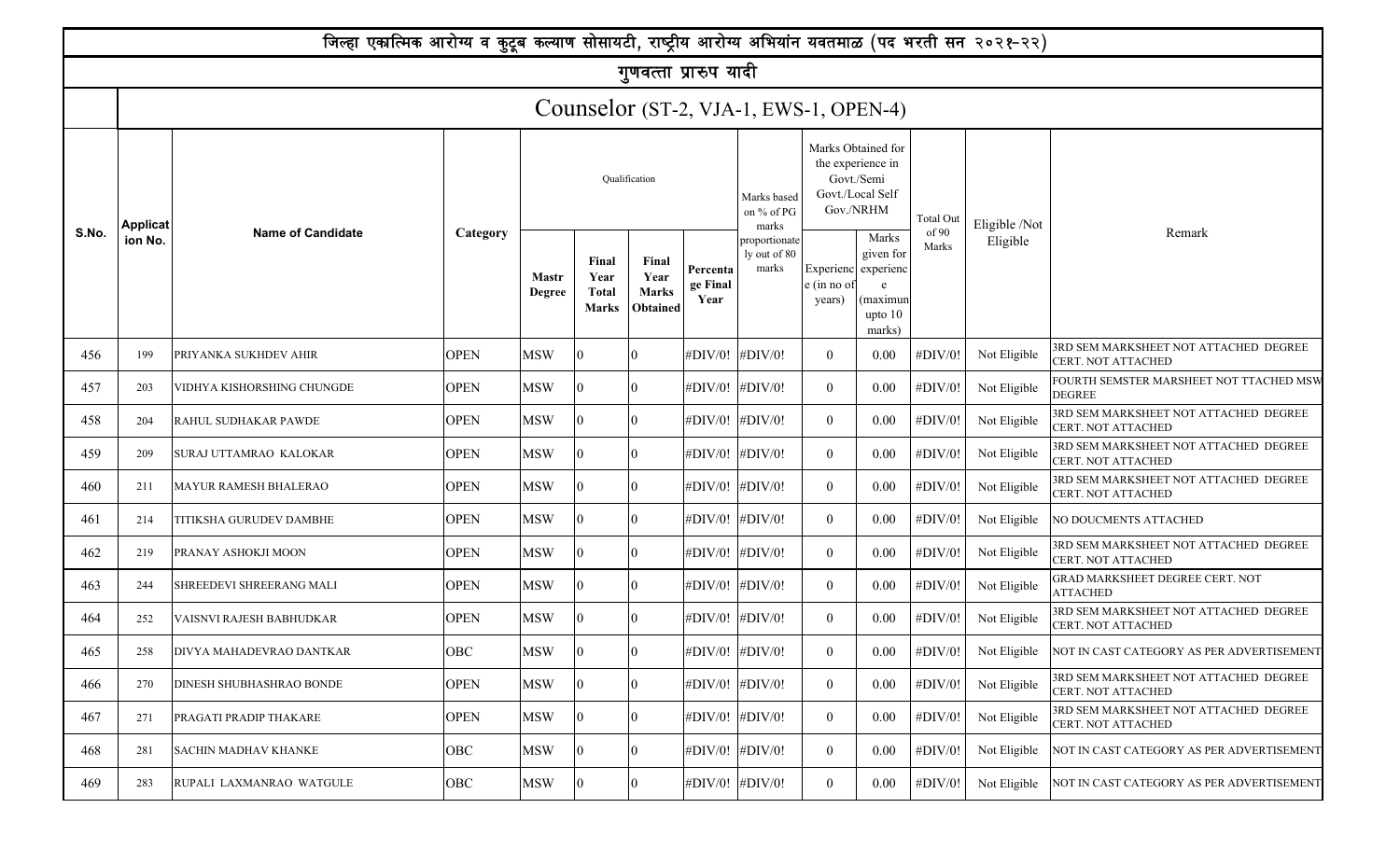|       |                 |                               | जिल्हा एकात्मिक आरोग्य व कुटूब कल्याण सोसायटी, राष्ट्रीय आरोग्य अभियांन यवतमाळ (पद भरती सन २०२१-२२) |                               |                                               |                                           |                              |                                        |                       |                                                                                        |                |               |                                                                 |
|-------|-----------------|-------------------------------|-----------------------------------------------------------------------------------------------------|-------------------------------|-----------------------------------------------|-------------------------------------------|------------------------------|----------------------------------------|-----------------------|----------------------------------------------------------------------------------------|----------------|---------------|-----------------------------------------------------------------|
|       |                 |                               |                                                                                                     |                               |                                               | गुणवत्ता प्रारुप यादी                     |                              |                                        |                       |                                                                                        |                |               |                                                                 |
|       |                 |                               |                                                                                                     |                               |                                               |                                           |                              | Counselor (ST-2, VJA-1, EWS-1, OPEN-4) |                       |                                                                                        |                |               |                                                                 |
|       | <b>Applicat</b> |                               |                                                                                                     |                               |                                               | Qualification                             |                              | Marks based<br>on % of PG<br>marks     |                       | Marks Obtained for<br>the experience in<br>Govt./Semi<br>Govt./Local Self<br>Gov./NRHM | Total Out      | Eligible /Not |                                                                 |
| S.No. | ion No.         | <b>Name of Candidate</b>      | Category                                                                                            | <b>Mastr</b><br><b>Degree</b> | Final<br>Year<br><b>Total</b><br><b>Marks</b> | Final<br>Year<br><b>Marks</b><br>Obtained | Percenta<br>ge Final<br>Year | proportionate<br>ly out of 80<br>marks | e (in no of<br>years) | Marks<br>given for<br>Experienc experienc<br>(maximun<br>upto $10$<br>marks)           | of 90<br>Marks | Eligible      | Remark                                                          |
| 470   | 287             | PRATIKSHA VITTHALRAO JUMNAKE  | <b>ST</b>                                                                                           | MSW                           |                                               |                                           | #DIV/0!                      | #DIV/0!                                | $\theta$              | 0.00                                                                                   | #DIV/0!        | Not Eligible  | 3RD SEM MARKSHEET NOT ATTACHED DEGREE<br>CERT. NOT ATTACHED     |
| 471   | 290             | AMAN AANADRAO SOYAM           | <b>ST</b>                                                                                           | <b>MSW</b>                    |                                               |                                           | #DIV/0!                      | #DIV/0!                                | $\mathbf{0}$          | 0.00                                                                                   | #DIV/0!        | Not Eligible  | 3RD SEM MARKSHEET NOT ATTACHED DEGREE<br>CERT. NOT ATTACHED     |
| 472   | 293             | RUPALI LAXMANRAO WATGUDE      | <b>OBC</b>                                                                                          | <b>MSW</b>                    |                                               |                                           | #DIV/0!                      | #DIV/0!                                | $\mathbf{0}$          | 0.00                                                                                   | #DIV/0!        | Not Eligible  | NOT IN CAST CATEGORY AS PER ADVERTISEMENT                       |
| 473   | 294             | <b>BHAGYASHRI RAJU BHAGAT</b> | SC                                                                                                  | MSW                           |                                               |                                           | #DIV/0!                      | #DIV/0!                                | $\mathbf{0}$          | 0.00                                                                                   | #DIV/0!        | Not Eligible  | NOT IN CAST CATEGORY AS PER ADVERTISEMENT                       |
| 474   | 309             | MOSIM AMIN SHEIKH             | <b>OPEN</b>                                                                                         | <b>MSW</b>                    |                                               |                                           | #DIV/0!                      | #DIV/0!                                | $\overline{0}$        | 0.00                                                                                   | #DIV/0!        | Not Eligible  | 3RD SEM MARKSHEET NOT ATTACHED DEGREE<br>CERT. NOT ATTACHED     |
| 475   | 310             | AKASH UTTAMRAO PADGHAN        | <b>OPEN</b>                                                                                         | MSW                           |                                               |                                           | #DIV/0!                      | #DIV/0!                                | $\overline{0}$        | 0.00                                                                                   | #DIV/0!        | Not Eligible  | 3RD SEM MARKSHEET NOT ATTACHED DEGREE<br>CERT. NOT ATTACHED     |
| 476   | 312             | PALLAVI RAMESH RODAM          | <b>OPEN</b>                                                                                         | MSW                           |                                               |                                           | #DIV/0!                      | #DIV/0!                                | $\theta$              | 0.00                                                                                   | #DIV/0!        | Not Eligible  | 3RD SEM MARKSHEET NOT ATTACHED DEGREE<br>CERT. NOT ATTACHED     |
| 477   | 314             | NAMRTA ANIL BHAGAT            | <b>OPEN</b>                                                                                         | <b>MSW</b>                    |                                               |                                           | #DIV/0!                      | #DIV/0!                                | $\theta$              | 0.00                                                                                   | #DIV/0!        | Not Eligible  | 3RD SEM MARKSHEET NOT ATTACHED DEGREE<br>CERT. NOT ATTACHED     |
| 478   | 319             | SWAPNIL PRABHAKAR WAHANE      | SC                                                                                                  | MSW                           |                                               |                                           | #DIV/0!                      | #DIV/0!                                | $\theta$              | 0.00                                                                                   | #DIV/0!        | Not Eligible  | NOT IN CAST CATEGORY AS PER ADVERTISEMENT                       |
| 479   | 327             | DIPALI NANDUJI GAYNAR         | NT-C                                                                                                | <b>MSW</b>                    | $\mathbf{0}$                                  | IО                                        |                              | #DIV/0! #DIV/0!                        | $\boldsymbol{0}$      | $0.00\,$                                                                               | #DIV/0!        | Not Eligible  | NOT IN CAST CATEGORY AS PER ADVERTISEMENT                       |
| 480   | 330             | ASHWANI HIMMATRAO HIWALE      | <b>OPEN</b>                                                                                         | MSW                           | 10                                            |                                           |                              | #DIV/0! #DIV/0!                        | $\overline{0}$        | $0.00\,$                                                                               | #DIV/0!        | Not Eligible  | 3RD SEM MARKSHEET NOT ATTACHED DEGREE<br>CERT. NOT ATTACHED     |
| 481   | 334             | NIKITA JITENDRA KHURDARA      | <b>OPEN</b>                                                                                         | MSW                           | 10                                            |                                           |                              | #DIV/0! #DIV/0!                        | $\overline{0}$        | $0.00\,$                                                                               | #DIV/0!        | Not Eligible  | 3rd SEMISTER MARKSHET NOT AATACHED/CAST<br>CERTIFICATE NOT JOIN |
| 482   | 337             | PRASHIK GAJANAN TAYDE         | SC                                                                                                  | MSW                           | 10.                                           |                                           |                              | #DIV/0! #DIV/0!                        | $\overline{0}$        | $0.00\,$                                                                               | #DIV/0!        | Not Eligible  | NOT IN CAST CATEGORY AS PER ADVERTISEMENT                       |
| 483   | 339             | MAYURI GANESH GODASE          | <b>OPEN</b>                                                                                         | <b>MSW</b>                    |                                               |                                           |                              | #DIV/0! #DIV/0!                        | $\overline{0}$        | $0.00\,$                                                                               | #DIV/0!        | Not Eligible  | <b>MSW APIYAR</b>                                               |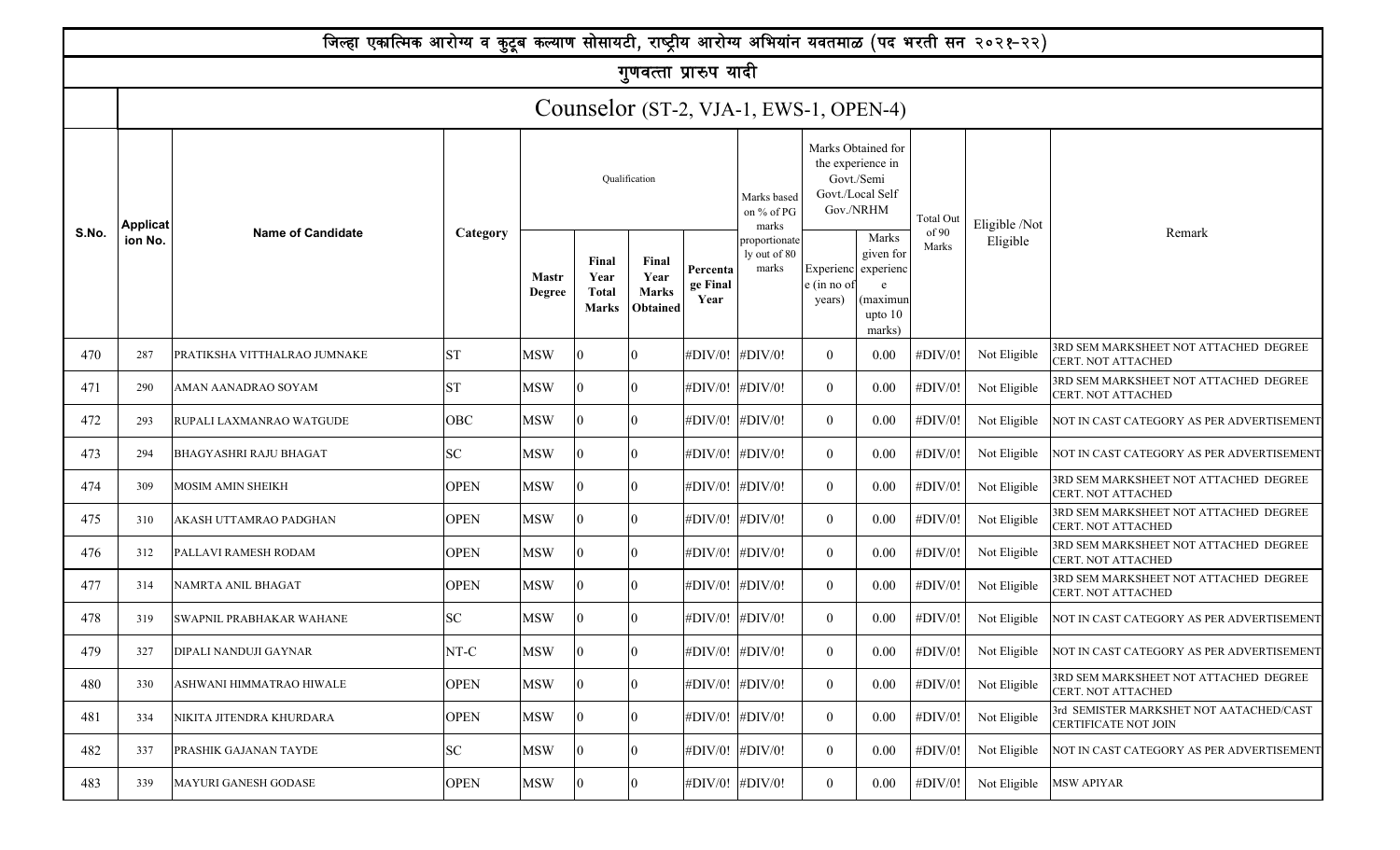|       |                 |                               | जिल्हा एकात्मिक आरोग्य व कुटूब कल्याण सोसायटी, राष्ट्रीय आरोग्य अभियांन यवतमाळ (पद भरती सन २०२१-२२) |                               |                                               |                                                  |                              |                                        |                       |                                                                                        |                |               |                                                             |
|-------|-----------------|-------------------------------|-----------------------------------------------------------------------------------------------------|-------------------------------|-----------------------------------------------|--------------------------------------------------|------------------------------|----------------------------------------|-----------------------|----------------------------------------------------------------------------------------|----------------|---------------|-------------------------------------------------------------|
|       |                 |                               |                                                                                                     |                               |                                               | गुणवत्ता प्रारुप यादी                            |                              |                                        |                       |                                                                                        |                |               |                                                             |
|       |                 |                               |                                                                                                     |                               |                                               |                                                  |                              | Counselor (ST-2, VJA-1, EWS-1, OPEN-4) |                       |                                                                                        |                |               |                                                             |
|       | <b>Applicat</b> |                               |                                                                                                     |                               |                                               | Qualification                                    |                              | Marks based<br>on % of PG<br>marks     |                       | Marks Obtained for<br>the experience in<br>Govt./Semi<br>Govt./Local Self<br>Gov./NRHM | Total Out      | Eligible /Not |                                                             |
| S.No. | ion No.         | <b>Name of Candidate</b>      | Category                                                                                            | <b>Mastr</b><br><b>Degree</b> | Final<br>Year<br><b>Total</b><br><b>Marks</b> | Final<br>Year<br><b>Marks</b><br><b>Obtained</b> | Percenta<br>ge Final<br>Year | proportionate<br>ly out of 80<br>marks | e (in no of<br>years) | Marks<br>given for<br>Experienc experienc<br>(maximun<br>upto $10$<br>marks)           | of 90<br>Marks | Eligible      | Remark                                                      |
| 484   | 343             | AKASH SUKLAL MALI             | OBC                                                                                                 | <b>MSW</b>                    |                                               |                                                  | #DIV/0!                      | #DIV/0!                                | $\theta$              | 0.00                                                                                   | #DIV/0!        | Not Eligible  | DD NOT JOIN                                                 |
| 485   | 350             | SWAPNIL HANUMANTRAO ISAL      | <b>OPEN</b>                                                                                         | <b>MSW</b>                    |                                               |                                                  | #DIV/0!                      | #DIV/0!                                | $\mathbf{0}$          | 0.00                                                                                   | #DIV/0!        | Not Eligible  | 3RD SEM MARKSHEET NOT ATTACHED DEGREE<br>CERT. NOT ATTACHED |
| 486   | 373             | TEJAL VINOD DAKHODE           | <b>OPEN</b>                                                                                         | <b>MSW</b>                    |                                               |                                                  | #DIV/0!                      | #DIV/0!                                | $\mathbf{0}$          | 0.00                                                                                   | #DIV/0!        | Not Eligible  | 3RD SEM MARKSHEET NOT ATTACHED DEGREE<br>CERT. NOT ATTACHED |
| 487   | 374             | RAHUL PARHSARAM BAWNE         | $NT-B$                                                                                              | MSW                           |                                               |                                                  | #DIV/0!                      | #DIV/0!                                | $\mathbf{0}$          | 0.00                                                                                   | #DIV/0!        | Not Eligible  | NOT IN CAST CATEGORY AS PER ADVERTISEMENT                   |
| 488   | 381             | ASHVIN PRADIP CHAVHAN         | $VJ-A$                                                                                              | <b>MSW</b>                    |                                               |                                                  | #DIV/0!                      | #DIV/0!                                | $\overline{0}$        | 0.00                                                                                   | #DIV/0!        | Not Eligible  | 3RD SEM MARKSHEET NOT ATTACHED DEGREE<br>CERT. NOT ATTACHED |
| 489   | 388             | PRIYANKA DILIP BHAGAT         | <b>OPEN</b>                                                                                         | MSW                           |                                               |                                                  | #DIV/0!                      | #DIV/0!                                | $\overline{0}$        | 0.00                                                                                   | #DIV/0!        | Not Eligible  | 4RD SEM MARKSHEET NOT ATTACHED DEGREE<br>CERT. NOT ATTACHED |
| 490   | 389             | SHIVAM SURESH CHIPDE          | <b>OPEN</b>                                                                                         | MSW                           |                                               |                                                  | #DIV/0!                      | #DIV/0!                                | $\theta$              | 0.00                                                                                   | #DIV/0!        | Not Eligible  | 3RD SEM MARKSHEET NOT ATTACHED DEGREE<br>CERT. NOT ATTACHED |
| 491   | 390             | MAYURI SHARADRAO CHATURKAR    | <b>OPEN</b>                                                                                         | <b>MSW</b>                    |                                               |                                                  | #DIV/0!                      | #DIV/0!                                | $\overline{0}$        | 0.00                                                                                   | #DIV/0!        | Not Eligible  | 3rd SEMISTER MARKSHET NOT AATACHED                          |
| 492   | 394             | VIKAS LAXMAN BORKAR           | <b>ST</b>                                                                                           | <b>MSW</b>                    |                                               |                                                  | #DIV/0!                      | #DIV/0!                                | $\theta$              | 0.00                                                                                   | #DIV/0!        | Not Eligible  | GRADE MARKSHEET DEGREE CERT. NOT<br><b>ATTACHED</b>         |
| 493   | 401             | satyashil motiram kambale     | open                                                                                                | msw                           | $\overline{10}$                               |                                                  | #DIV/0! #DIV/0!              |                                        | $\boldsymbol{0}$      | $0.00\,$                                                                               | #DIV/0!        | Not Eligible  | document jodle nahi                                         |
| 494   | 402             | DEVYANI NATTHUJI WAGHADE      | <b>OPEN</b>                                                                                         | <b>MSW</b>                    | 10                                            |                                                  | #DIV/0! #DIV/0!              |                                        | $\overline{0}$        | $0.00\,$                                                                               | #DIV/0!        | Not Eligible  | 3RD SEM MARKSHEET NOT ATTACHED DEGREE<br>CERT. NOT ATTACHED |
| 495   | 409             | ASHVINI SUBHASH MADAVI        | <b>ST</b>                                                                                           | MA                            |                                               |                                                  | #DIV/0! #DIV/0!              |                                        | $\overline{0}$        | $0.00\,$                                                                               | #DIV/0!        | Not Eligible  | NO MSW                                                      |
| 496   | 425             | <b>SAVITA MARTAND BAHEKAR</b> | <b>OPEN</b>                                                                                         | <b>MSW</b>                    | 10.                                           |                                                  | #DIV/0! #DIV/0!              |                                        | $\overline{0}$        | $0.00\,$                                                                               | #DIV/0!        | Not Eligible  | 3RD SEM MARKSHEET NOT ATTACHED DEGREE<br>CERT. NOT ATTACHED |
| 497   | 429             | POOJA MOHAN CHAVHAN           | $VJ-A$                                                                                              | <b>MSW</b>                    |                                               |                                                  | #DIV/0! #DIV/0!              |                                        | $\overline{0}$        | $0.00\,$                                                                               | #DIV/0!        | Not Eligible  | 3RD SEM MARKSHEET NOT ATTACHED DEGREE<br>CERT. NOT ATTACHED |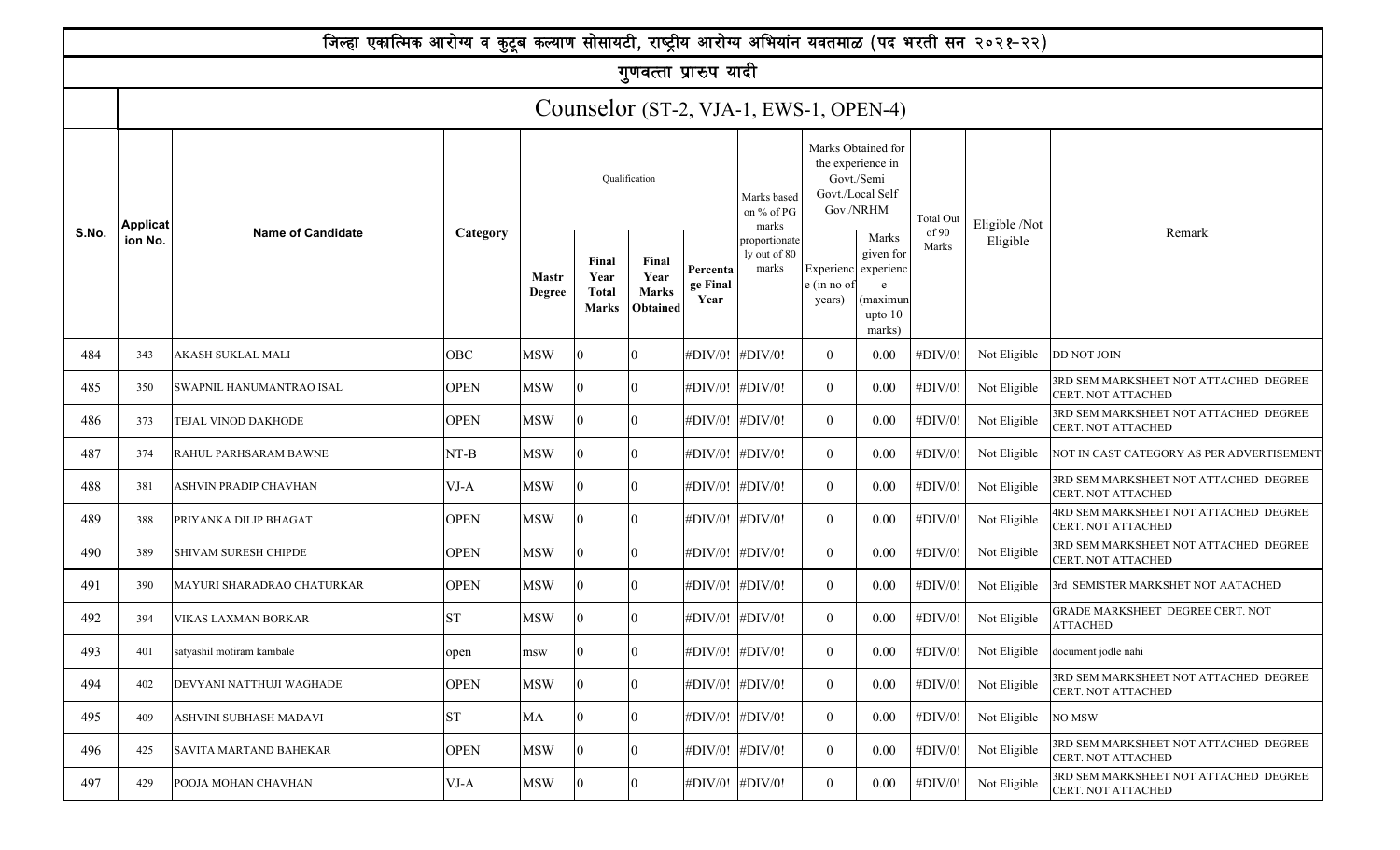| जिल्हा एकात्मिक आरोग्य व कुटूब कल्याण सोसायटी, राष्ट्रीय आरोग्य अभियांन यवतमाळ (पद भरती सन २०२१-२२) |                                        |                              |             |                               |                                               |                                                  |                              |                                        |                                                                                        |                                                                              |                |               |                                                             |
|-----------------------------------------------------------------------------------------------------|----------------------------------------|------------------------------|-------------|-------------------------------|-----------------------------------------------|--------------------------------------------------|------------------------------|----------------------------------------|----------------------------------------------------------------------------------------|------------------------------------------------------------------------------|----------------|---------------|-------------------------------------------------------------|
| गुणवत्ता प्रारुप यादी                                                                               |                                        |                              |             |                               |                                               |                                                  |                              |                                        |                                                                                        |                                                                              |                |               |                                                             |
|                                                                                                     | Counselor (ST-2, VJA-1, EWS-1, OPEN-4) |                              |             |                               |                                               |                                                  |                              |                                        |                                                                                        |                                                                              |                |               |                                                             |
| S.No.                                                                                               | <b>Applicat</b><br>ion No.             | <b>Name of Candidate</b>     |             | Qualification                 |                                               |                                                  |                              | Marks based<br>on % of PG<br>marks     | Marks Obtained for<br>the experience in<br>Govt./Semi<br>Govt./Local Self<br>Gov./NRHM |                                                                              | Total Out      | Eligible /Not |                                                             |
|                                                                                                     |                                        |                              | Category    | <b>Mastr</b><br><b>Degree</b> | Final<br>Year<br><b>Total</b><br><b>Marks</b> | Final<br>Year<br><b>Marks</b><br><b>Obtained</b> | Percenta<br>ge Final<br>Year | proportionate<br>ly out of 80<br>marks | e (in no of<br>years)                                                                  | Marks<br>given for<br>Experienc experienc<br>(maximun<br>upto $10$<br>marks) | of 90<br>Marks | Eligible      | Remark                                                      |
| 498                                                                                                 | 436                                    | ASHVINI NITNAWARE            | <b>OPEN</b> | <b>MSW</b>                    |                                               |                                                  | #DIV/0!                      | #DIV/0!                                | $\mathbf{0}$                                                                           | 0.00                                                                         | #DIV/0!        | Not Eligible  | DD NOT JOIN                                                 |
| 499                                                                                                 | 440                                    | ASHVINI PREMDAS PAWAR        | $VJ-A$      | <b>MSW</b>                    |                                               |                                                  | #DIV/0!                      | #DIV/0!                                | $\mathbf{0}$                                                                           | 0.00                                                                         | #DIV/0!        | Not Eligible  | 3RD SEM MARKSHEET NOT ATTACHED DEGREE<br>CERT. NOT ATTACHED |
| 500                                                                                                 | 448                                    | YOGESH SURESH MANMODE        | <b>OPEN</b> | <b>MSW</b>                    |                                               |                                                  | #DIV/0!                      | #DIV/0!                                | $\mathbf{0}$                                                                           | 0.00                                                                         | #DIV/0!        | Not Eligible  | DD NOT JOIN                                                 |
| 501                                                                                                 | 453                                    | DHIRAJ KOMALSING RATHOD      | $VJ-A$      | MSW                           |                                               |                                                  | #DIV/0!                      | #DIV/0!                                | $\mathbf{0}$                                                                           | 0.00                                                                         | #DIV/0!        | Not Eligible  | 3RD SEM MARKSHEET NOT ATTACHED DEGREE<br>CERT. NOT ATTACHED |
| 502                                                                                                 | 468                                    | PRADNYA KASHINATH BODADE     | <b>OPEN</b> | <b>MSW</b>                    |                                               |                                                  | #DIV/0!                      | #DIV/0!                                | $\overline{0}$                                                                         | 0.00                                                                         | #DIV/0!        | Not Eligible  | 3RD SEM MARKSHEET NOT ATTACHED DEGREE<br>CERT. NOT ATTACHED |
| 503                                                                                                 | 469                                    | AKSHAY DATTATRAY PAWAR       | $VJ-A$      | MSW                           |                                               |                                                  | #DIV/0!                      | #DIV/0!                                | $\overline{0}$                                                                         | 0.00                                                                         | #DIV/0!        | Not Eligible  | DD NOT JOIN                                                 |
| 504                                                                                                 | 470                                    | SUMEDH DIGAMBAR KHANDARE     | SC          | MSW                           |                                               |                                                  | #DIV/0!                      | #DIV/0!                                | $\theta$                                                                               | 0.00                                                                         | #DIV/0!        | Not Eligible  | NOT IN CAST CATEGORY AS PER ADVERTISEMENT                   |
| 505                                                                                                 | 474                                    | PRAJAKTA ULHAS GAVANDE       | <b>OPEN</b> | <b>MSW</b>                    |                                               |                                                  | #DIV/0!                      | #DIV/0!                                | $\overline{0}$                                                                         | 0.00                                                                         | #DIV/0!        | Not Eligible  | 3RD SEM MARKSHEET NOT ATTACHED DEGREE<br>CERT. NOT ATTACHED |
| 506                                                                                                 | 475                                    | BHAGYASHREE NARAYNRAO DHONDE | <b>OPEN</b> | <b>MSW</b>                    |                                               |                                                  | #DIV/0!                      | #DIV/0!                                | $\theta$                                                                               | 0.00                                                                         | #DIV/0!        | Not Eligible  | 3RD SEM MARKSHEET NOT ATTACHED DEGREE<br>CERT. NOT ATTACHED |
| 507                                                                                                 | 476                                    | <b>UJJWALA SURESH PATIL</b>  | <b>OPEN</b> | <b>MSW</b>                    | $\mathbf{0}$                                  | IО                                               | #DIV/0! #DIV/0!              |                                        | $\boldsymbol{0}$                                                                       | $0.00\,$                                                                     | $\#$ DIV/0!    | Not Eligible  | 3RD SEM MARKSHEET NOT ATTACHED DEGREE<br>CERT. NOT ATTACHED |
| 508                                                                                                 | 478                                    | PANKAJ RAMDAS KORATI         | <b>ST</b>   | MSW                           | 10                                            |                                                  | #DIV/0! #DIV/0!              |                                        | $\overline{0}$                                                                         | $0.00\,$                                                                     | #DIV/0!        | Not Eligible  | 3RD SEM MARKSHEET NOT ATTACHED DEGREE<br>CERT. NOT ATTACHED |
| 509                                                                                                 | 479                                    | APARNA TRAMBAK GAYKWAD       | <b>OPEN</b> | MSW                           | 10                                            |                                                  | #DIV/0! #DIV/0!              |                                        | $\overline{0}$                                                                         | $0.00\,$                                                                     | #DIV/0!        | Not Eligible  | 3RD SEM MARKSHEET NOT ATTACHED DEGREE<br>CERT. NOT ATTACHED |
| 510                                                                                                 | 485                                    | <b>SWATI VIJAY CHINCHILE</b> | SC          | <b>MSW</b>                    | 10.                                           |                                                  | #DIV/0! #DIV/0!              |                                        | $\overline{0}$                                                                         | $0.00\,$                                                                     | #DIV/0!        | Not Eligible  | NOT IN CAST CATEGORY AS PER ADVERTISEMENT                   |
| 511                                                                                                 | 491                                    | <b>ALKA UTTAM KIRVALE</b>    | <b>ST</b>   | <b>MSW</b>                    |                                               |                                                  | #DIV/0! #DIV/0!              |                                        | $\overline{0}$                                                                         | $0.00\,$                                                                     | #DIV/0!        | Not Eligible  | <b>DD NOT JOIN</b>                                          |